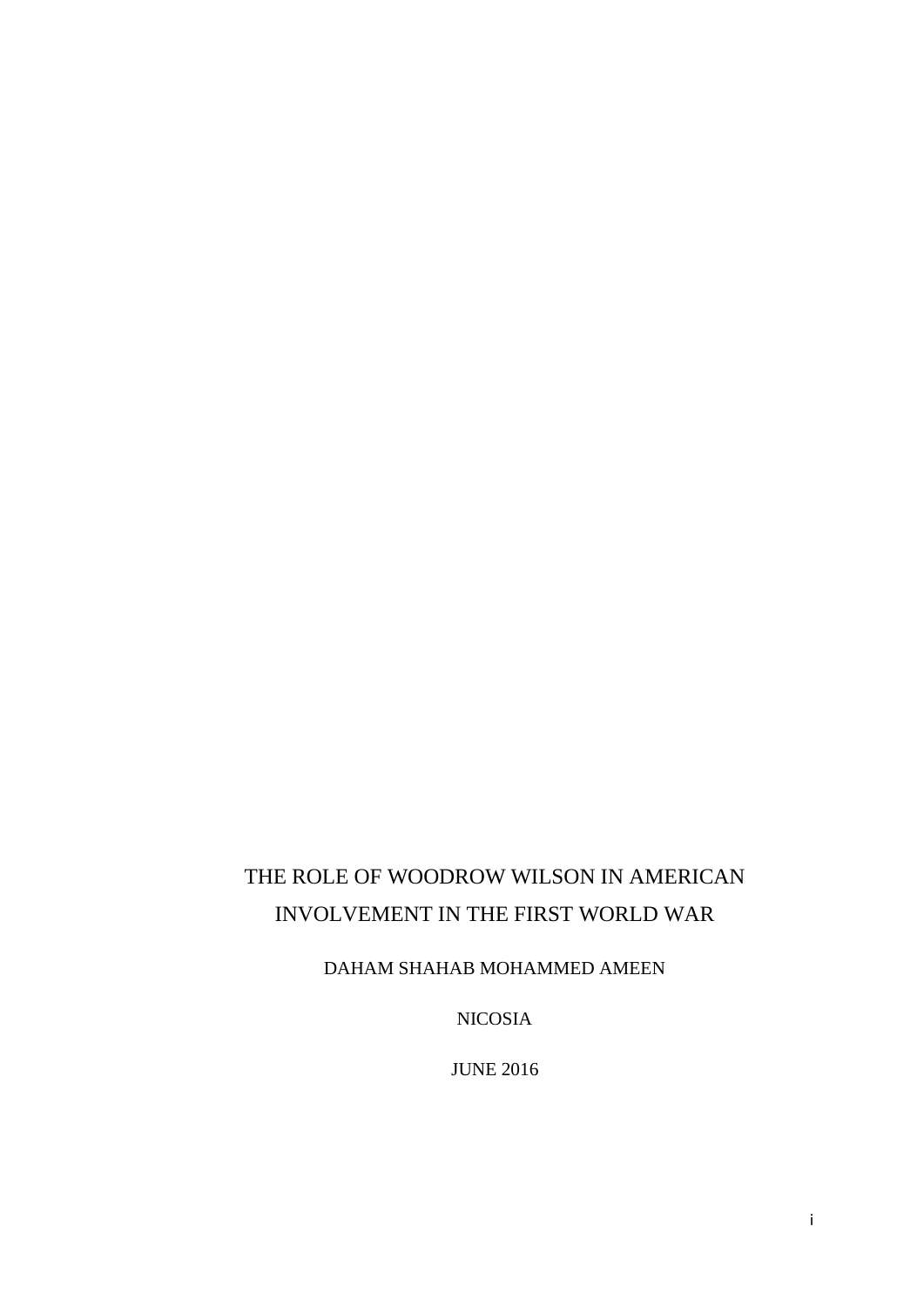# **THE ROLE OF WOODROW WILSON IN AMERICAN INVOLVEMENT IN THE FIRST WORLD WAR**

**A THESIS SUBMITTED TO THE GRADUATE SCHOOL OF**

**EDUCATION SCIENCES**

**OF**

**NEAR EAST UNIVERSITY**

### **By: DAHAM SHAHAB MOHAMMED AMEEN**

**In Partial Fulfillment of the Requirements for**

**The Degree of Master of Arts in**

**History Education**

**Nicosia**

**June 2016**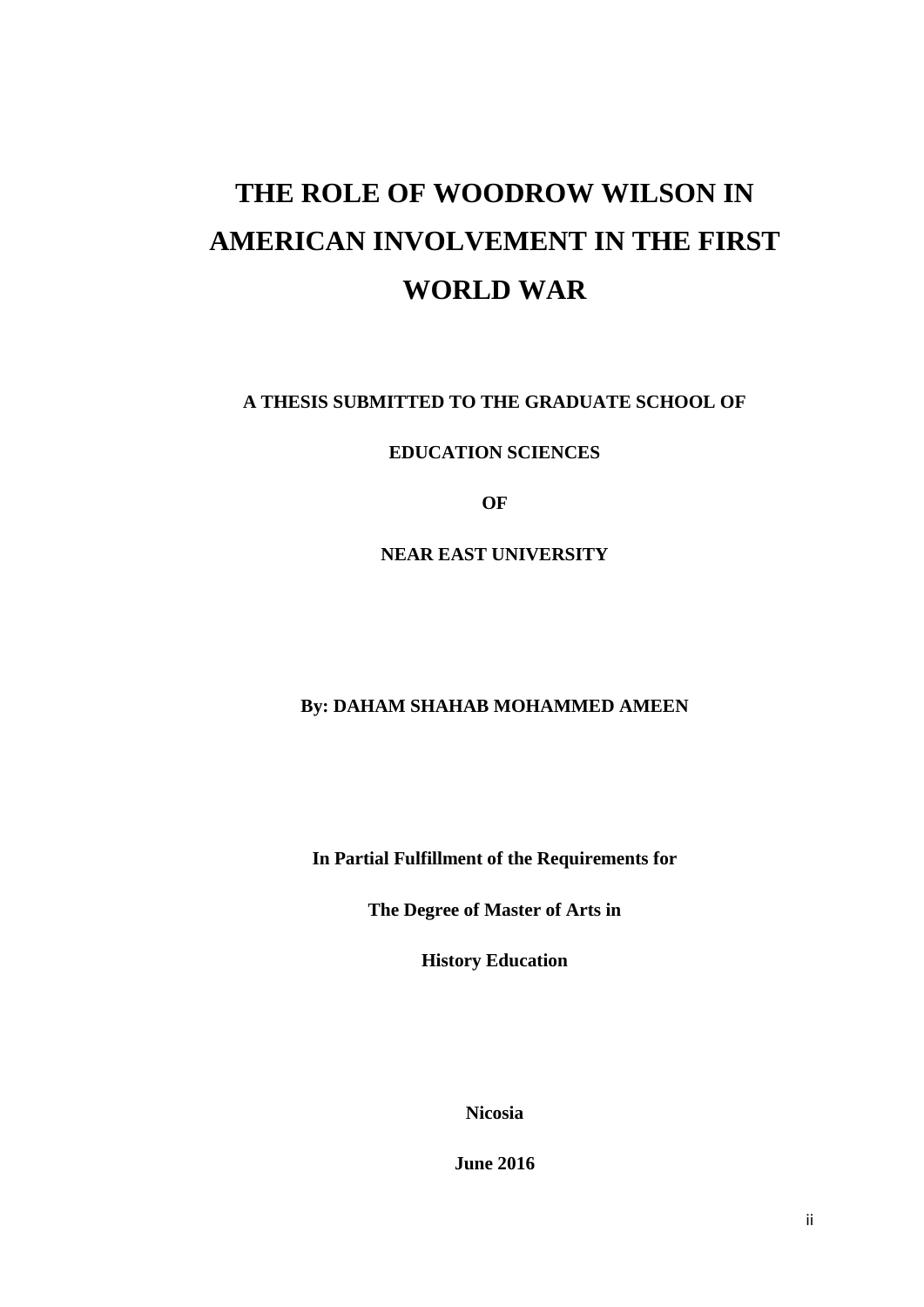### **KABULve ONAY**

# **Yakın DoğuÜniversitesiEğitimBilimleriEnstitüsüMüdürlüğü'ne,**

DahamShahab Mohammed Ameen'ın "The role of Woodrow Wilson in American involvement in the First World War" ba lıklıtezi 21.06 .2016 tarihindejürimiztarafındanTarihE itimAnabilimDalı'ndaYüksekLisansteziolarakkabu ledilmi tir.

### AdıSoyadı mza

Üye: Doç. Slobadan liç (JüriBa kanı)

Üye: Dr. EjdanSadrazam

Üye: Dr. Pervin Y T (Danı man)

Yukarıdakiimzalarınadıgeçenö retimüyelerineaitoldu unuonaylarım.

Prof. DrOrhan C FTC

EğitimBilimleriEnstitüsüMüdür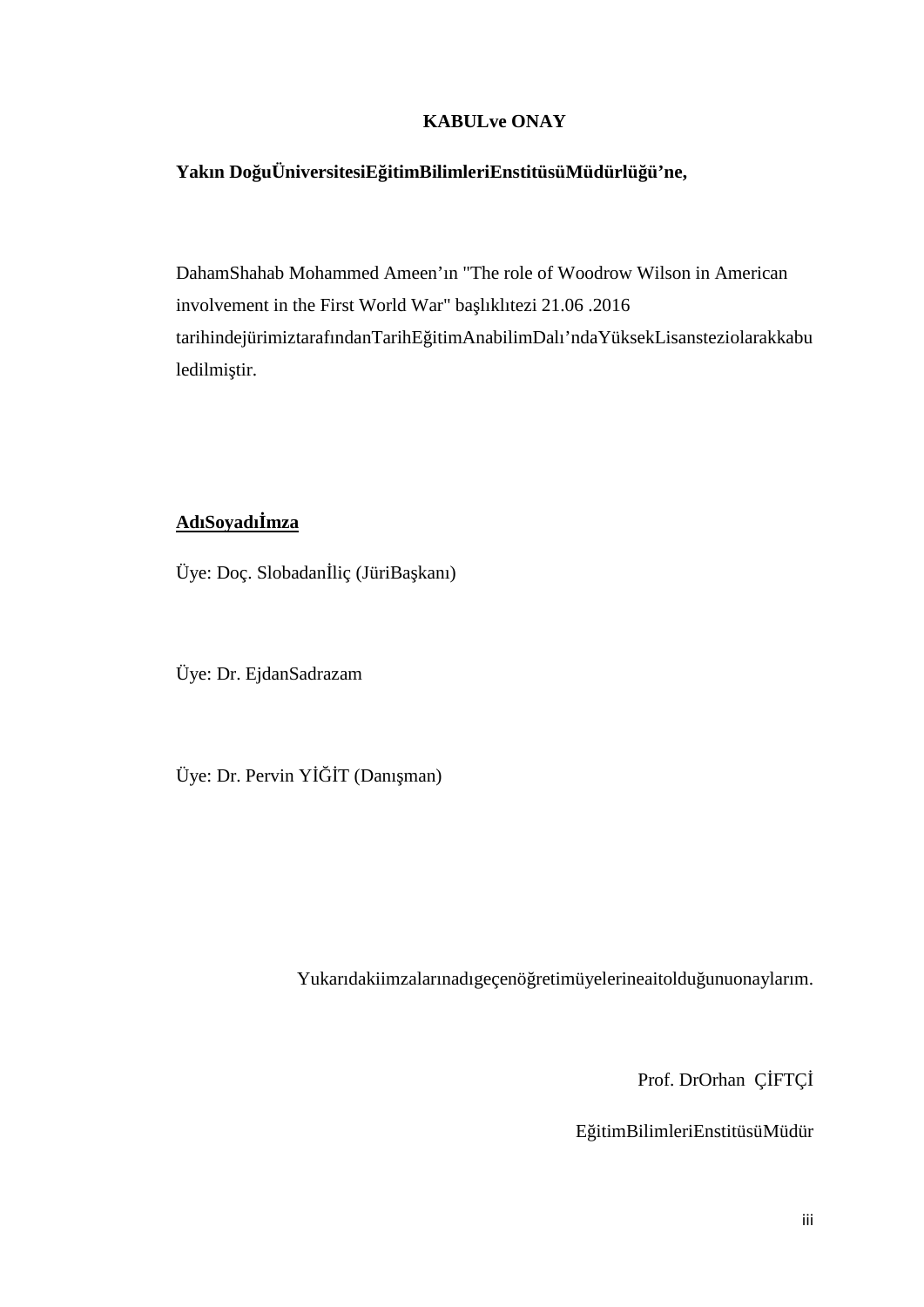### **ACKNOWLEDGMENTS**

My deepest gratitude goes to my supervisor Dr.EjdanSadrazam, for his constant Encouragement and guidance.

I would like to thanks Assoc. Prof. Dr. Slobodan Ilic and Dr. pervinYigit who have been very helpful through the duration of my thesis.

Above all, my unlimited thanks and heartfelt love would be dedicated to my dearest family for their loyalty and their great confidence me. I would like to thanks my mom for giving me a support, encouragement and constant love sustained me throughout my life.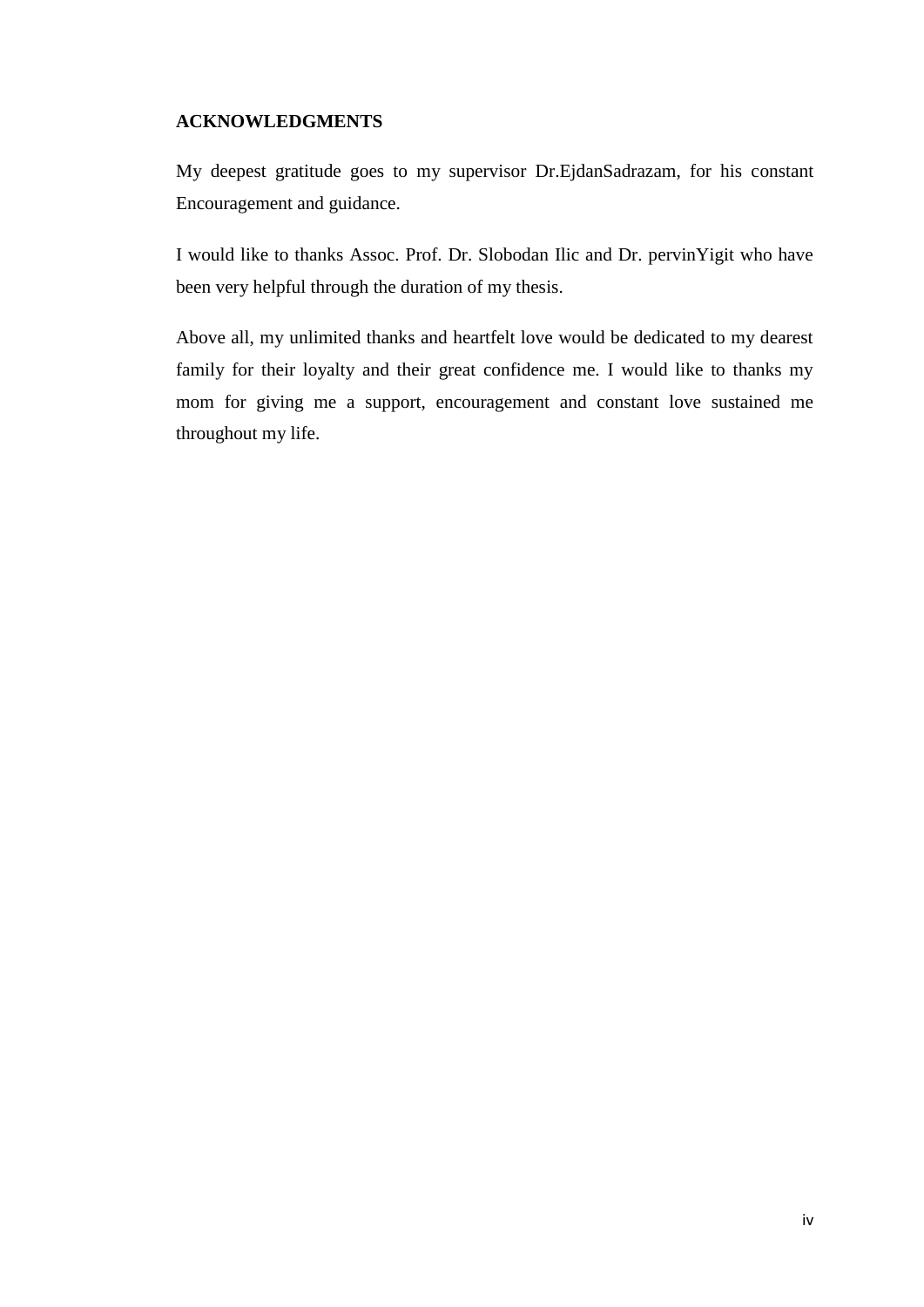### **THE ROLE OF WOODROW WILSON IN AMERICAN INVOLVEMENT IN THE FIRST WORLD WAR**

**Prepared by: DahamShahab Mohammed Ameen**

#### **Supervised by:Assistant Prof. Dr. Ejdan SADRAZAM**

#### **ABSTRACT**

The years 1900-1917 were considered as a progressive era where they introduced some progressive reforms in some big businesscorporations.Rules and regulations were passed to organize trade affairs, paying attention problems faced by cities as well as shifting income tax onto consumers and senate elections to be via direct voting thus reducing disapproval.

Statistically in 1820, 50% of towns and industrial areas had undergone industrial revolution creating industries of coal and iron. Thesteam turbine, telegraph harvesters and railway line came into existence and then electricity from which most of natural production in America did not benefit until 1850. In 1876, Alexander Graham Bell invented the telephone and Thomas Alva Edison inventedthe light bulbin 1882 and these influenced progressive industry in America as well asstiff competition among factories, they built monopoly factoryso that they could compete with European factories successfully. Andrew Carnegie owned a steel factory which sent steel for industrial use in America in 1901, sold his property to build a general factory for steel in America and his investment income was extrapolated by a billion and half. OhioState dug the first oil well in Pennsylvania which strengthened American industry. During 1881-1905 more than 37000 strikes took place and the most important was on May 1st 1886 where almost 37 workers in McCormick factories in Chicago took part in strikes in America, and after that it became a universal labor day.

After having failed in threatening and expelling the Mexican president, American president went on to occupy Veracruz and its seaports in an attempt to colonize Mexican territories but faced resistance which led to the abandonment of policy thus resorting to occupying small islands like Haiti in order to control of world destinations.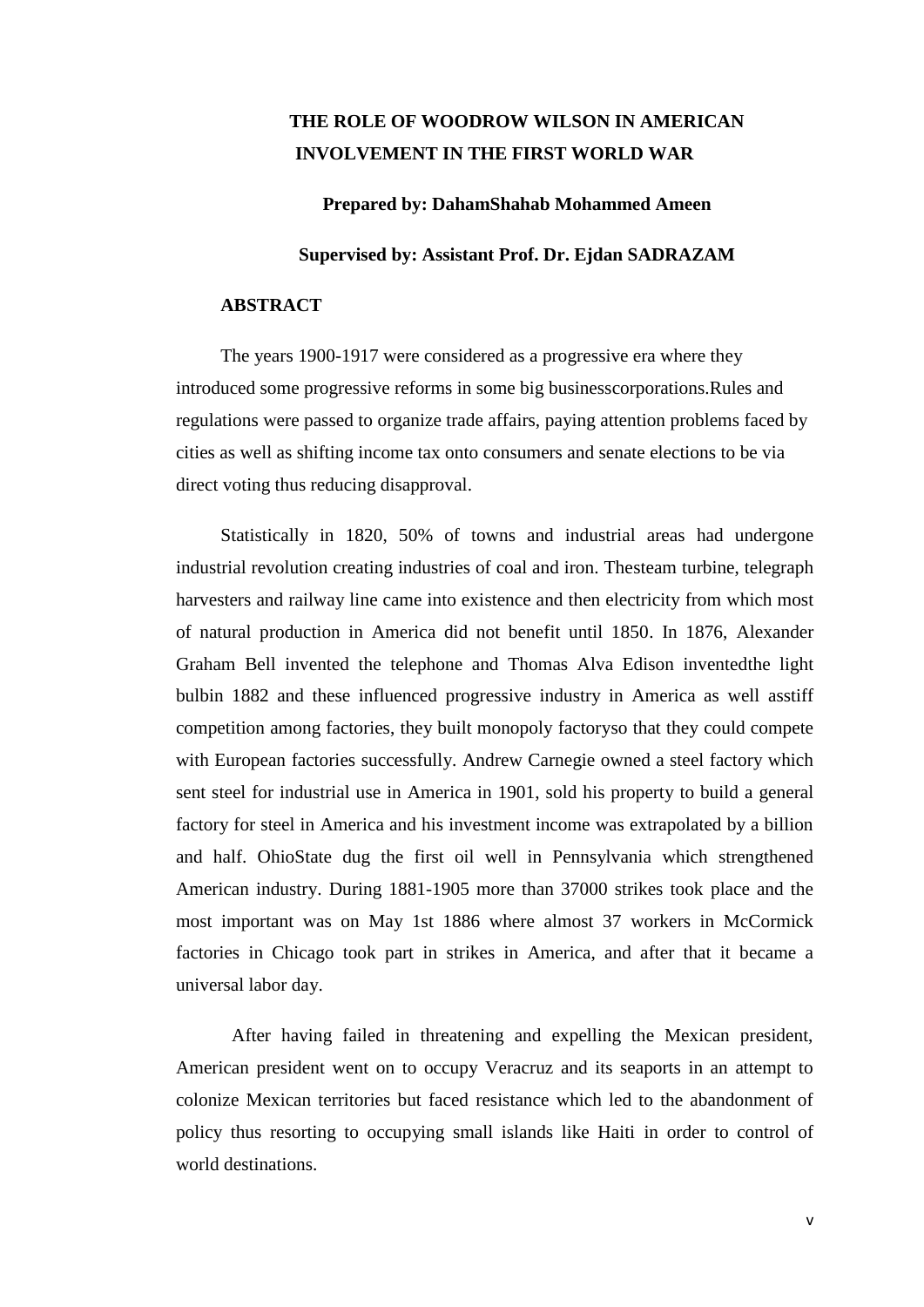# B**R** NC DÜNYA SAVA INA AMER KAN N KATILMASINDA **WOODROW WİLSON'IN ROLÜ**

#### **Tarafındanhazırlandı:DahamShahab Mohammed Ameen**

#### **Tarafındandenetlenir: Assistant Prof. Dr. Ejdan SADRAZAM**

### **Özet**

Yıl 1900-1917 bazıbüyüki irketlerbazıilericireformlarilericidönemolarakkabuledildi. Kurallarvedüzenlemelerdo rudanoylamaböylece ret azaltılmasıyoluylaolmak ehirlerinyanısıratüketicivesenatoseçimlerindeüzerinegelirve rgisikaydırılmasıilekar ıkar ıyadikkatsorunlarıödeyerek, ticareti lerini organize

etmekgeçirilmi tir.

İstatistikselolarak1820 yılında, kasabaveendüstriyelalanlarda %50 kömürvedemirsektörleriolu tururkensanayidevrimigeçirmi.

Demiryoluhattıortayaçıktıveonlarbuhartürbini,

telgrafvebiçerdöverlericatettifakat1850

yılınakadarAmerika'dando alüretimolanelektriktenfaydalanamadilar. 1876 yılında Alexander Graham Bell telefonuicatettive Thomas Alva Edison 1882 yılındaampulicatettiveba arıylaAvrupafabrikalarıilerekabetedebilecekdurumageldiler

böylecebuAmerika'yietkilemi,ilericisanayininyanısırafabrikalarıarasındasıkıbirrekab etbaslamisoluonlar datekelfabrikain aetti. Andrew Carnegie, 1901 yılındaAmerika'daendüstriyelkullanımiçinçelikgönderilenbirçelikfabrikasıvardıAmer ika'daçelikiçingenelbirfabrikain aetmekiçinmalınısattıveonunyatırımgeliribirmilyarv eyarısıbiritarafındanekstrapoleedildi. Ohio StatePennsylvaniada ilk petrol kuyusunukazdiboyelikleAmerikansanayisinigüçlendirdi. 1881-1905yillarinda37000 denfazlagrevlergerçekle tiveChicago'da McCormick fabrikalarındaneredeyse 37 i çiAmerika'dagrevlerekatılmı veevrenselbir çiBayramıhalinegeldi.enönemlisiise 1 Mayıs 1886 tarihindeoldu.

tehditveMeksikaba kanıkovmaba arısızsonra, Amerikanba kanıMeksikatopraklarıkolonizeiçinbirgiri im Veracruz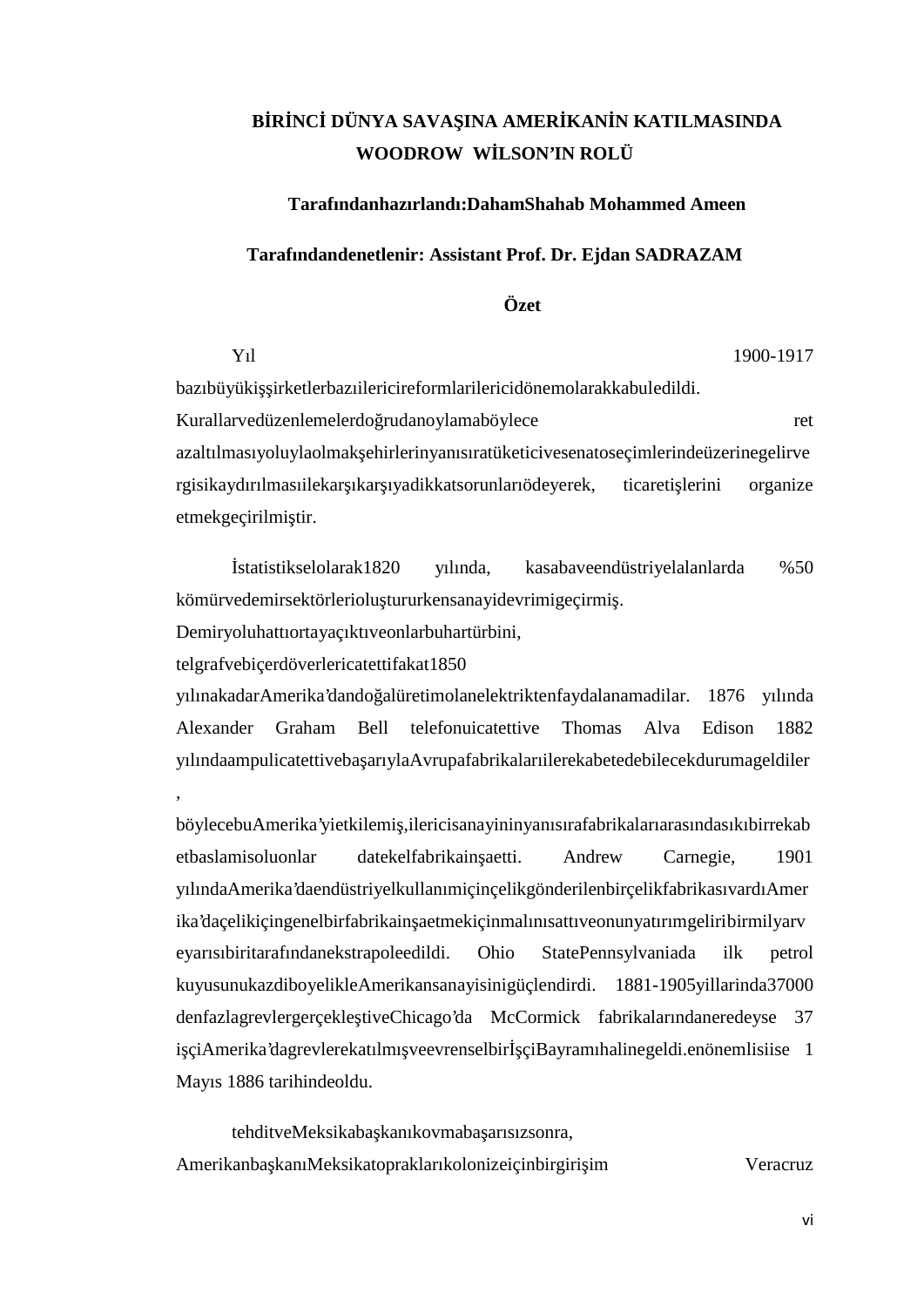velimanlarınıi galgittiamaböylecekontrolamacıyla haiti Haiti gibiküçükadalari galba vurmadanpolitikaterkedilmesinesebepdirençkar ıkar ıyaDün yayerlerinden.

### **LIST OF ABBREVIATION**

**U.S.A United States of America**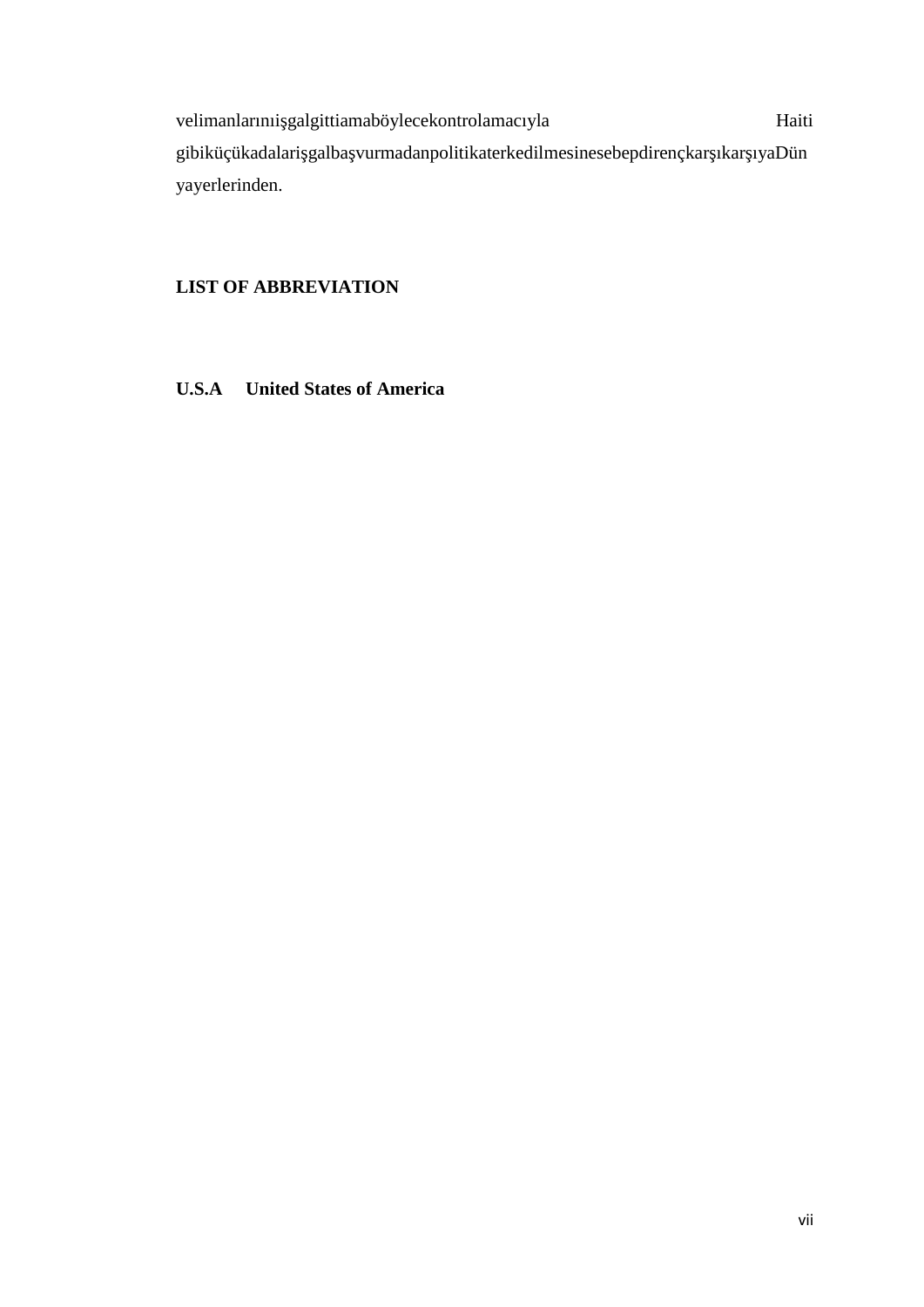### **TABLE OF CONTENTS**

| <b>CHAPTER 2 .THE LIFE OF WOODROW WILSON AND THE WAYHE GOT</b>                          |  |
|-----------------------------------------------------------------------------------------|--|
|                                                                                         |  |
| <b>CHAPTER 3 .THE UNITED STATES AND THE FIRST STAGE OF THE</b>                          |  |
|                                                                                         |  |
|                                                                                         |  |
|                                                                                         |  |
|                                                                                         |  |
| <b>CHAPTER 4.BREAKING ISOLATION AND ENTERIN INTO WORLD WAR</b>                          |  |
|                                                                                         |  |
| 4.1. The reasons that United States of America took part in War46                       |  |
| 4.2. The role of United States of America in War and changing the balance of            |  |
|                                                                                         |  |
| <b>4.3.</b> Wilson's Role and Efforts in War Ending, and had a Reconciliation Contract, |  |
|                                                                                         |  |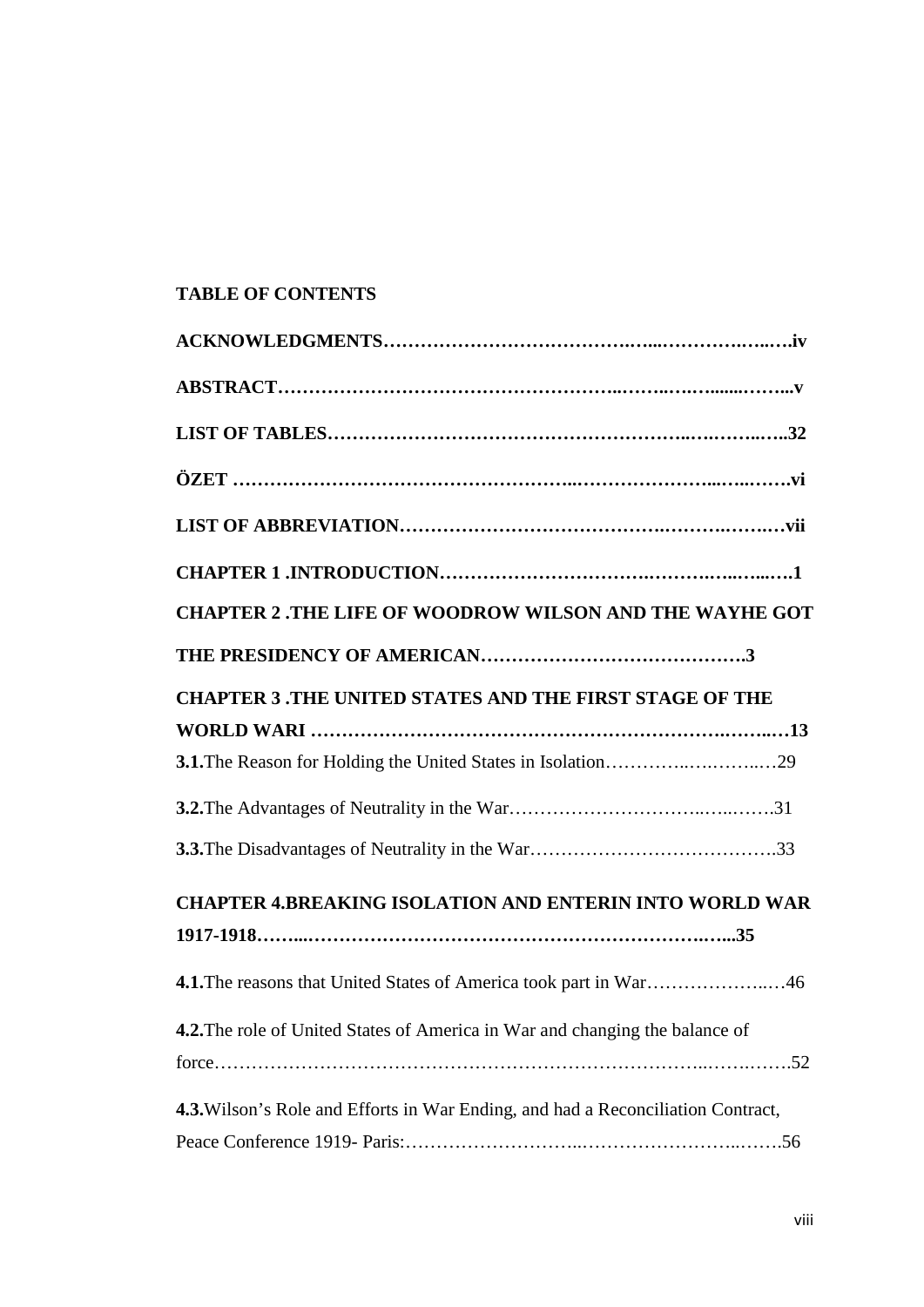# **CHAPTER 5 .THE RETURNING REASONS OF UNITED STATES OFAMERICA TO THE ISOLATIONPOLIVY AFTERWAR……………….…66 6.CONCLUSION……………………………………………….………………....69**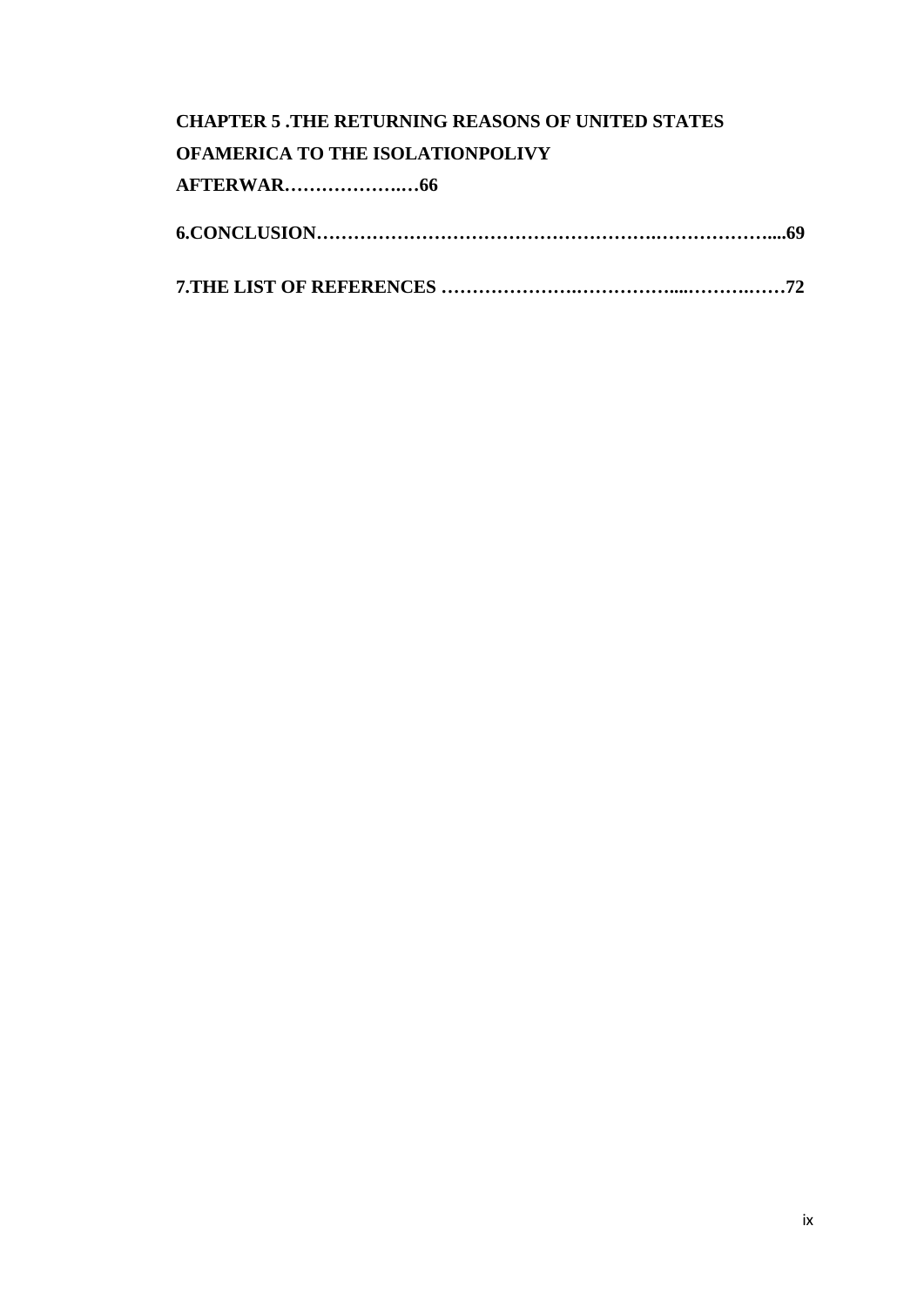#### **CHAPTER 1 . INTRODUCTION**

This research consists of four parts, the first part is about one axisand it's about the lifeof American president "Woodrow Wilson" and how he got power in 1856- 1923, The second part mentions United States and the first phase in World War in 1914-1917 and with three axes,the firstaxis in second part mentions the reasons of United States isolation, the second axisin second part mentions the positive neutrality in war, and the third axis in second part mentions the negative neutrality in war, The third part mentions breakingisolation and entering to world war in 1917-1918, the first axisin third mentions the factors that lead United States to take part in war, the second axis in third part mentions the role of United States in war and changing the balance, the third axis in third part mentions the abilities and Woodrow Wilson's effortless effort so as to put an end to war and peace treaty.

The fourth part mentions the factors of United States of America return to isolation after war, In this research I tried my best to use the most reliable sources and the most important one that I used "Abdul MajeedNihnahi" his book was "the new history of United Sates of America" and this one has been used in second part privately. As well as "Abdurrahman Alsabhawi" his book was "the new and contemporary history of America" and this one has been used in third part and first axis. "SalihZuhradin" his book was "a dictionary ofAmerican personality (M-E),111" and this one has been used in first part about Woodrow Wilson's life. And "FrishtaNuray" her book was "the history of social and politics changes of America" and this one has been used in second part in first axis.

"Omer Aldirawi" his book was "world war I as a well-known show" and this one has been used at large. "FadlulahQurashi" his book was "the American history, publically, economically and geographically". It's been used in appendix privately.

"Abdu Aziz Suleiman Nawar" "Abdul majeedNahnahi" his book was "Europe contemporary history in French revolution till world war II" has been used especially in third part and third axis."Aras fareeqzaynal " his book was "American history from ancient times till today " has been used in fourth part. "FadilHussein and KazimHashimNihwa" his book was "Europe new history 1815-1939" has been used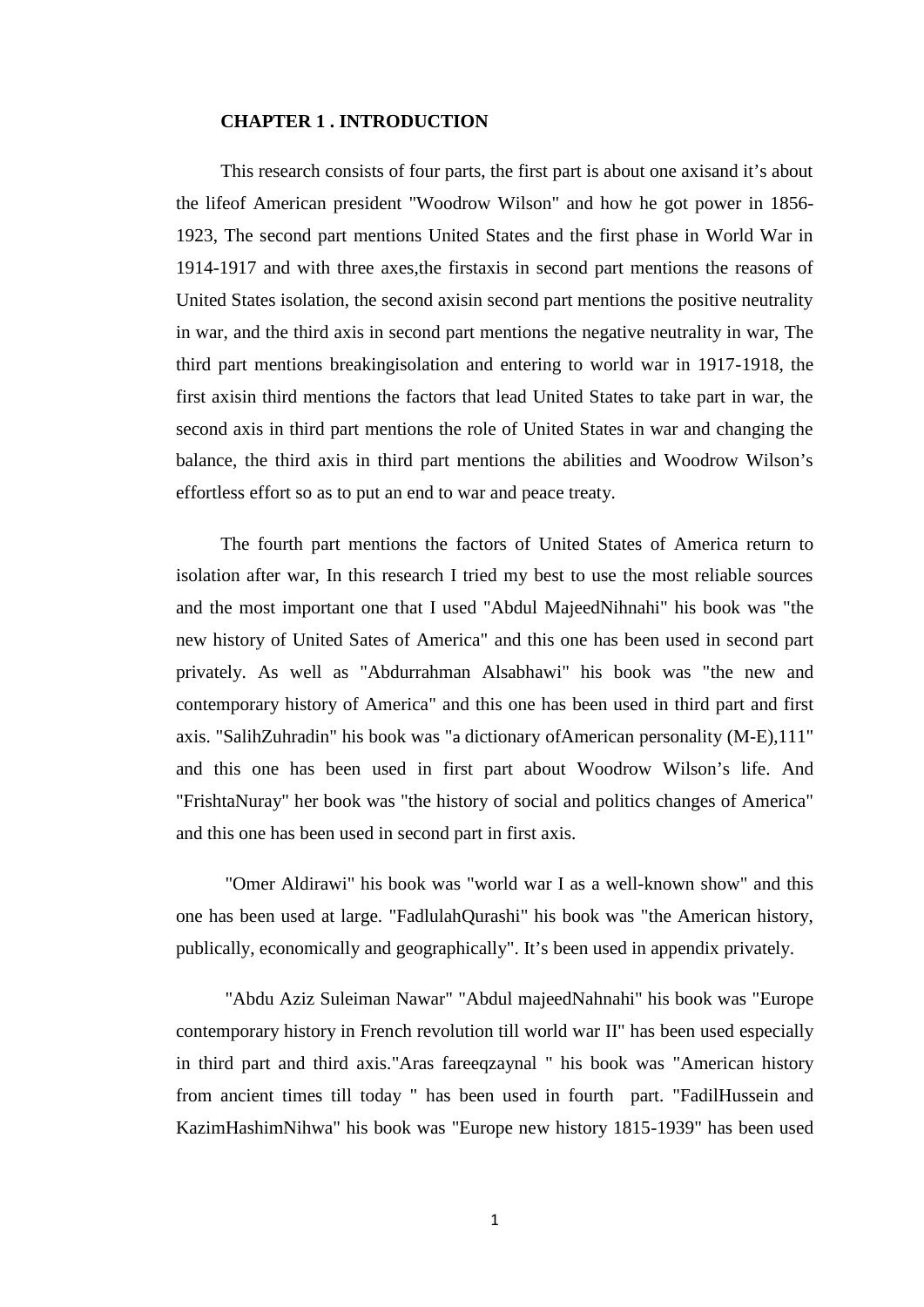in second part in axis."VOA"the book was "American presidents" has been used in first part.

"Margret Mamilan " his book was "Paris in six months changes the world 1919" has been used in third axis for peaceful treaty. (Fisher.p.105) his book was "Europe new history in French revolution period in 1950" has been used in third part in second axis " MuhtasimNajmadin " his book was "American victory and recession embody new system multi direction universally".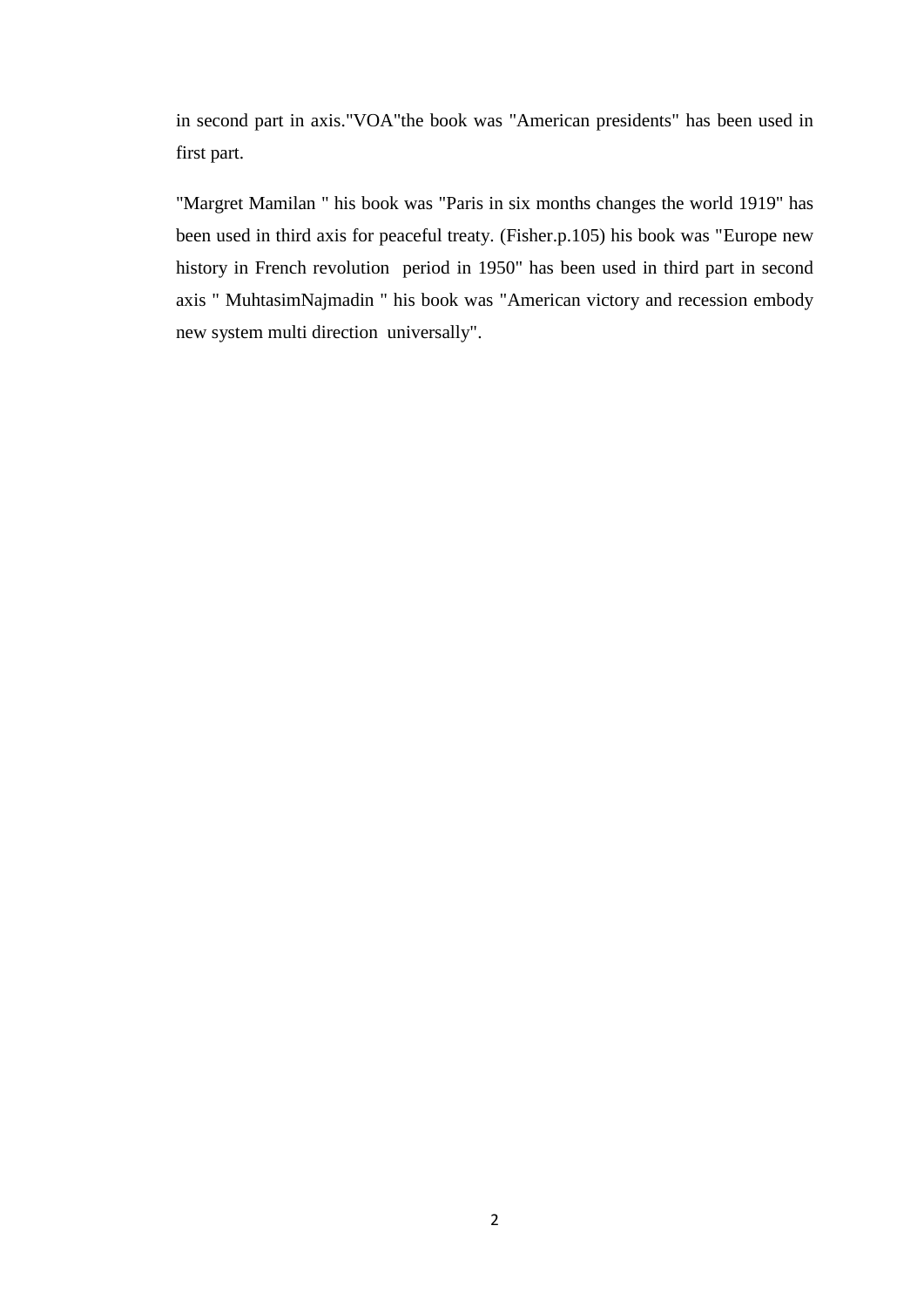## **CHAPTER 2 . THE LIFE OF WOODROW WILSON AND THE WAY HE GOT THE PRESIDENCY OF AMERICAN**

Woodrow Wilson considered himself as a ministrant and representative of the people and said "Do not expect anything from president except the general interest of the state". During his presidency term, Wilson implemented an advanced and continuous reformation program, and by presenting the 14 points; he became the founder of the world new system. His father was one of the priests of"'protestant" church, after the civil war and during the period of developing region in "Columbia" city, he was lecturing in the south of "Carolina" state. Wilson started higher education in university of "Princeton" that was New Jersey at that time. He studied law in "Virginia" university and got PhD in "Johns Hopkins University". He was the first president in the history of America who had PhD degree.

Wilson started as a universitylecturer , Wilson as a young teacher in political science at university of "Princeton" very quickly recorded progressive grades in 1902, and he became the president of "Princeton" universityWilson became famous throughout the United States of America; it was that some Democrats expected him for presidency elections(V O A,2013,96). At the beginning, the democrats were able to convince Wilson to take part in New Jersey Governor Elections in 1910, at the beginning of election propagandas Wilson mentioned that he would work directly for Governors and those have candidate him. He supported the progressive party program as a governor of State kept going on their policy. In 1912, He has been elected for the United States presidency elections as a candidate of Democratic Party. In the election's propaganda hetalked about the program of "Modern and contemporary freedom(Awduzawtr, 2006, 187)

However, Wilson obtained 42 percent of total votes, but he interestingly could obtain the majority of electoral votes. When he started as the  $28<sup>th</sup>$  president of the USA the population of America were 97 million people. He added many important decisions and amendments to the laws through the congress, of them, decreasing taxes and forbidding children to work, Wilson for the second time took part in presidency elections and this time was on the contrary of the previous one, he hardly could get success and won . After he succeeded in elections then he reached to a point that USA should not be isolated in world war one. In  $2<sup>nd</sup>$  of April, 1917, Wilson announced the aims and goals of America in world war one and demanded from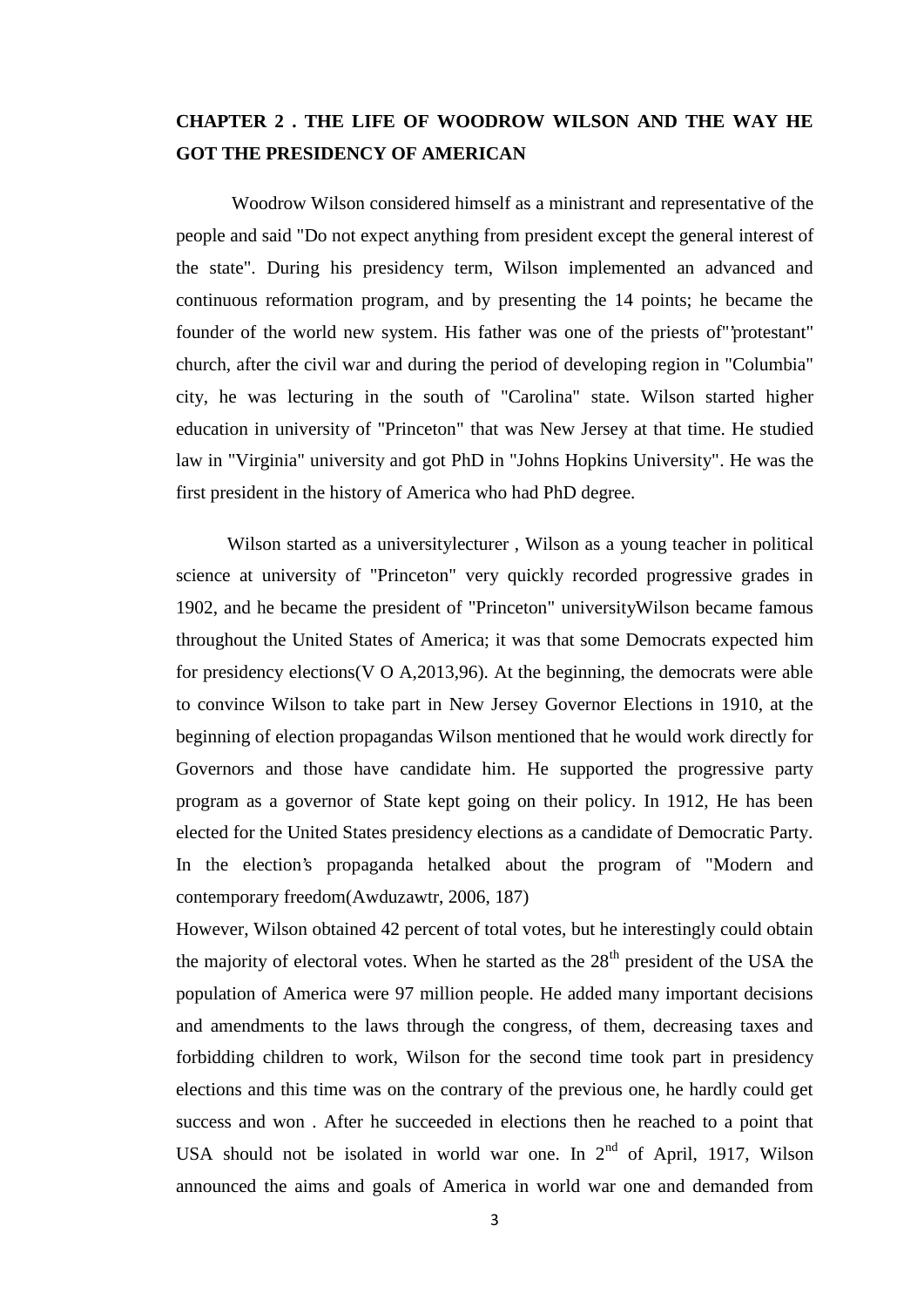congress so as to declare the war against Germany. America endeavors changed the power balance to the Alliance, Wilson in January 1918, identified American aims in 14 points in war, and then it came out with the foundation of international community(awduzawtr, 2010, 190).

In 1879, Wilson left "Thomas" name, which was famous among German by 14 points that caused cease-fire in world war one, when they ignored some of its points in Versatreaty which was not in favor of Germany. Among German Journalists, Wilson was known as a hypocrite and incompliant, the one who was talking about neutrality, and he supported peace subsidence. However, this description is not suited with his personality, Wilson had a general personality: with his understanding and confidence, he chose the best for his nation and the world as well, according to his understanding; he wanted love and peace for his nation with no condition, but his surroundings far or near no one supported him except very little.

May be the reason was because he was so tied to his second wife, and in his father's househis feature was stated. Wilson's mother was famous as "troublemaker", she was a daughter of a "protestant"religious man whom was migrated from Scotland. His father was a priest with "protestant" doctrine. Wilson was raised in a family with "Calvinist" doctrine those who have faith in God and human. Wilson was considered from "protestant" sectarian while he was 17 years; Wilson remained as an active member among them until he died. He was reciting bible in the white house and prayed submissively day and night, Wilson was thin when he was young and was sick most of the times, he faced many challenges in his studying in university, he received bachelor degree in "Princeton" university, he was in 38 in total of 167 students of his age, After studying law in "Virginia", he started working as a lawyer in "Atlanta", but he failed in this job, in 1883, he wrote down his name in "John Hopkins" university, in "Baltimore" studied "administration and politics" he finished his PhD in 1886, and presented his thesis under the name "congressional government". After a year, his thesis published as a book, and highly respected by those who are specialized in that field, because they determined the weak points in America government system. In 1885, he got married to "Ellen Louise Axson", Ellen was a daughter of a religious priest in Georgia State.She was very pleasant woman; she had strong motherhood feelings, she managed her house and looked after her three children with patience, she liked drawing and as the first wife, she implemented all her social duties cleverly(VOA,2013,98).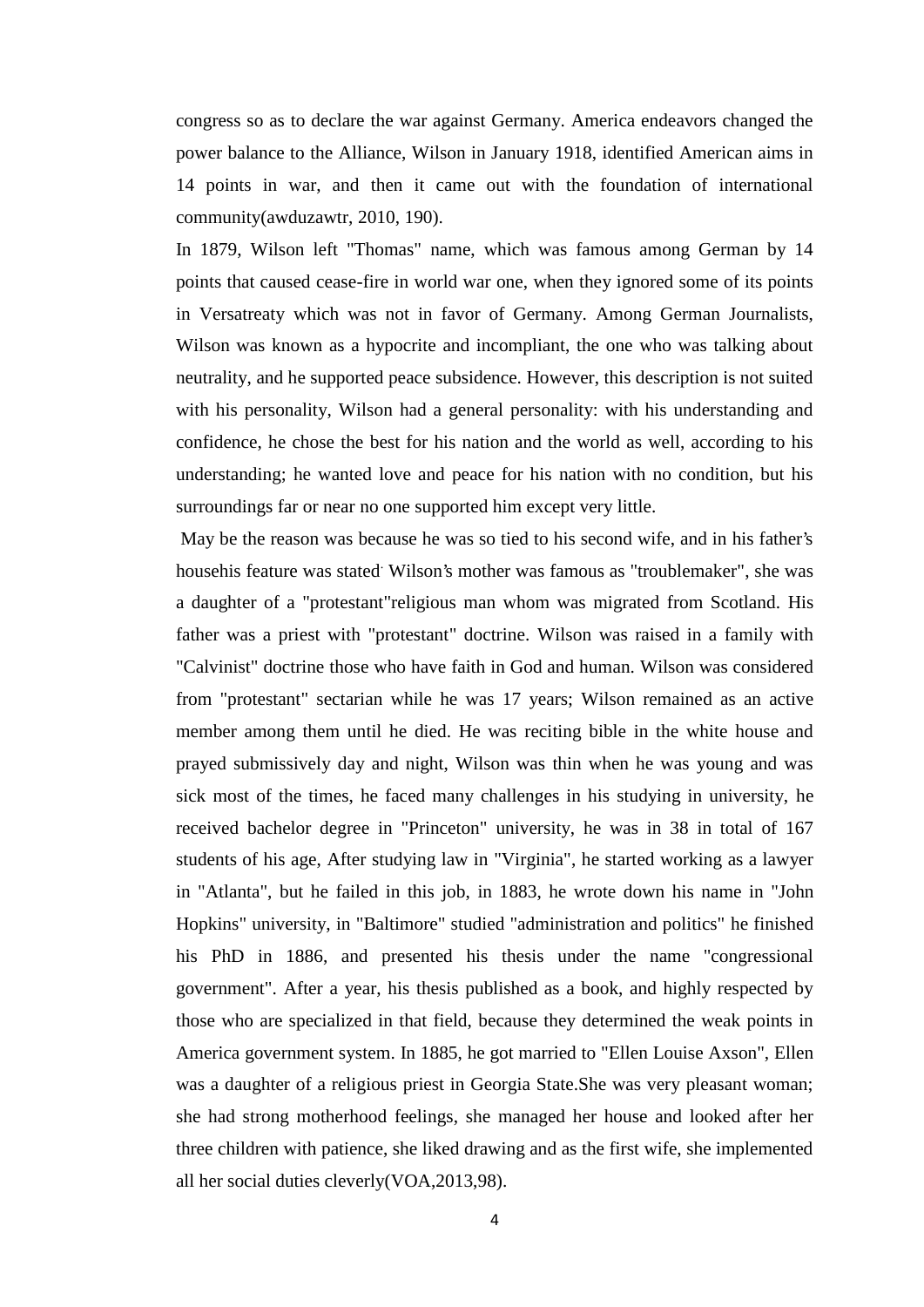Wilson was working for 3 years at a women education center in Philadelphia, but he left that job so as to give lectures in "Wesleyan University"inConnecticut, they transferred him in 1980, so as to be employed in "Princeton" as a professor in "Law and Economic policy". The students interested in attending his lectures, and he wrote many articles and books. When they offered him the university presidency in 1902, he accepted with pleasure and he started with big reformations and changings directly, also, he established a modern system and to build students dormitories, but his program was failed, because of old payees opposition, and after he failed to make changes in university, then he tried to make changes in policy. He left an idea to the public opinion that is why the democrat demanded him to candidate himself for state governor in New Jersey in 1910. By the support of his party, he succeeded without any effort. Instead of being obedient to his party, he became a great leader among them and started reforming and renewing radically. He was very talented in presenting speeches and set a reforming program for primary elections. He has legislated the anti-corruption law, work assurance and providing public areas. The Senate of the State and people in general looked these quick attractive happenings. When the presidential elections approached, some of previous members of democrat party were resolved to nominate and Wilson agreed to that competition, his candidature took a lot of time whether he would be able to nominate for party congress in Baltimore, eventually, he was able to win for the  $46<sup>th</sup>$  victory (Zaynal,2010,269).

Due to the competition that happened among the republicans "William H. Taft" and "Theodore Roosevelt" the competition was very strong that is why the Republican became weak and Wilson succeeded and his opinion was that the will of God was on his success.It was clear for Wilson that he had strong successful ideas, because of this after congress meeting in 1913, Wilson stood in front of all convention parties and that was an obvious event in Washington, Wilson demanded to decrease customs duty and they put a tax on the result under the name "Andrew Symonds" that was the reason

to decrease customs duty which was from the time of internal wars up to this moment had not been decreased at the same year there was an agreement about federal money and bank system andmoney were put on new basis,after that in 1914, he set the monopoly prohibition law that was the power of Sherman law principles in 1890 and up to this moment remained and by this law Wilson could eradicate it. After the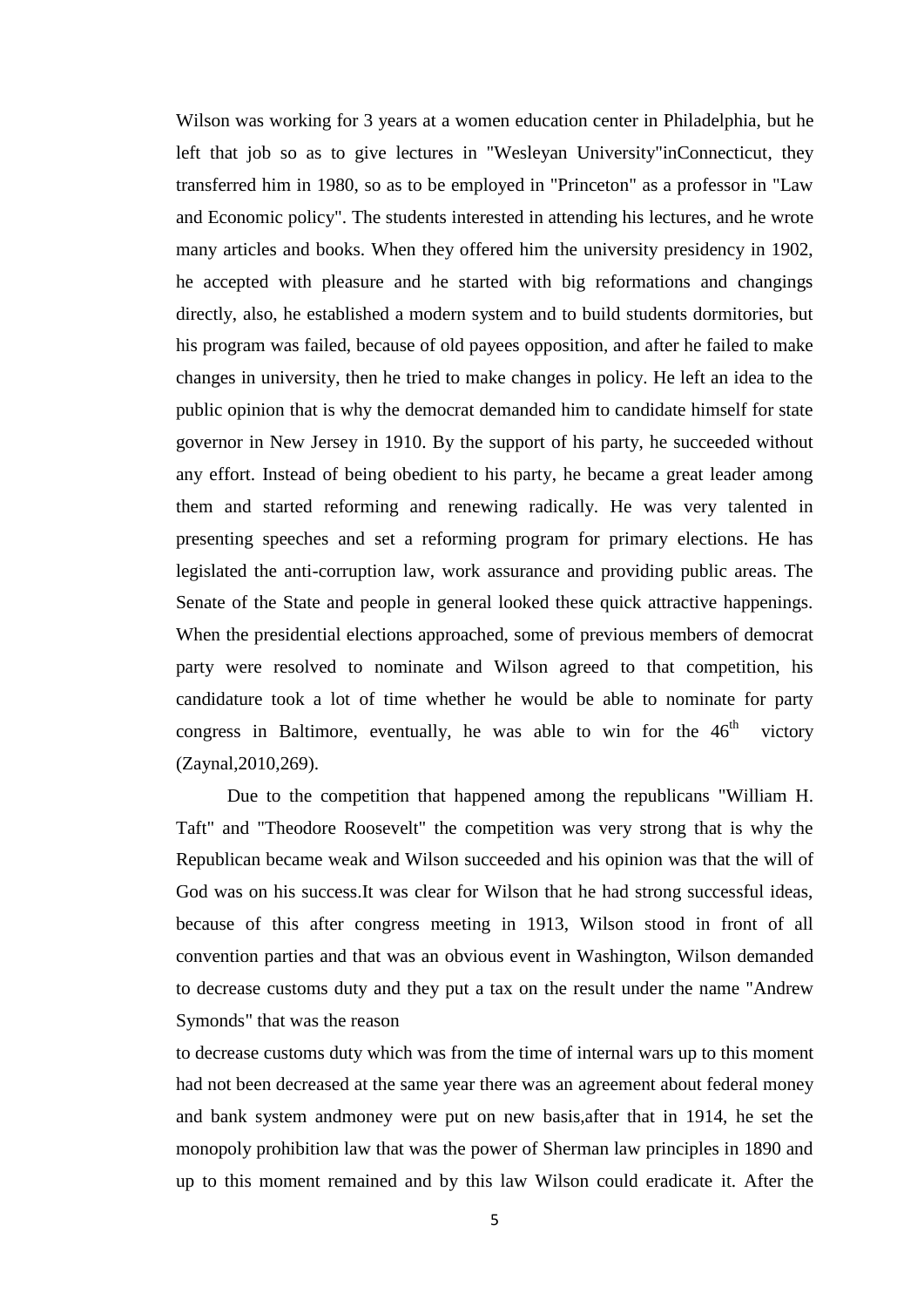oncoming elections in 1916, Wilson signed another law and that law facilitated for farmers to get loans and set work protection law for children and set a law for rails to work for eight hours and about this point only "The Federation Railway" could set law for it, but Wilson could revise within that law(Zuhradin,2004,187).

The German submarine's action was illegal that led to more humanitarian disadvantages, Wilson warned that such an action should not be repeated that was in May 1915, and that drowned the ship "Lusitania" and 128 American died. Wilson is trying to keep isolation and the Allies were happy due to America isolation, they would be able to get and buy more loans and heavy weapons, Wilson's isolation persistence in world war one was the reason to resign the secretary of State in America "William J Bryan" in 1915.

In 1916 and during the presidential elections, the Democrats made their election propagandas by advertisement under the name of "He Kept Us Out of War" Wilson's intention was to keep America safe and far from war, Wilson in his statement expressed his hatred towards war, in a campaign election towards "Howard Hughes" as a republican nomination stood against war advertisers severely, he supposed himself as number one advertiser of world peace.Wilson indicated that, this war is against civilization, He wanted to keep America and its honor from the war of violent countries."The nature of elections"in America is very complex; therefore, when they elected Wilson for the second time in 1916. He should have done the burdens on his shoulder in second time, after Germany back to Submarineswar, Wilson demanded from congress to have an effective speech then he got the majority votes of Senators that lead America to take part in war. Wilson also in 1917, supervised the factory, lorry, foodstuff and price of goods. He demanded the congress to pass the law in case if they need youth in military, write their names, an army sent to France. The fourteen points that Wilson declared in January 1918, that he demanded from the five points of beginning to have open discussions to impose a treaty for nautical liberty and number 3-6 was related to the borders.The important point of his peace program was number Fourteen as he demanded to establish "League of Nations", from the beginning neither German president nor the Allies paid attention to these points, but when German president agreed to cease-fire in January on Wilson's program, he wanted and liked to make peace treaty that was made in Paris(Zuhradin,2004,187).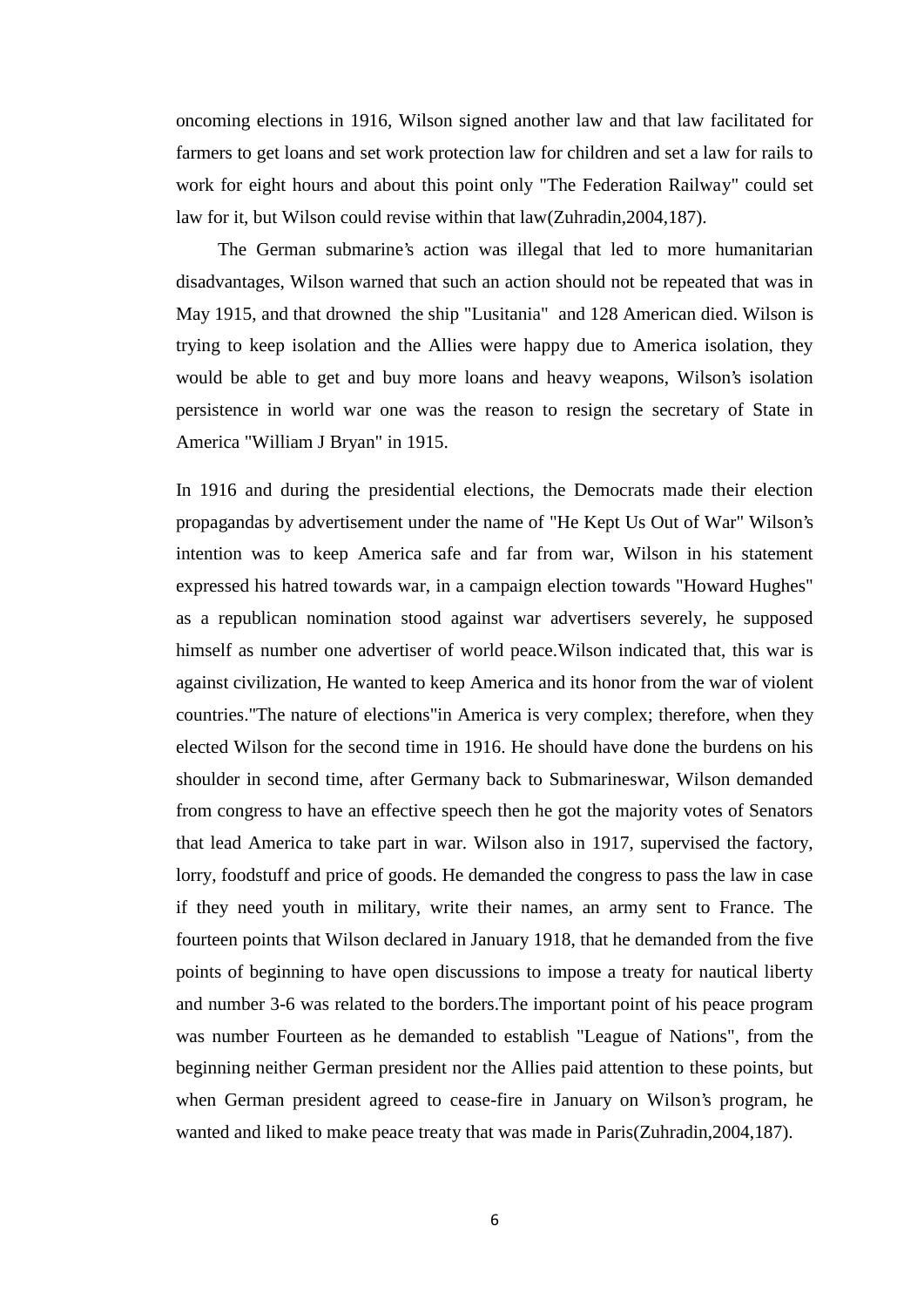Wilson had a special personality to a point that people kept him wrongly, he was uneducated till he was nine years, then he became the university president of "Princeton" Most of America politicos paid attention to researches, and scientific studies, Wilson was also lived in calamities of local wars, and this affected on making his personality and on top of that, he associated America to world war I. after that he tried to have the leadership of the whole world to establish a new worldly system that its headquarter would be "The League of Nations",(Rubenzer and Faschingbauer,2004,12). Wilson by obtaining PHD degree in the field of philosophy in 1886 in university of John Hopkins he had a personality that he himself became loner and by utilizing so many philosophical words that made his statement stronger, especially the statement that he presented so as to be able to get the public opinion of American people concerning war, because Wilson got different certificates in law, rights and philosophy with these different ideas was able to express his statement in the most effective and beautiful way, he listened to everyone, but he always had his own opinion, he wanted the world peace a lot, he did not believe big victories via war, but the power of economy would do it on the opponent, but in necessity times utilizing weapon would be an allowed job as events, he associated America into war for just a year as a savior not invader.

Wilson was resolved that this would be the last war, he travelled to Paris in 1918, and the victorious countries wanted to come to the League of Nations to end the war in the future.Wilson was happy, because Paris people warmly welcomed him, but the leaders of Britain, France and Italy did not believe his idealisticIt was his duty when he was back to America to convince "The senate" on this treaty and Wilson travelled to all states of America and demanded that America people support him for world peace. The majority of the historians named him as "Fantasy Man" during the "Reconciliation Conference". His fourteen principles made him to have this surname, but his fantasy guided to Europe, and politicos in north and South America denounced Wilson by "Dollar policy" and this is an actual policy , its aims and goals that Washington government economy in progress towards South America countries. Wilson was famous by expressing statements, but when he puts the words in a treaty context from the political side was not precise, and this indicted that he addressed on principles not on actual problems (Nawar and Nahnahi,2009,507).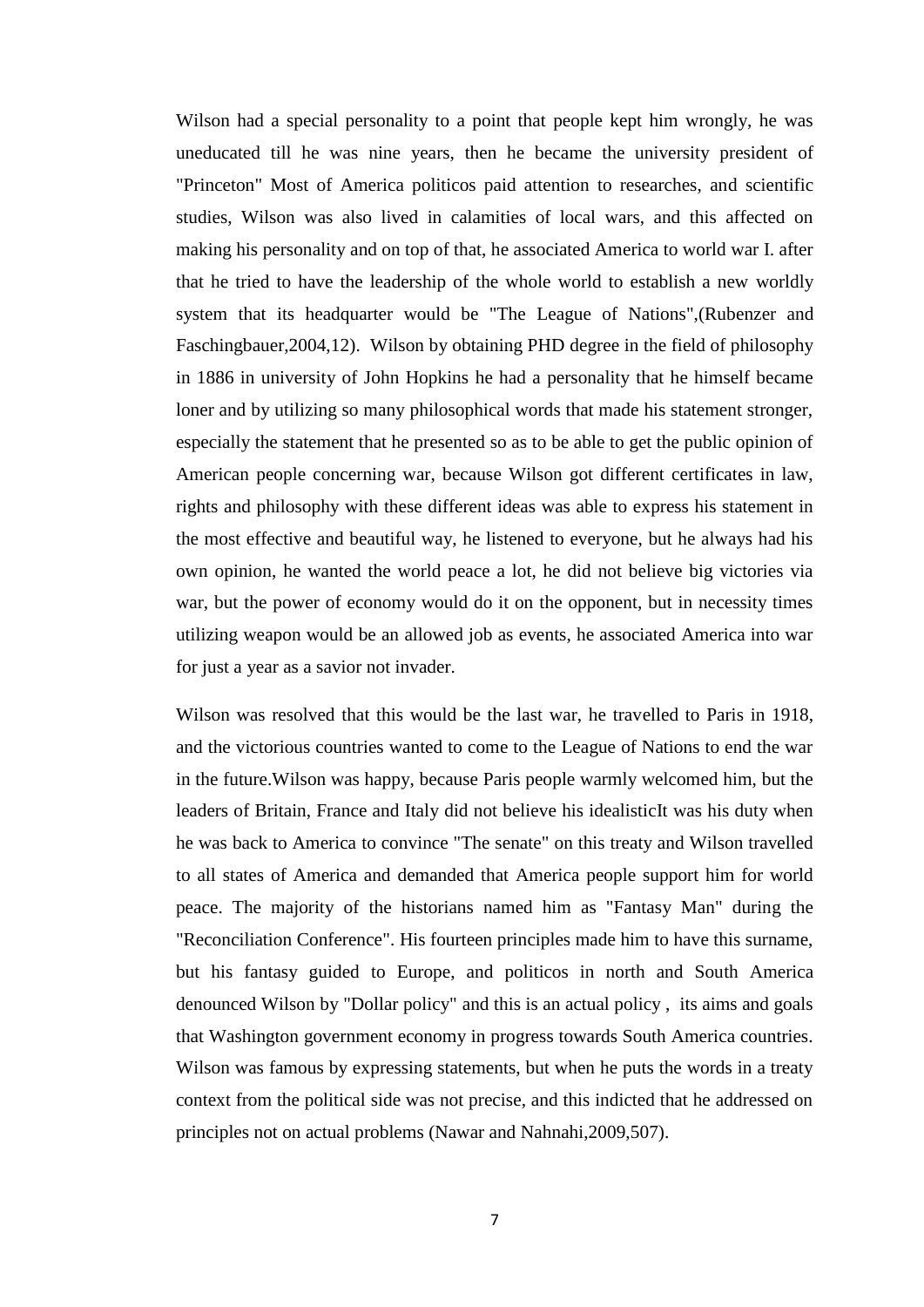His far-sighted in world affairs granted him a bright status, especially the League of Nations and this came as a result from the of political sciences specialty, as well as American politicos open up their eyes to world problems especially Europe issues, the fourteen principles of Wilson towards Europe complex problems were in danger, because Wilson was responsible towards nation violated rights and right to self determination, and even Wilson was responsible from that betrayal towards those nations to surrender them to a couple of victorious powerful countries, Wilson was a president of a democratic parliament country, whenever his party has not got victory, he would lose his post and it was like that indeed, because the republican party got majority of votes in congress in elections of November 1918, with such a result hispower became weak. The parliament by unanimous vote supported "David Lloyd George and Georges Clemenceau" besides the most general opinion some historian elucidated that Wilson paid a lot of attention to a particular concept in league of nations,Among his friends considered as a full interest matter. and that was to compensate congress failures and when he back to America to show himself as angelic of peace and tranquility, and tried to provide security to all areas and show worthiness. Those problems that peace congress must see were more, the most complex one was Europe new map that made more debate on this plot of ground and the other, that's why some committees were composed for investigation, But just three leaders in reality "Wilson, David Lloyd George and Georges Clemenceau" had their first and last speechto express their views on Europe new map. Taking their countries interest into consideration, from the three leaders some charters were imposed to failure countries like Treaty of Versailles with Germany in " $28<sup>th</sup>$  June 1919", Treaty of Saint-Germain-en-Laye with Austria, Treaty of Trianonwith Hungary,The Treaty of Neuilly with Bulgaria, and Treaty of Sèvres with Turkey(Nawar and Nahnahi,508).

In 14<sup>th</sup> December 1918, George Washington with an America delegation in the purpose of taking part in peace symposium out of his country, and they welcomed him officially by Tank shootings out of New York, ships hanged horns and planes and Balloons were flying over them and Robert Lansing as a secretary state of America hoped to have an everlasting stability. He set free the pigeon carried peace message, the ship was like Germany passenger ship, the statue of liberty took towards Atlantic Ocean, Wilson and no one of American president till that time had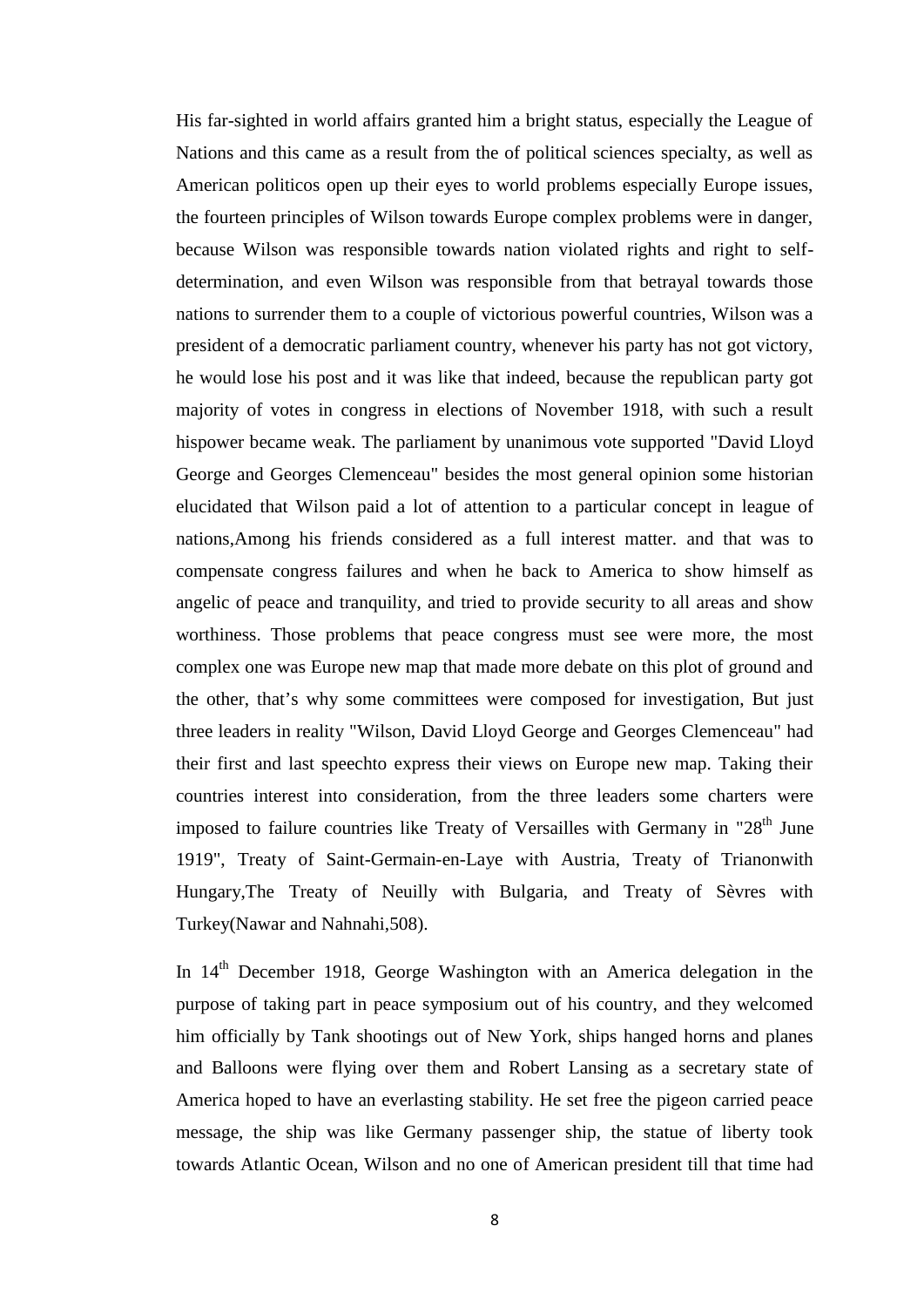not gone to Europe. His foes made him guilty by violation basic laws, even the supporters of Wilson thought in a way that he might have lost his mind! Do you think that Wilson with his strong status lost his mind? His point of view was very clear: going forward to peace was as important as getting victory in war.

Before Wilson went to Europe, he told the congress with low spirit and joyless and said "Now, I know my job for the sake of crimes that they shed blood for them, I would try to have a great role" Wilson wrote a letter for his great and sacred friend "Edward house" that he had just got into Europe "the purpose of his remaining in Paris was to pave the way for the main phase in applying peace". In1919 Wilson remained in Europe for 6 months, and the question is whether he ought to go to Paris or not? That many contemporaneous intellectuals of that time were busy with him. Wilson made a good circumstance for those cease-fires that ended the Great War. Why Wilson must not have wanted peace? However Wilson had not started as a president, He got a progressivism way that leads him to an external world (Makmilan,2012,25-26).

The period of Wilson's presidency got a series of successes, but from both the political and personal sides had bad, unpleasant and gloominess memories. A part from this, he left a group of foes behind, the majority of them were his friend previously, as a democrat president in New Jersey in a get together said "Wilson is the enemy". The officer publish the edition, in the name of "Ray stunner DE baker" that he was ready to be sacrificed, and said he was a very tough and hard headed man" House also said "whenever a question being asked to him, he would get with an absolute open mind and listened to all consultations and suggestions that became the cause of modifying a right decision. But up to that moment was obedient till he would evaluate the questions and about to prepare the decision and when the decision was right, everything will be ended and will not listen to the suggestions and consultations and after that nothing can move it" French ambassador in Washington said "if he would have lived two centuries before, he would be the biggest persecutor in the world, because he never thought, because it never come on his mind and he may be once face an error".Wilson had unknown and obscure personality, in a way that his close friends like David Lloyd George and Georges Clemenceau were not like him and could not readhim easily, that a leader tried in a way to be closed in the most genuine Gospel language, He is a person that loves democracy, but the curse of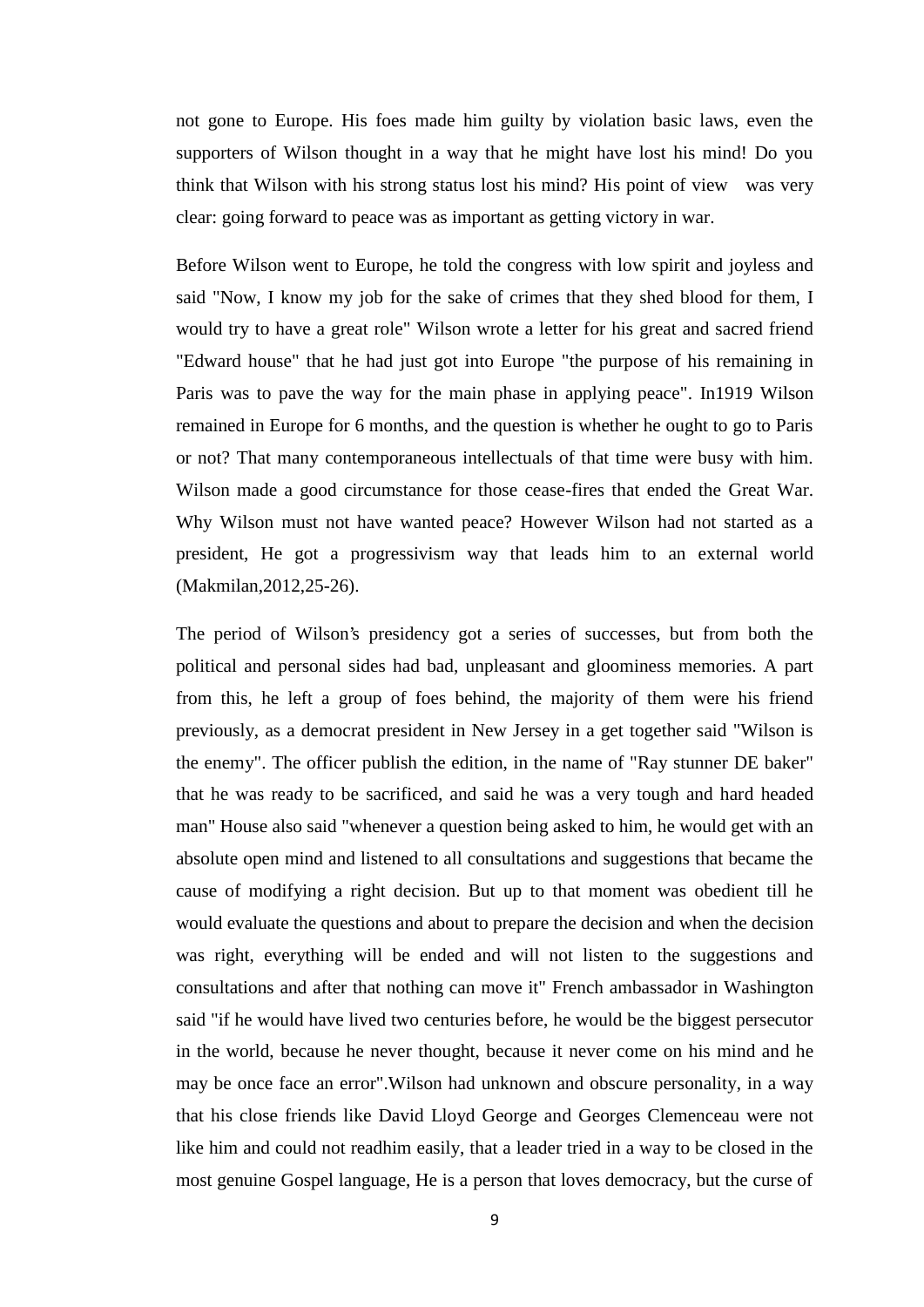his politicos friend in his heart, He was a person that he served humanity, but very rarely had individual relations(Zuhradin,2004,189).As Baker said " he was one of the rarely idealist as (Kalvin) or (Cromwell) sometimes back to this earth for a while an implosionan amazing power in a temporarily way that a wrong person made a task into a higher level of confidence that till this moment had not feel it".

In a time when Wilson went in front of a congress in 1917, and said " God did not want to encourage this great and peaceful people towards the most disastrous war, this job is far away from humanity and is unpleasant thing and civilization is on two ways that we have to choose one of them "In Wilson's opinion that the minority of German people would say that their leaders had a huge burden of vice and crimes in their shoulders, for this reason they must be punished(VOA,2013,100).

Wilson was telling the youths "you are free whenever you want to visit me so as to feel there is freedom" and said "you will tell me what is right then I strive for it" No one was able to understand Wilson easily. the more we research on the "self determination" concept, the bigger problems would be made,"Lansing"asked himself "when the president mention self-determination, what unit would be in his mind? Was his purpose a race? Or an occupied area or community?" Lansing thought that Wilson by utilizing this phrase made a huge disaster in 1919… Wilson purified from sins in front of a congress said "when I said this speech It is the right of every nation to identify their self-determination, I did not have lots of information concerning nations that we face them day after day",(Rubenzer and Faschingbauer,2004p:130).

Wilson spent much of his time with specialists concerning a topic that he liked so much, when Wilson travelled to Paris, he told those who are with him and said "Making peace must be on new legal principles, if not, heat and smoke would upward from the world". It was very easy to mock at Wilson and many parties did that. "Maurice Hankey"was a British war secretary and then peace secretary "Every time he locked away a couplet of the fourteen points as sensitive indication material" he said that was "Source of manner" everywhere in Europe and in arenas, streets, rail way station and in parks were people to carry Wilson's name, people shouted "we wish Wilson's peace" they knelt on the floor, because of Wilson's picture (Makmilan,2012,22-32). People got these fourteen points as an inspiration and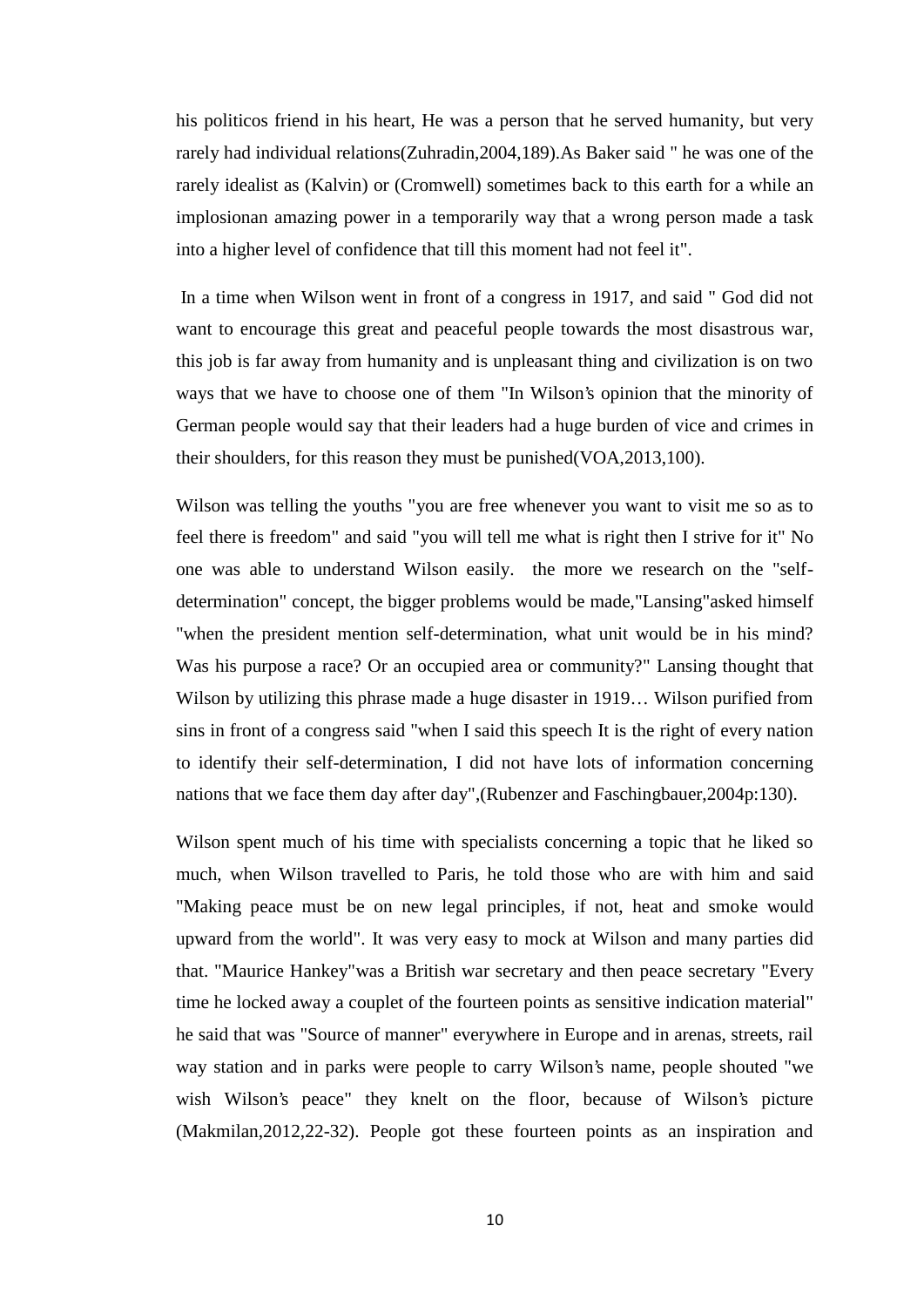Wilson supposed this as a happiness sign for himself, but at the same time felt worried a lot.

When Wilson travelled ahead to Paris, the drumbeat "Brittany" the sky was filled by sound and they repeated this slogan in a loud voice "Live long America- Live long Wilson" The foreign affairs of France welcomed Wilson in a very happy and excited way, when a shuttle train in Paris, Wilson's doctor was close to the window of the train around 3 at dawn looked at outside that women, men and children stood on the way to welcome Wilson (Zuhradin,2004,191).

When his first wife passed away, Wilson relied on his wife "house" more than the past, Wilson wrote in 1915 "you are the only one that I can say anything and everything with you, with some people I say something, with some others, I say something else, but with you, I say whatever in my mind". When Wilson had the second marriage, he thoroughly looked at "house" and her eyes were full of stinginess, Wilson reached Paris afternoon and met a counselor and that was "Edward House", he was silent all the times, dialectician, in high spirit, House never took part in wars, but he had a precise familiarity on wars, When he was three in age, he was familiar in riding horses and archery, He overmastered from the psychology, a biography said from his tongue "My habit was to make boysfight to know what they do, then I tried to reconcile between them"House in knowing people and mind reading was a teacher, once George Clemenceau told "House" that, I can stay with you, because you are a practicable and I understood it, But speaking with Wilson was as if speaking with Jesus!" oh, Georges Clemenceau was not wrong to say this and that, because Wilson was a person that understanding him easily was very hard as some of his friends said that never something came into his mind that one day to make mistakes(Makmilan,2012,35-36).Wilson was resolved to secure the world peace via a treaty and under the control of refusing this treaty became so worry, the president faced parlaysisdisease in November, 1919, in a time when he had a speech, he faced this happening, this sickness made him to spent most of his days in white house and his second wife took care of him very much to a point till she took his hand so as to be able to sign government affairs, Wilson protected his authority altogether till his presidency ended in 11 march, 1921, Wilson got Nobel prize in 1920, because of all his tiredness on getting world peace.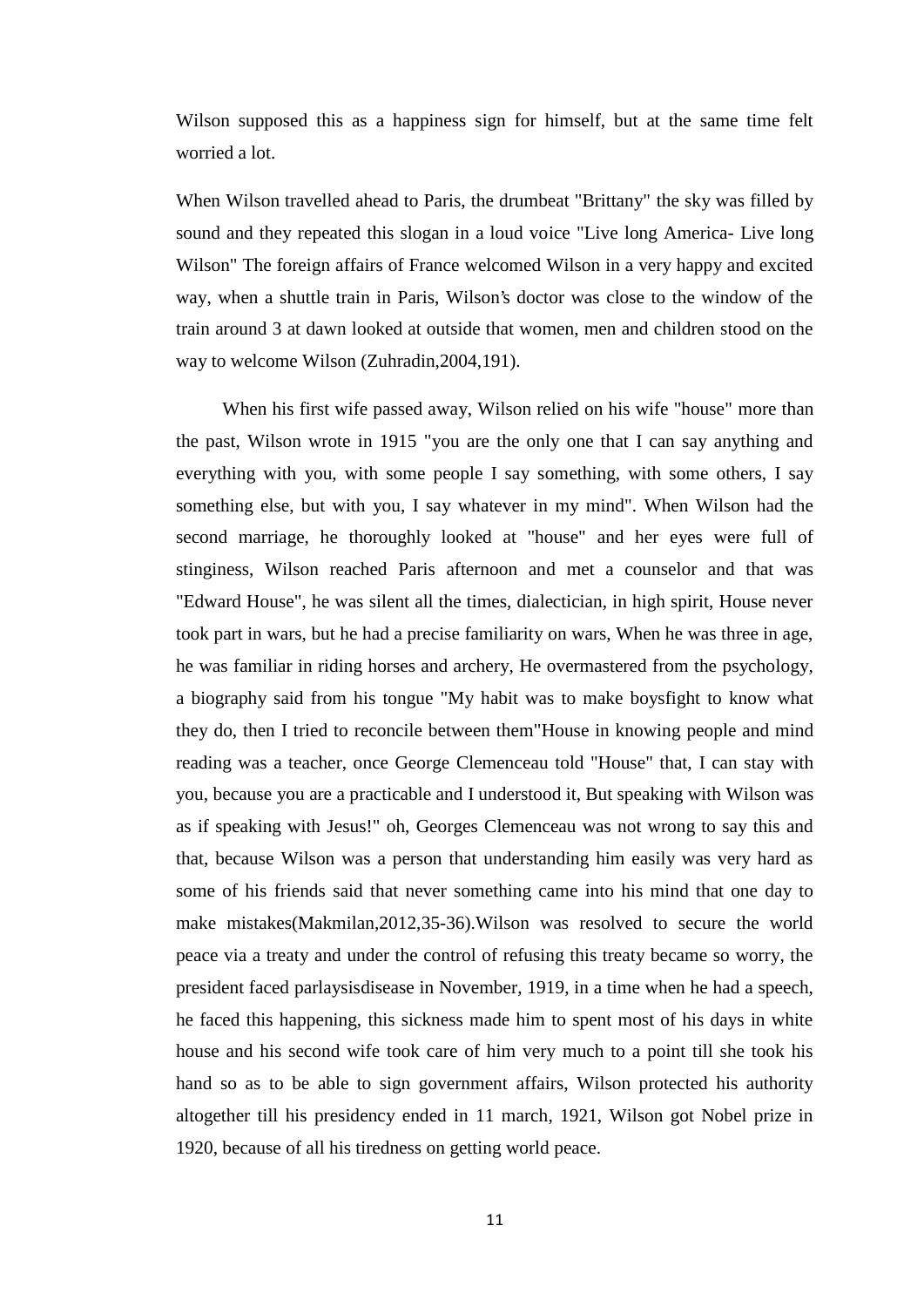In November, 1919, the congress elections had been done, the republican in both bodies "the house of representatives andthe house of Senates" got unanimous vote, and it was a must for Republican to prepare themselves for Alliance, But Wilson did not see that from them, that is why he travelled to France without having any Republican with him and ignored being close to Republican, but when he had paralysis disease, he was not able to actdirectly that is why whatever he wanted, he did it through his second wife, this was the unpleasant result for president Wilson(Makmilan,2012,38-39).

Wilson passed away in  $3<sup>rd</sup>$ February 1924. After his death, his reputation became very bad, because they accused him of taking part in World War one, but in world war two the public opinion gave Wilson the attributes of god, they supposed that Wilson was like a messenger, some people thought like that in cold war time that Wilson had a swain idea, but Wilson was a great leader in  $21<sup>st</sup>$  century in general.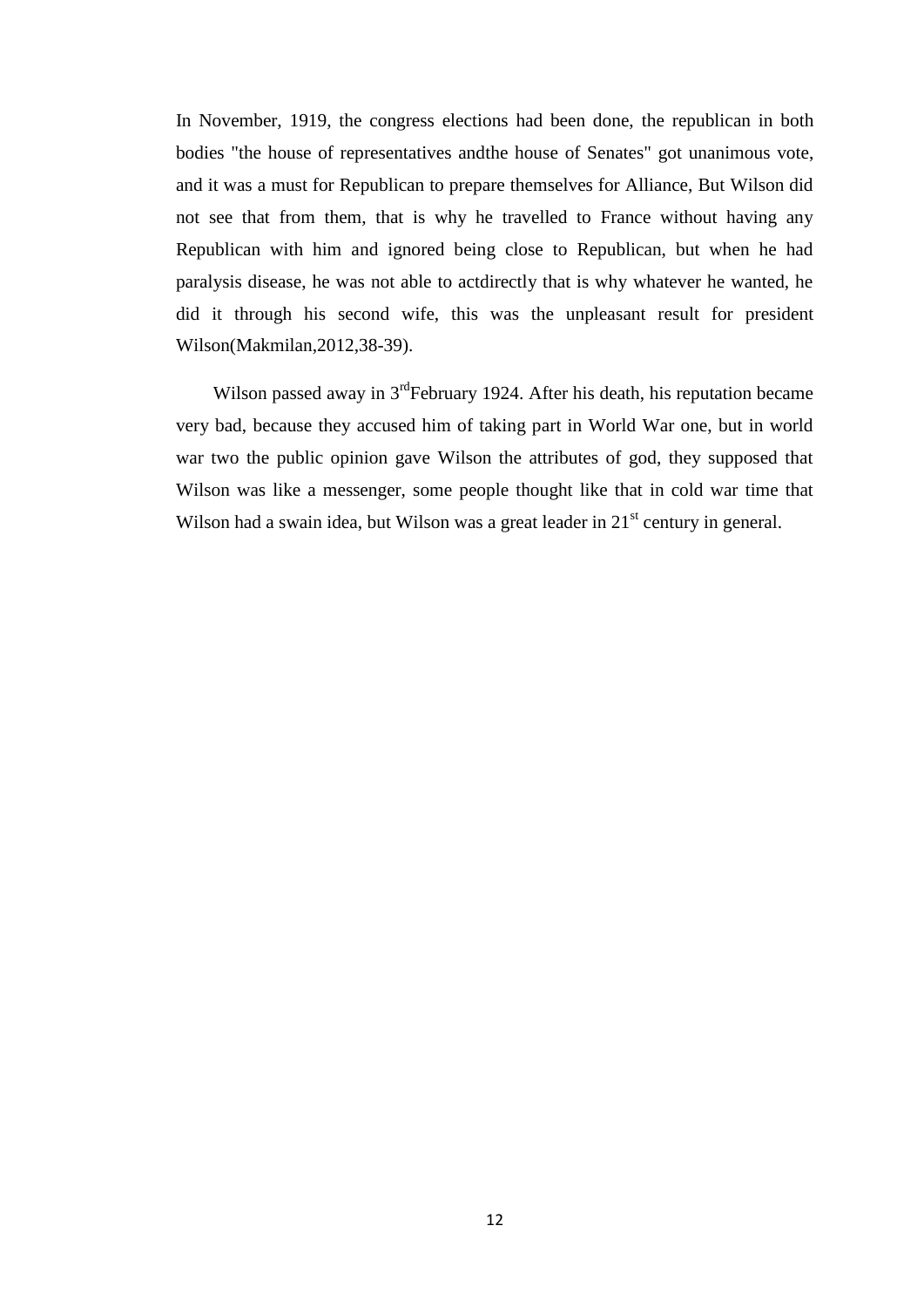## **CHAPTER 3 .THE UNITED STATES AND THE FIRST STAGE OF THE WORLD WAR I**

It was  $28<sup>th</sup>$  of June when a patriotic extremist student holding "Serbian"nationality, during their visit to "Sarajevo" the capital of "Bosnia" state, opened fire on both successors of the Austrian Empire and assassinated them. The Austrian government accused Serbian state, and the First World War was the outcome of those tensions. In that situation, America chose to deal neutrally with what will happen. Why neutrality? Wilson, what is the reason behind of that? Step by step the war is rising up and no body compromises, so to what extent and where could the war stop.

Wilson is not an ordinary person but he is an educated and capable man. Anytime, he faces difficulties he finds diplomatic solutions to that. At the beginning of the war, Wilson the president of America during a speech for the American people as he is well known as a very good speech doer is able to convince others immediately. Anyhow, he gave his speech and said "The U.S has to stay theoretically and practically neutral,The people of America should think and deal with their matters impartially".What kind of situation the American people will have and what will be their public opinion? The war or the peace? Why Wilson focuses accurately on impartiality, let us see the events and what will happen(Nahnahi,2012,153-154).

At the beginning of the war, the president Wilson was one of those who stayed neutral because he was naturally against the war and a person with ethics and ideality. This was not the only reason for Wilson's impartiality but his always hopes were to continue on staying neutral in order to be able to play the role of the referee among the fighting countries. In addition to that, he liked democracy and believed in the principles of constitution, also he was greatly supporting the system of free policy.

Wilson probably got that from his long study in a well-known university "Brinston", We should not forget the understanding of the American citizenry and their likes and obedience to their country and the leaders and senators good advice, above all, that the American people in external policy after the America internal war especially in late  $19<sup>th</sup>$  century and early of  $20<sup>th</sup>$  century that liked the expansionism a lot, but still obstinate.

From the abiding of "Washington"advises, and "Monroe" principles, and to be away from any political interference in Europe continent, but with the increase of German submarines attacks on America's ships and the American public opinion increased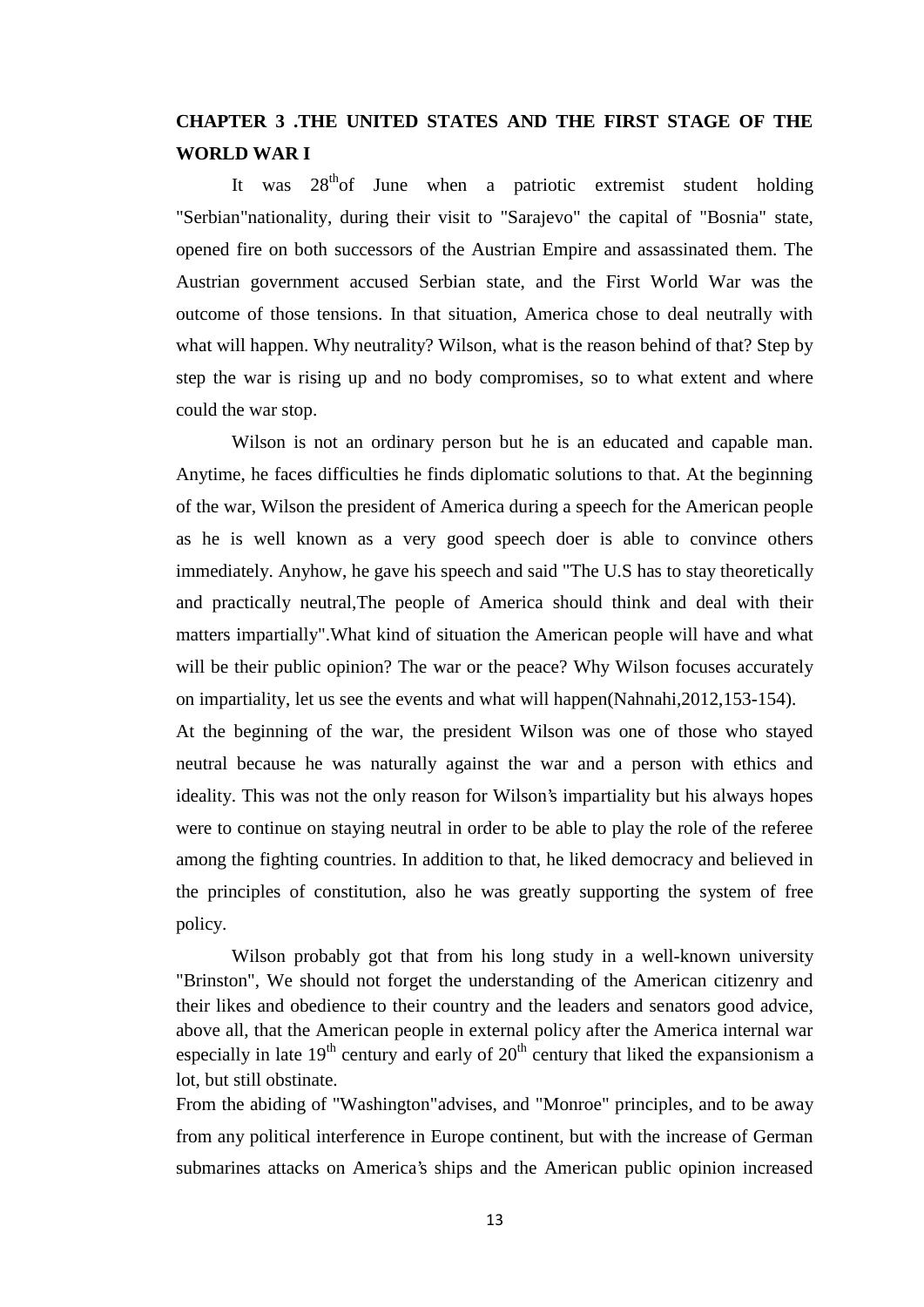against German and its Allies, what will it be Germany's future? And Germany up to this moment has got the strongest power in war and they confronted the fiasco of the American people and its leader's opposition. The public opinion of the American people increased towards Britain and its Allies so America must leave the isolated policy and take part in the war.

Neutrality has a great benefit for now and future of America and it is a rational policy. America must try to take part in the war in a way that gets the least loss and the most profit.From the beginning of the war America had declared its' neutral situation due to some factors, like America from the military side has not prepared well to get into a war that is out of American continent, and that America has not taken part in such a great war previously, from the other hand, America wanted to boost its economy on the expense of the European countries(nahnahi,2012,154).Also, during a speech, the American president declared and said in May, 1916 that "The USA are much greater than to take part in this war".

It's clear that Wilson wants via growing the spirit of its nation to bring all of their neutrality and isolation opinions, Wilson wants with his points of view that America has to work against the victory of one side from the other and was continuous until some months before America got into war hand in hand with Allies countries against Germany and its Allies.

It's important to state that the other factors of America neutrality and isolation policy and that is the nature of the American people and American people consists of different identities like "German, France, Italy, Britain and some other nations" after the discovery of America continent that they did a lot to it and this would lead their thinking in a way that America must be neutral, because if America took part, The America citizenry feelings were in a way that America should support their country and genuine people and after that if America involvement hand in hand with one side and against the other, American people would not have the same attitudes and opinions, otherwise it might be a problem for America itself(Alsabhawi,2013,177- 178).

At a specific stage, especially that Germany got lots of great victories, The American president Wilson tried to cease fire and provide peace among the fighting countries, and again he delivered a statement in front of the congress in Jan, 1917 under the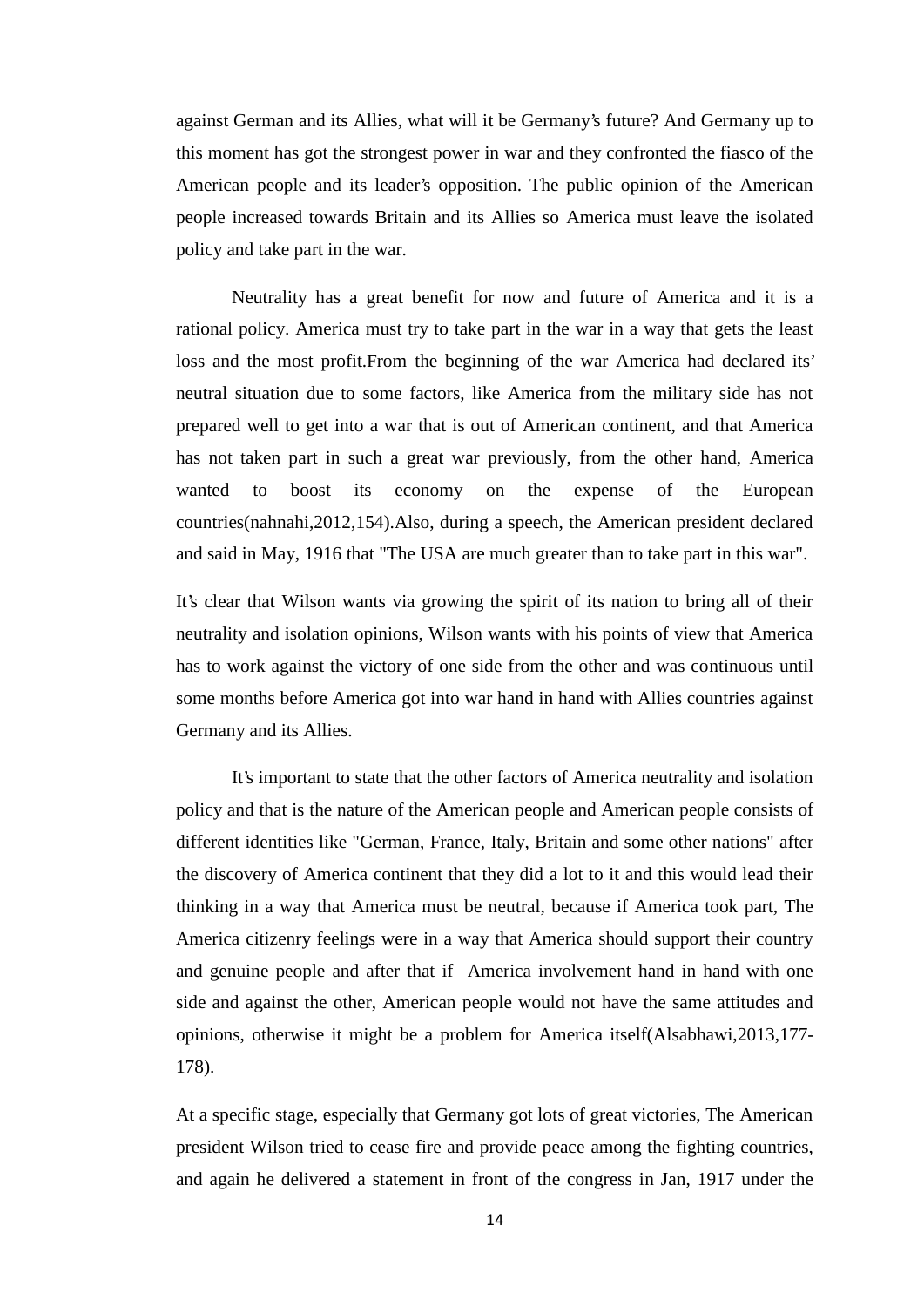name of "Peace without victory" and he meant from his statement slogan "War should be ceased and every country should be agreed so as people do not confront violent wars"but "David Lloyd George". He responded the statement and said "The Allies countries will not ceasefire till the real peace exists", But why Britain got such an attitude? Because they fight a country which is Germans, as a historian would mention their spirit to war in this way and say "German people startedthe war" that means they had severity, hatred and racial discrimination(Alsbhawi,2013,178).

No doubt that, President Wilson was aware of the happenings on the ground and he and his citizenry were neutral in a time that European countries were struggling in a deep way and so many war tragic epos were done, Their struggling were in a way like" France wanted to bring back Alsace and Lorraine areas, Germany were looking for more colonies to put under its control and takes over the far east, Austria wanted to annihilate Serbia, Russia wanted to take over both Bosphorus and Dardanelles and Serbia wanted to occupy Bosnia and Herzegovina and Italy wanted to occupy TERE SINA and Trentino and Romania wanted to set Transylvania under its control(Fishar,2015,p:461). What is Wilson waiting for? What is the hidden secret? He has tried to boost economy and military but what was his intention just as a trade or to strengthen the United States and weaken the fighting countries then take part in war, Wilson must have thought at the beginning that he has to take part in war eventually, but he wants to guarantee the victory before they go for the war. Also, despite of the desire to weaken the European Countries militarily and economically, America wanted to strengthen its authority on European countries behalf. What is important here is that America could make so many things and advantages in the neutral policy at the beginning of the war. America used the war's changing and conditions for its interests, especially the European need for food and military stuffs. America thought that trading is like a great mass destruction weapon and it was really like that. The American trading amount with allies was bigger than it was with Germany, because British submarines were controlled the sea trading.

According to that, the war had great benefits for America even at its beginning especially for those whom were traders and work in industry; they got so many wealth in a very short time. The proof to the progress of American economy between the years 1914 - 1916 was that, its amount had quadrupled and the American industry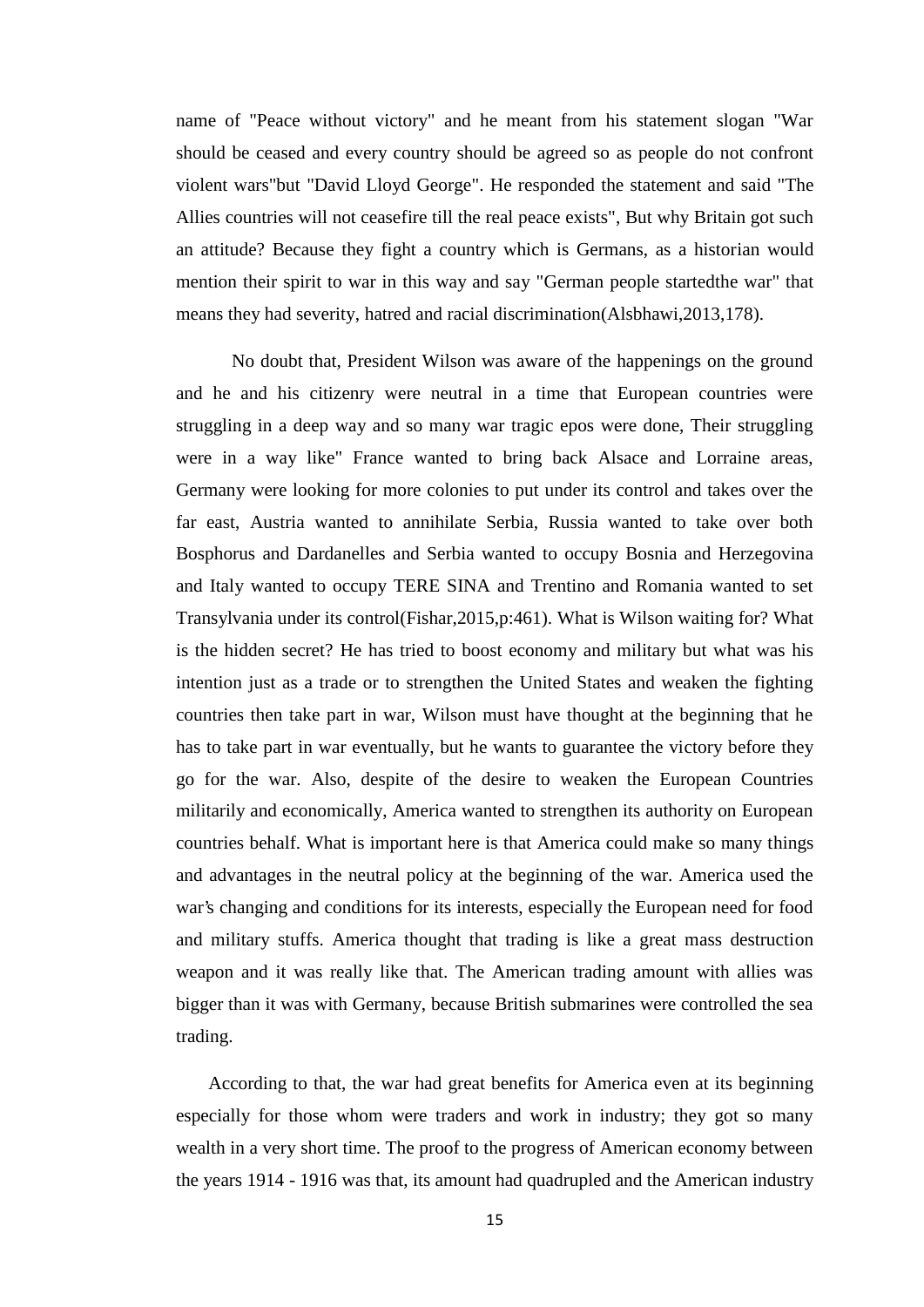was the powerful one to be able to work and fill in the lack that was left in the European Factories, because the majority of them were destroyed and as a result the demand on the weapons and bombs highly increased, accordingly, the American economy had quickly developed (Alsabhawi,2013,205-206).

Wilson was not such a naive person to put America in war unless it is for its benefits; Wilson as a democratic moral person he brought all states back to repression; and he was carefully listening to Washington's advice and adopting Monroe's principals. He, with his mind power, wanted to drive the United States to neutrality and as he was afraid about both Americas safety, he was afraid of America been a part of the war(Nahnahi,2012,159).

Wilson was a person that hated immoral behavior. He believed that, when two countries fight against each other, each one will share part of the war responsibility. When both sides want permanent peace, they have to stop fighting immediately and do not wait until one of them wins and the other one loses. According to this and despite of the deep hate feelings towards German dictatorial authority, he wanted his country remain neutral, so not to be a reason of strengthening one side and weakening the other side over the other and he was successful until the year 1917 to remain like that to such an extent, he told one of his friends "Fighting against Europe is precisely a crime against civilization". During the period of neutrality until the Wilson's interfering into the war, the reader might doubt and ask whether the neutrality of President Wilson was the real outcome of his policy? Actually, terrorizing the Austrian king at the beginning of the war did not affect the American public opinion, and people were generally following the local issues of their country especially the financial and economical reformations arranged by the president Wilson at the beginning of his president ship. That is why; the news and chaos of the war did not control the American's mind because by the end of the  $19<sup>th</sup>$  century the Americans used to hear a lot about political assassination, terrorism and adversities (Nahnahi,2012,157).

As a result of the interfering by the super power countries in a general comprehensive war that did not equal the First World War. Though, Americans believed that murdering the Austrian's king was such a local and bordered war which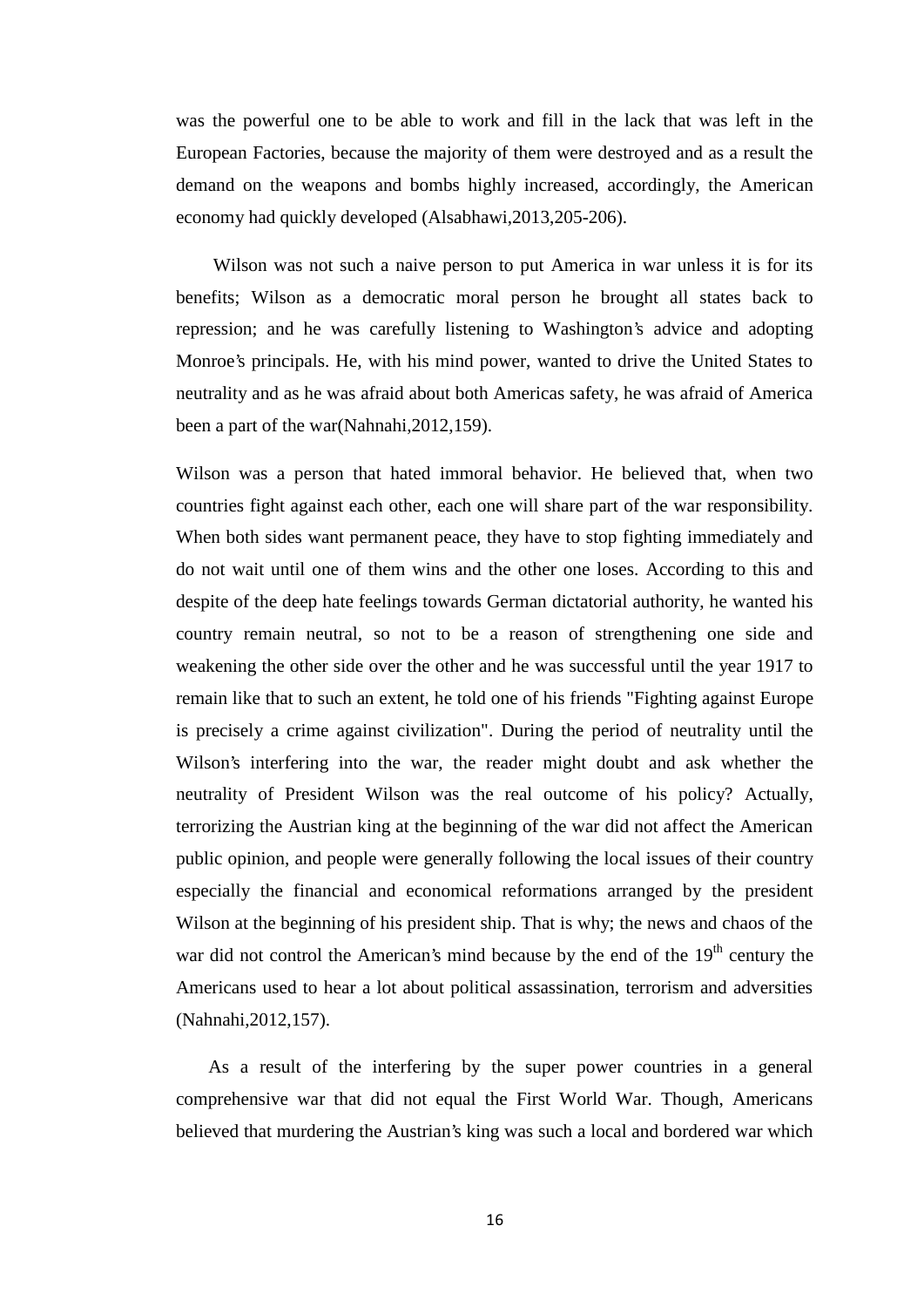will be resolved peacefully and ended up through treaties by the ministers of foreign affairs in the embassies of big countries.

Such situation may represents the America's public opinion unknowing the truths, and misunderstanding the disputes among European countries and their competitions on.Controlling areas belonging to some others also the treaties against each other which were far away from the principals of justice. But the rush changings of European countries towards the war and the spreading murders in approximately all European countries awaken and risen the Americans awareness and they should be aware of all events. The American people critic to the Europeans was in spite of having famous and well-known civilization they could not find a solution to their problem. At that time, the population of America was reached about 100,000,000 million consisted of different nations came from Europe to the new continent(Alsabhawi,2013,190-191).

As American people accepted to stay neutral but no one could prevent Irish's from fighting the British, even those whom their origins belong to Germans could not stop hating British people because they had suffered from them a lot during the first occupation. Anyhow, Wilson could put America in a neutral side for a long time. Until the presidential elections in 1916 when Wilson participated on the same principles and asked Americans to vote depending on peace and neutrality also not to take part in the war as much as they can(Fishar,2015,462). Of course, Wilson should have thought that, if he participated in the war before the elections people will not vote for him again! So, he may be wanted to be elected by the people once again and then shows his real directions towards the war and to point at the weak and strong parties of the war. Even more, Wilson in one of his election propagandas said "I know that you depend on me to protect our nation from facing a destructive war, till now I was successful, and I swear by the Gods' will and support to keep doing the same even in the future if I could do that. But here, you have honored me with another mission which is preserving the dignity of the United States and this task has nothing to do with my attitude but it depends on other countries' policies so let us see how they are going to

act toward us". This speech shows that Wilson will drive the U.S into the war.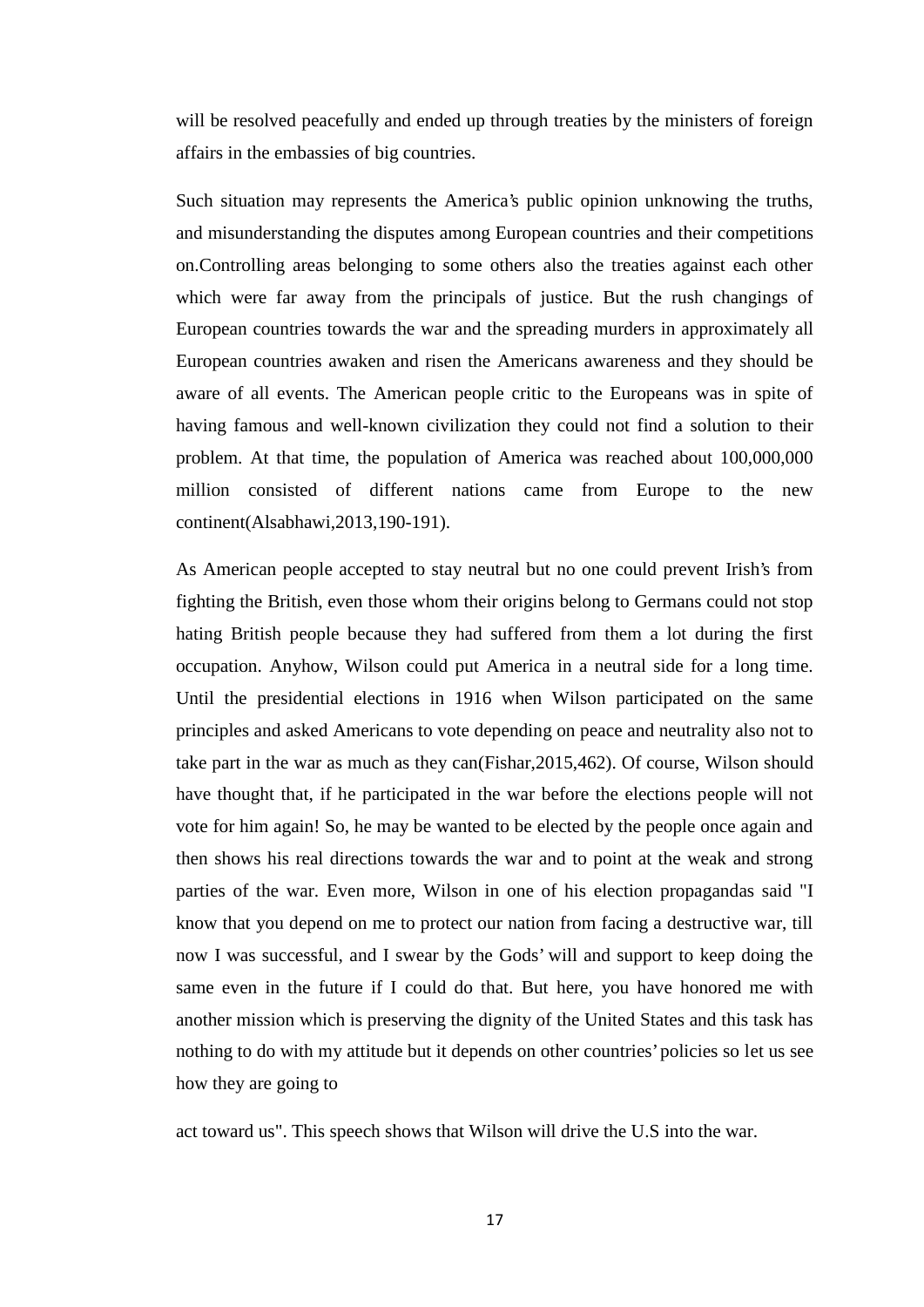Under the emblem of peace, Wilson's advocates were ambulating all America left and right asking people to elect again under the slogan "elect again so as to stay away from war" and for the second round Wilson won the elections, and few months later America became part of the war(Fishar,2015,468). The United States were sometimes impartial and other times stayed neutral because it was culturally consisted of many nations. Their cultures were spread out in the whole country. Also, America's land was very rich for farming that is why people did not want to take part in the war; and because it will stop their jobs consequently they will not be able to work. They thought like if America participated in the European's war, in the future the Europeans will interfere in their internal affairs. Also, about a century ago Monroe the president of the United States put the political principles. That is why the president who came after had to follow them and did not want to change them or play with those principles. Eventually, those principles were not respected during the expansion of the United States.(Aldirawi,2015,48-49). The Irish people who inhabited there did not want America to help Britain at all, because they hated British whom did not give them their autonomy, but instead the Irish wanted to cause a big loss for Britain as much as they can as a way of revenge. Even the rich people and those who owned American factories were afraid that they have to sell the weapons to fighters or soldiers because they only wanted to get benefits for their interests without paying attention to the crimes, killing and destroying. Therefore, the war was not in the interest of the workers at any time because it was their duty to provide the guns and equipment with fuel and they finally end up deep in the sea and became

.Food for fishes. All these factors pushed America at the time of Wilson's president ship to play an advisory role and stay neutral, not to become a "participated enemy" in the victories or in the defeats(Kumajr,1990,455-456).Is Woodrow Wilson able to play the role of the referee? Because the war is at its first stages and the fighting countries are still at the top of their power? No, he is not able to play the role of the referee. Here at this stage, the situations of the United States are useless for America because the powerful parties are always not showing flexibility and they do not compromise therefore they do not accept the role of the referee, and that means America has to work on weakening the all European countries powers then to put conditions for understandings and offer solutions to the parties. If this task is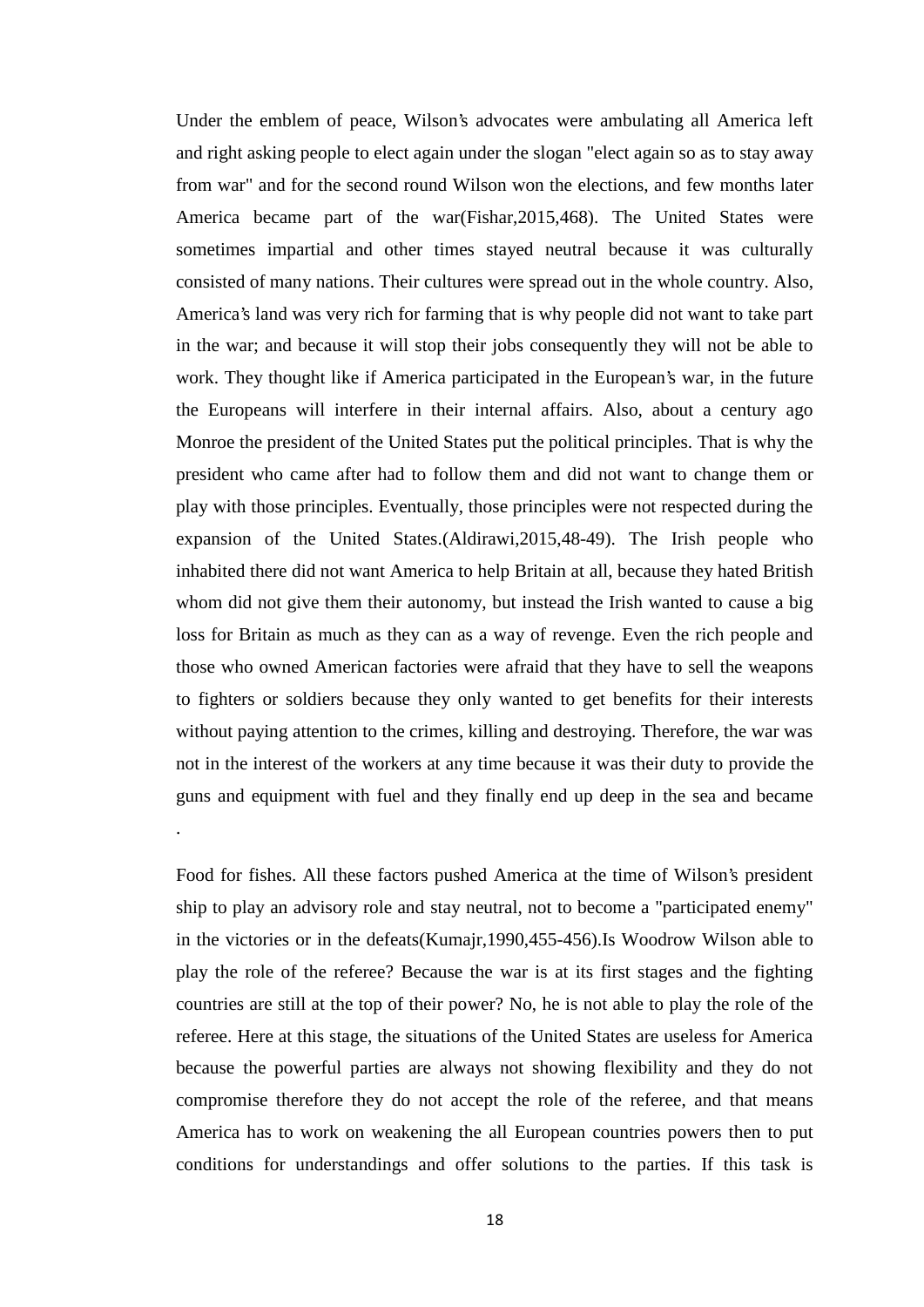applicable America will then be able to guarantee a universal peace all over the world. This was the Ideal dream that controlled the mind of Woodrow Wilson for a long time,although realizing this dream was a mission impossible(Julian,1989,203- 204).

The United States of America could gain an expectable victory during the First World War 1914 – 1917, though at first it decided to stay neutral, but it had a constant strategy way in interfering, and it always had a determined role in all wars. They knew when to be part of the wars and how to end it successfully for their benefits. According to this strategy, the Americans did not participate until before the war was over. They were just like monitors watching what is happening around and the US was giving reports from time to time focusing as usual on one point: America should be on the neutral side (Najmadin,2015,45). While the war was rising up more and more, it had so many effects like prospering national feelings and nationality belongings, and prosperity of both Thoughts "Nazism" and "Chauvinism", also growing the financial and economic prosperity of big countries which led to reformations and bomb progressing. While the US are aware of all those events and tries using them for supporting economy and military issues, so as to plan a successful future all over the world(Najmadin,50-53).

It is also worth mentioning that, America's economic prosperity did not start during  $1914 - 1917$  but it was back to the years  $1900 - 1917$ . This period is known as the era of developed events and the end of political partiality. During this period so many reformation uprisings appeared so as to prevent incumbents from stealing and corruption. Despite of the appearance of different rules that disciplined the trading policy, also putting tax upon wealth and fortunes also using direct elections to vote for senators, and step by step there were no more objections by the people, and there were efforts for fixing up in justice issues mainly treating non-social equality affairs.

These reformations founded an instant variety in the industrial sector and reduced the social problems very obviously; putting taxes more efficiently on companies' wealth for the first time. It also strengthened the liberalism principles more that the American society had been built on them(Nuray,2013,204).When Wilson got the authority in 1912, those reformations took specific direction and the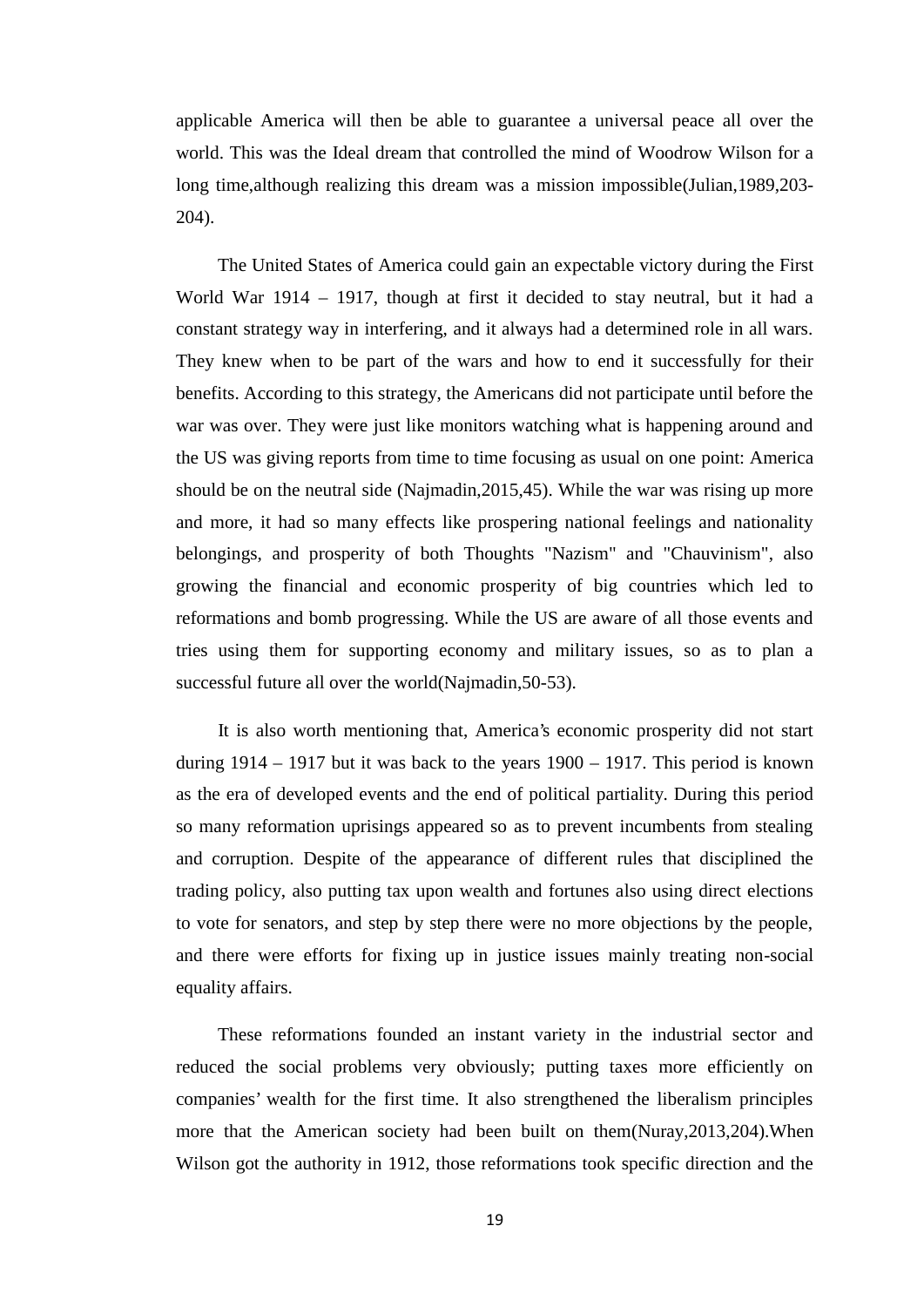reformation theories were applied which were interested more in improving the urban and the rural life of workers. All these factors helped in decreasing the people's objections, and they were like obstacles confronting the socialism progressing, "America was born in villages and grown up in cities" is a word said by the American historian "Hasford" which is a proof of all those variations that the industrial revolution at the beginning of the century brought within itself(Steel kumajr,460).In the years 1914 – 1917 the reader of the American history during these four years will be surprised by all the things done by the leader and the president Wilson! Wilson tried to idealize the democratic political thoughts. He was a kindhearted politician, and he believed in order to gain human rights all the nations have to work together. The neutrality of America at the beginning of the First World War put America in a very bad condition because it was shipping big amounts of food and bombs to allies', and this let them facing many submarining attacks by Germany . Therefore, the policy of German military was using the submarining attacks in order to weakening Britain's economy. In May 1915 a passenger ship called "Lusitania" was attacked by German submarines and so many people were murdered and most of them were American, 124 Americans were died as some historians mentioned. After this event and in the "Sykes" treaty in 1916 Germany promised not to attack passenger ships. In addition to that, Germany had no other ways than submarining to gain victory over the allies. This attitude by Germany made the world and the people of America standing against it, and Wilson described it as a violation of human rights but still did not decide seriously the war upon Germany. In some official writings and documents Germany promised not to attack and submarining any ships before warning them in advance, and whenever an American ship was attacked, Germans have to do their best to save the life of its passengers(Julian,201).

The British propaganda for obtaining the American public opinion to fight against Germany has risen up, and Britain in its announcements tried every way to push America to take part in this war against Germany. Britain had published such points of view that Germany wants to establish a military dictatorship in the world. Despite of all these attempts America still did not inter the war directly and the public opinion did not support it also, and until now the war was known as the European war. After those four years of neutrality the reason why America entered the war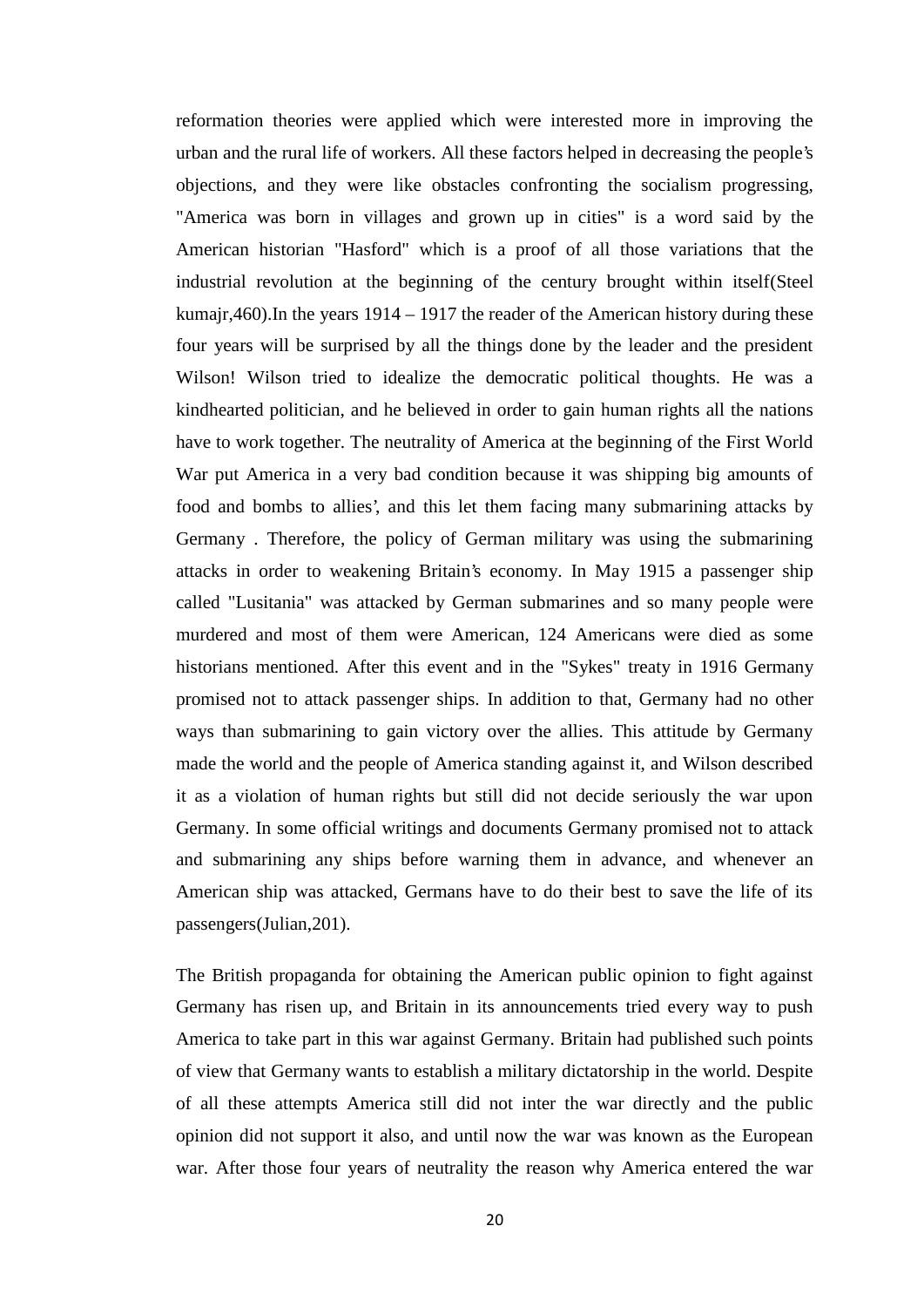deeply and directly was because the British people published a letter in public and showed it to America in which Germany asked Mexico to help when the war is raising against America, and after the aiming victory in return Germany will bring the three taken Mexican states "New Mexico, Arizona, Texas" back to Mexicans. Actually this letter had a great and direct impact on America and caused it to be an effective part of the war, but only a letter from a weaken and exhausted country like Germany who has no chances to win unless through submarining was not a proper reason for the war unless America had got other big reasons and this reason was one of them, and being a part of the war in this way was not predictable and especially for such a simple reason. Anyhow, this letter prepared America for the war. In April 1917 "Wilson" went to the congress and read his historical speech: "We are not going to fight against Germany but only against the German military dictatorship, we should create a world within democracy is kept. We are going to fight for those principles which are known as "Monroe's" inheritance in order to save and protect the real human rights of small nations and the freedom of minorities and to create understandings among the free nations So, to keep their rights we are going to fight for the sake of providing peace, and stability for each one of the countries and granting the world freedom(Alsabhawi,2013,210).

No doubt that Wilson's historical speech was the reason for America to take part in war. Wilson's speech was very influential for congress and the American People and the fighting countries and even for the whole world. Wilson was ideal and introvert with lots of potential to express a speech. Wilson wanted to boost the economy, then participate in war and this policy for boosting economy was not just his plan, but his party which is originally "Democrat party".Because originally members of this party.Tried to take out their party as a responsible togrow the economy and finance of that country.As for the plan of this party or Democrat party, Wilson was able to implement the plan of the Democrat party, He led America to have a very high level of economical side, especially between 1914-1917 and that was after boosting economy and gained a huge profit in his neutral policy via trade with European countries and selling foodstuffs and weapons(Majid,156).The historian in any way in 1914-1915 described and said European wars were as a dangerous chess, each country told the other country "checkmate" if the opponent country withdrew then they won't be under any threat, But this description hide a truth which is the effects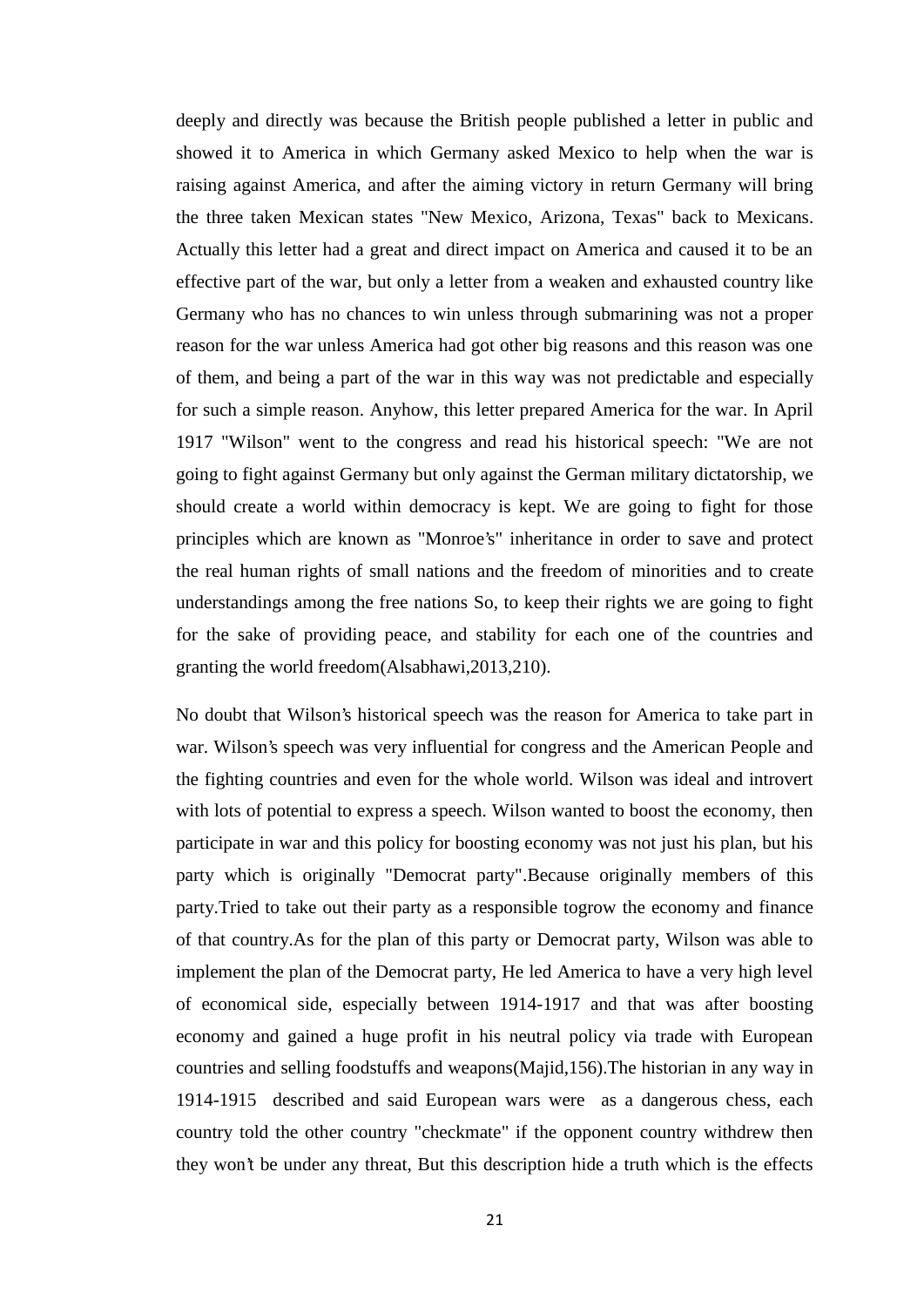of losing soldiers, Because in each checkmate, the soul of thousand soldiers was victimized, apart from thousands of injuries and handicaps and America till this moment as an audience looked at the happenings, success, failure and generated plans for the future.

The civilized circumstances in 1916 was unstable, so many slogans were raised as a symbol to cease fire, Germany "Beet Winter" in Switzerland "No colonialism" in the Imperium of Austria, The nation of "Czech" wanted independence, in Ireland "peace for Ireland" These are the slogans were raised(Aldirawi,95).

What do all these mean? If we don't mention those slogans generally, we can talk about "Beet Winter" In Germany. Germany is a country that has enough beet farmed They rarely asked other countries for food in peace time, But German people faced a very bad starving in 1916 to a point that Beet became the main food for eating. German generalship mentioned that the Naval Blockade of Britain made this hunger.The reason of this hunger belongs to Britain, It's crystal clear that Germany wanted to eradicate the gossips that spread among the German people and said that this war would lead us to hunger and calamities and they don't want to encourage people so as to have self-control from that hunger "Devastating the guilty Britain.

But why Germany was in hunger? No doubt that this was the Germany government guilt itself because they spent all government incomes in war. They took the farmers in their farming to the front lines of war, that's why the ratio of agricultural production was decreased, The price of goods were up and down without any monitoring, this would lead the farmers to sell pigs and animals. Above all, this poverty, the agricultural harvest in winter 1916 was rare or lost that's why the beets were increased. They controlled all German tables, that was at a time that the American economy still growing and in a higher state like a stable planet above the Europe sky monitoring the war and changes carefully and merchandise with the Alliance.(Fishar,2015,483).

It might be correct to say "Bit man" was the German Advisor in the First World War because he was the cleverest politician of that time, because from the very beginning he thought that war would not end in a radical victory, Neither for Germany nor for its enemy. The idea was that Wilson has not just thought in this way, but he also abided by it. That's why he has not passed the sea to Europe yet, that's why he kept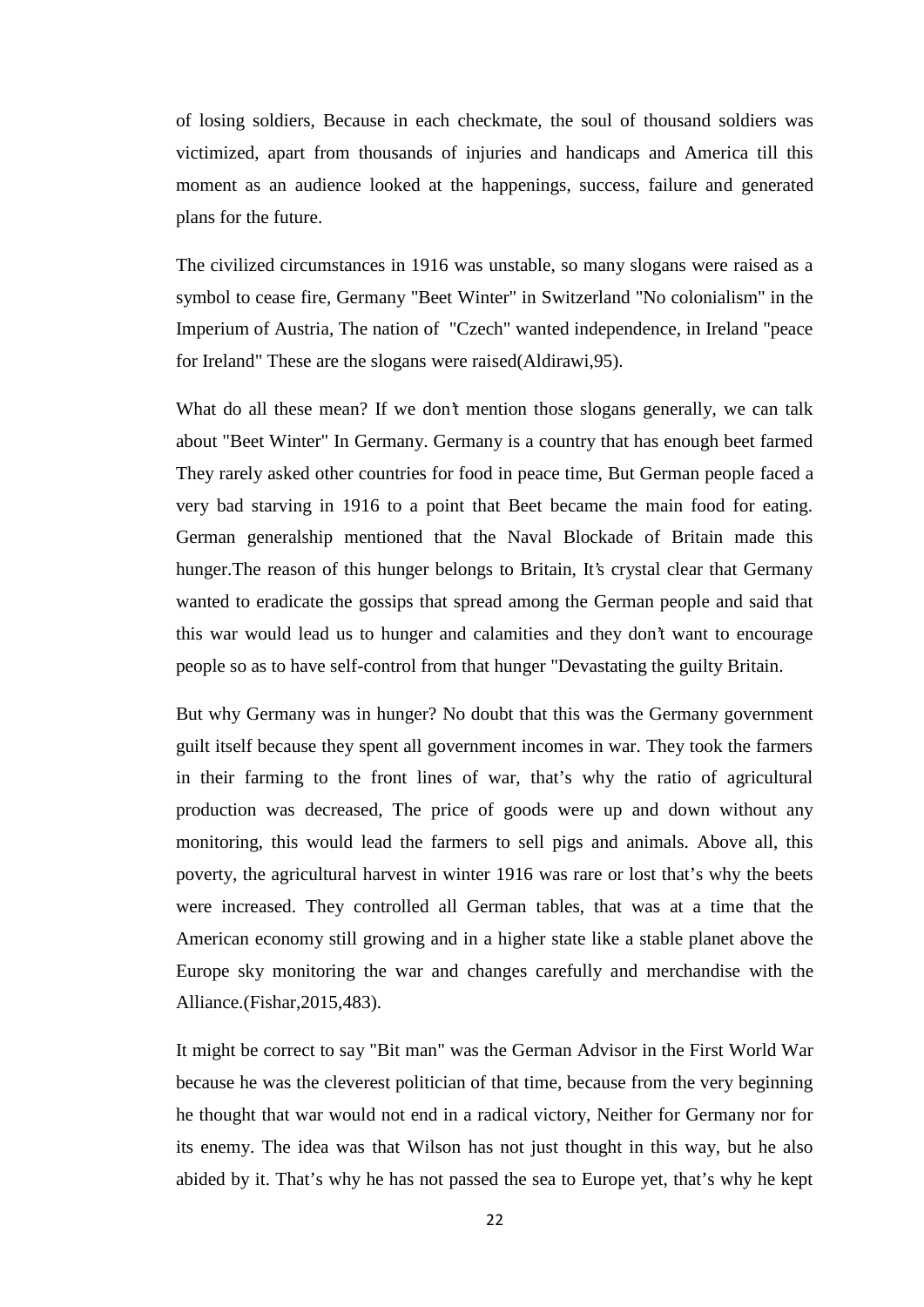the word agreement in his mind a lively "Wilson and Bitman may have close ideas", But above all that, he was an advisor of a huge state, but they don't let him to express his ideas frankly, and this is in a time that his country has been facing a huge war, He told the reality of his prediction concerning war to some of his close friends and relatives.Bit man the German advisor was hopeless to evaluate his opinions, because the war strategic changed to submarines and utilized to a wide war, A German advisor" Bitman" waited for a big risk from America, He tried his best to stay America neutral. The situation won't be continuous after drowning the American ship and Bitman predicted this in a very good way. In this way the contradiction started among the German politico, the general command of Germany demanded from Kaiser to let Britain people die of hunger, but after that the pigboat "submarines" destroyed British pigboats "submarines". The advisor was afraid of United States of America to go to the Alliance side against Germany. Some of the British politico thought that an absolute victory of this war would be very hard, and some warlords had the same opinions. Both groups of politicians and warlords said "As we cannot get victory over the enemies, so the enemies cannot get victory over us" So the only solution is agreement, but what kind of agreement? Germany wants to make an agreement on the basics of "current circumstances". But Britain wants to make an agreement on the basics of those international borders that was identified in any other countries before the declaration of war in 1914, but Germany wants when the international Alliance will tie, so the borders will be determined from the year they were at war in 1916.

Let's go over the opinions on the agreement from German side carefully. The German says: "The Alliance doesn't get victory, but we don't get an absolute victory as well" they said, we will be agreed with one condition with the current borders that the current areas that are under our control should stay under our control. This area has controlled by strive and victimization of German soldiers and via controlling these areas, we would protect the rearward in consequences of any Alliance attack if they do, we must leave some occupied areas, but we do not leave all in any condition, for instance "Poland" which is a crucial area for us, because they are as a fence between us and Russia. As well as our power should be safe in "Belgium" to broaden our German merchandise ,The German conditions were hard for agreement.The United Nations are not aware of these happenings and both countries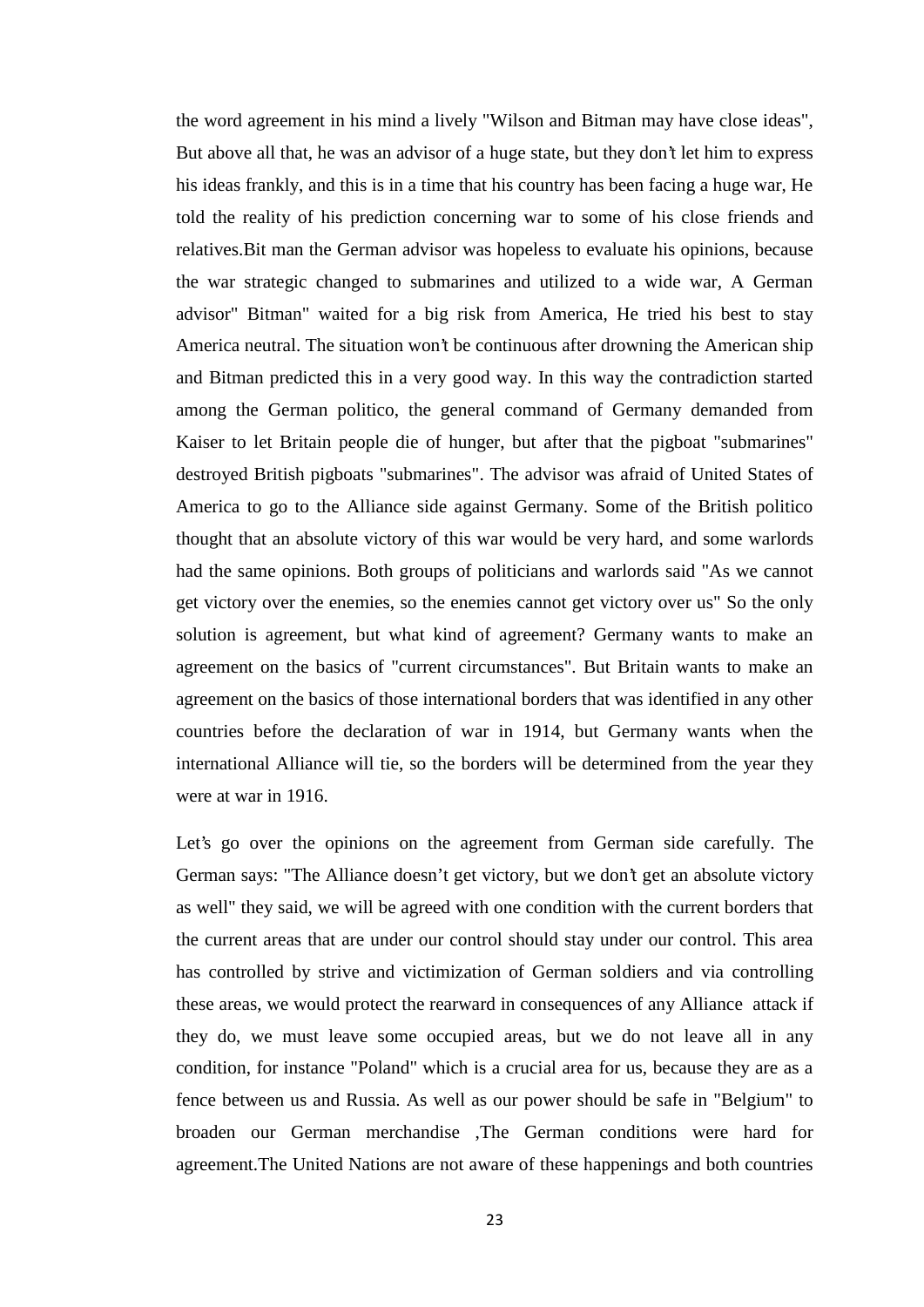bit by bit close to war, Germany imposed many conditions upon the alliance, but if any time The United States participate with the Alliance, they would be the Salvation Army for the whole world, Germany won't have a hope in victory except to implement the Peace Congress conditions that will be imposed upon it.But The United Sates still awaits for more changes and the victory of this side upon the other, who is strong and who is weak and they are still busy how to boost the economy, naval forces and Media is busy to declare the neutral sayings even election slogans were written in it in 1916. "We will keep you away from war" The America searches for a way to cede Germany in any way and obey the American orders  $(Ziyad,2013,70)$ .Anyhow, on Dec12<sup>th</sup> 1916. The German government passed a peace memorandum, they identified unknown matter to put an end to the war against the Alliance and This Memorandum has not got certain conditions, anyhow"Bit man" the German Advisor in that Memorandum had Aims and Goals and the most important are the following:

- **1.** Germany has to keep the coal mine areas and French metal resources.
- **2.** Letting Belgium under Germany's control.
- **3.** To obtain the Belgian Congo in Africa.
- **4.** Poland as a barrier for Germany against any Russian attack.

The Britain and France for whatever reason disapproved this memorandum , but the United States attitude was very different from France and Britain, so president "Wilson" saw the German peace memorandum as a good opportunity as judge to go into war. As we know, America at the beginning was neutral concerning the war, as well as they felt that once upon a time to go into war, because of the naval blockade that Germany put upon the British Pigboat "submarines" and also "Lusitania" has been destroyed by the German submarines. Also, America or Wilson saw the German Advisor memorandum for peace as a "golden opportunity to save the world from war calamities and tragedies"

On 18<sup>th</sup> December, The United States of America requested Germany and the Allies to negotiate for agreements and Lloyd George concerning the agreement on January  $10<sup>th</sup>$  1917, He said this answer to the president Wilson and contains the following conditions: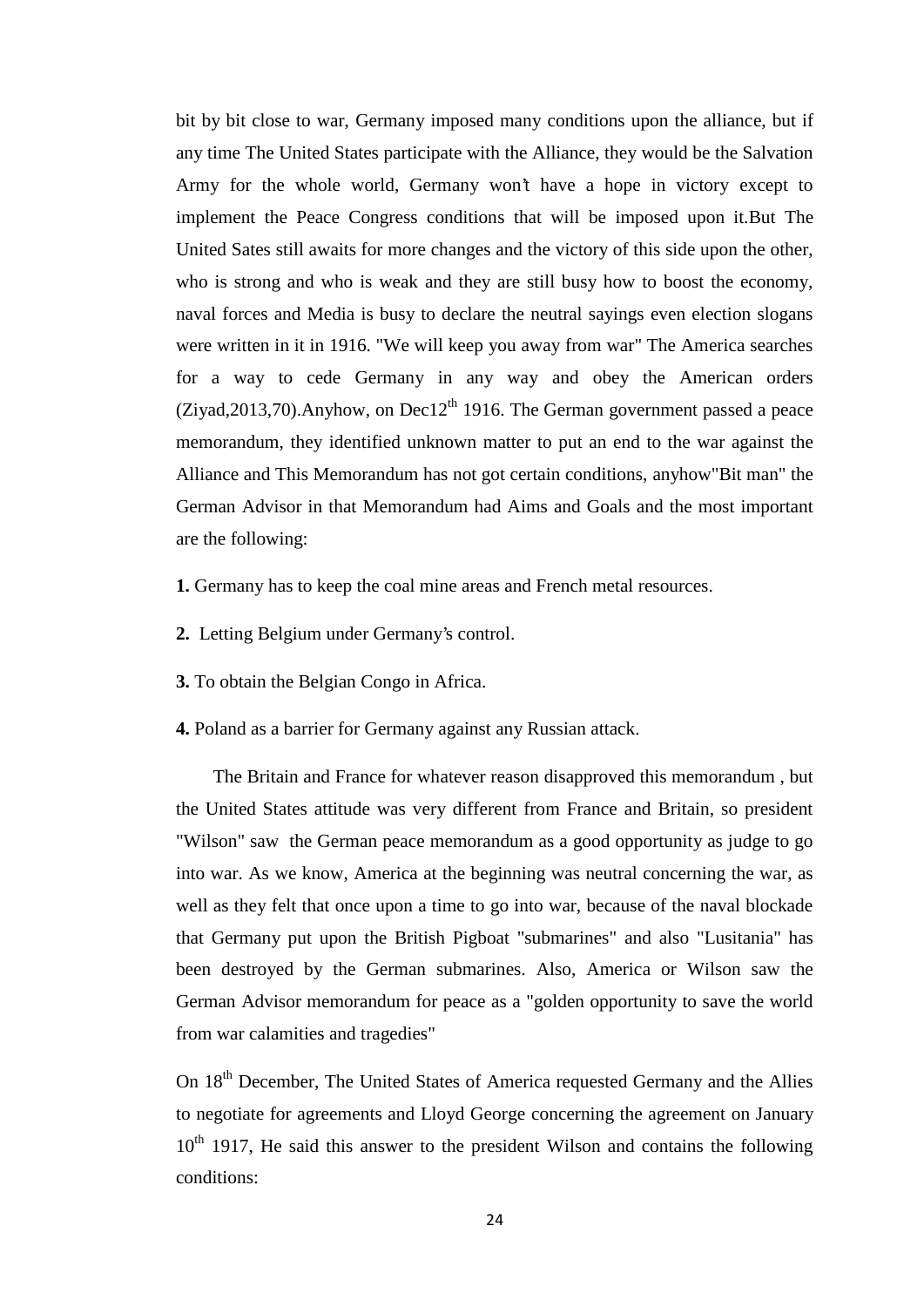**1.** The German military must withdraw from all areas that occupied after the first day at the beginning of war in 1914.

**2.** Germany must compensate the Belgium.

**3.** An international agreement must be respected concerning the sea, and dryness in a way so as not to be able to attack any other countries anymore(Alkiyali,2009,80).

When Wilson got these answers the "so called" didn't believe, but Wilson has a utopian idea that's why we see his suggestion to be the main principle and the rights of "Small nations' for stating self-determination" should be taken into consideration, if so, What will happen to Austrian Imperium? Or would Russia leave Poland remain

Occupied? Or the Ottoman State would not be a remaining of a weak and interrupted empire. Actually, Britain and France didn't like Wilson's suggestion, because Britain and France came to war against Germany originally. The two called countries were at war against the Ottomans and Austria, because these two emperors are the Allies with Germany not for any other reasons. Currently, self-determination as it's been suggested, Britain and France thought that this would be the reason to demolish Turkey and Austria, but not Germany. What a surprise consequence? Would British people and France be agreed to all their victims causeto liberate Serbia, Czech, Slovakia and Arab from the hand of Ottoman sultans and "The House of Habsburg" from Austrian empire? France and Britain aimed to defeat Germany, in this way Austria and Ottoman power will be isolated from war.Lloyd George involved himself and obstinate to get the victory "Bryan" They couldn't talk about the agreement towards France, because Alsace, Lorraine and North-east of France are still under control of Germany. "Wilson" suggests self-determination and requests to be implemented in America .Both sides Britain and France from this side and Germany from the other side have their certain conditions and none of them is ready to accept the other. Thinking of an agreement made the situation more unstablethat's why the historian named this period as trouble in 1917.The politicians thought like that being in war continuously would lessen the instability from thatchaos made from an agreement saying(Abdulwahab,2010,83).

Germany thought like that Wilson came forward as a good judge from the beginning of war and he was. Wilson thought about the judgment for this reason on January,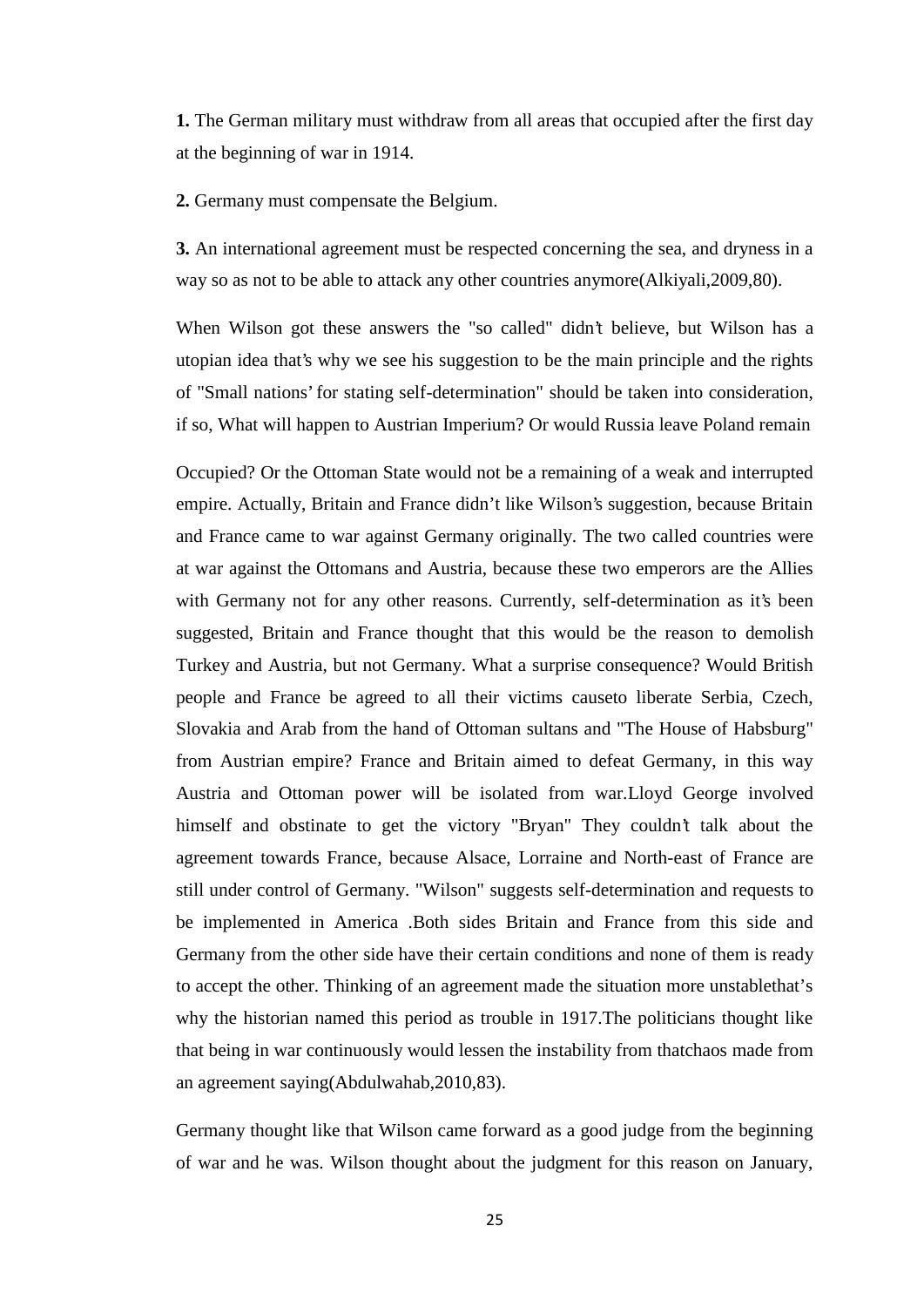1915. He sent "Colonel Hoss" as a representative for him to cease fire."Hoss" noticedthat all sides want peace, but no one is ready to quit their concernments specially France and Britain, because they predicted in this war to get victory and impose their conditions upon the failure countries, after the year of Berlin, London and Paris experiment, Wilson's representative saw that no leader is agree to peace properly on Feb, 1916 "Hoss" informed Britain and France if both prefer Wilson to be the judge then he is ready for the judgment and the so called said the united states have suggestions to cease fire if the Allies agree and Germany disagree then the USA will be participate in war. "Colonel Hoss" shown peaceful conditions in certain points, as to get back Serbia, Belgium to the previous form, returning "Alsace and Lorrain" for France "Constantinople" for Russia, returning the lost Italian farmlands, establishing Poland Country, to eradicate reform racing and military animosity, but the allies were obstinate to get victory that's why they said the judgment time hasn't come yet(Husen, 2010,, p180). Germany gave a memorandum on December  $12<sup>th</sup>$ , 1916 to each Britain, France, Russia, Japan, Serbia and Roman that requested them to negotiate and to cease fire, as a principle to returna permanent peace, it has been mentioned in that memorandum if the Allies rejects this suggestion, Germany towards it's people and history will not be responsible to ignite war, the German memorandum has not got the conditions to cease fire on the  $30<sup>th</sup>$  of Dec from the Alliance "Russia, Britain, France, Japan, Serbia, Belgium, Italy, Portugal, Romania" they answered Germany in this way this memorandum just suggests Peace and without mentioning conditions to cease fire. That's why as a play to war would be applied(Abdulwahab,2010,97). Throughthe memorandumGermany wanted to put competition among the Allies, May be Germany thought that the Allies will be separated into two parts one, one part as a savior and the other as an invader and in this way their armed forces will be half and weak, but the Allies with unanimous vote disapproved this suggestion.

After this event, the Germany made a decision and decided to go back forusing "submarines" because they supposed that this is the only way for the Allies to accept peace, in late of Jan 1916 "Hattiesburg" said that German economic status needs to have submarines and Bitman the advisorexpressed his agreement upon it, and on the 9<sup>th</sup> of Jan, 1917 decided that Germany on 1<sup>st</sup> of Feb has to returning to war and to have submarines and decided that every seafaring and neutral will be drowning and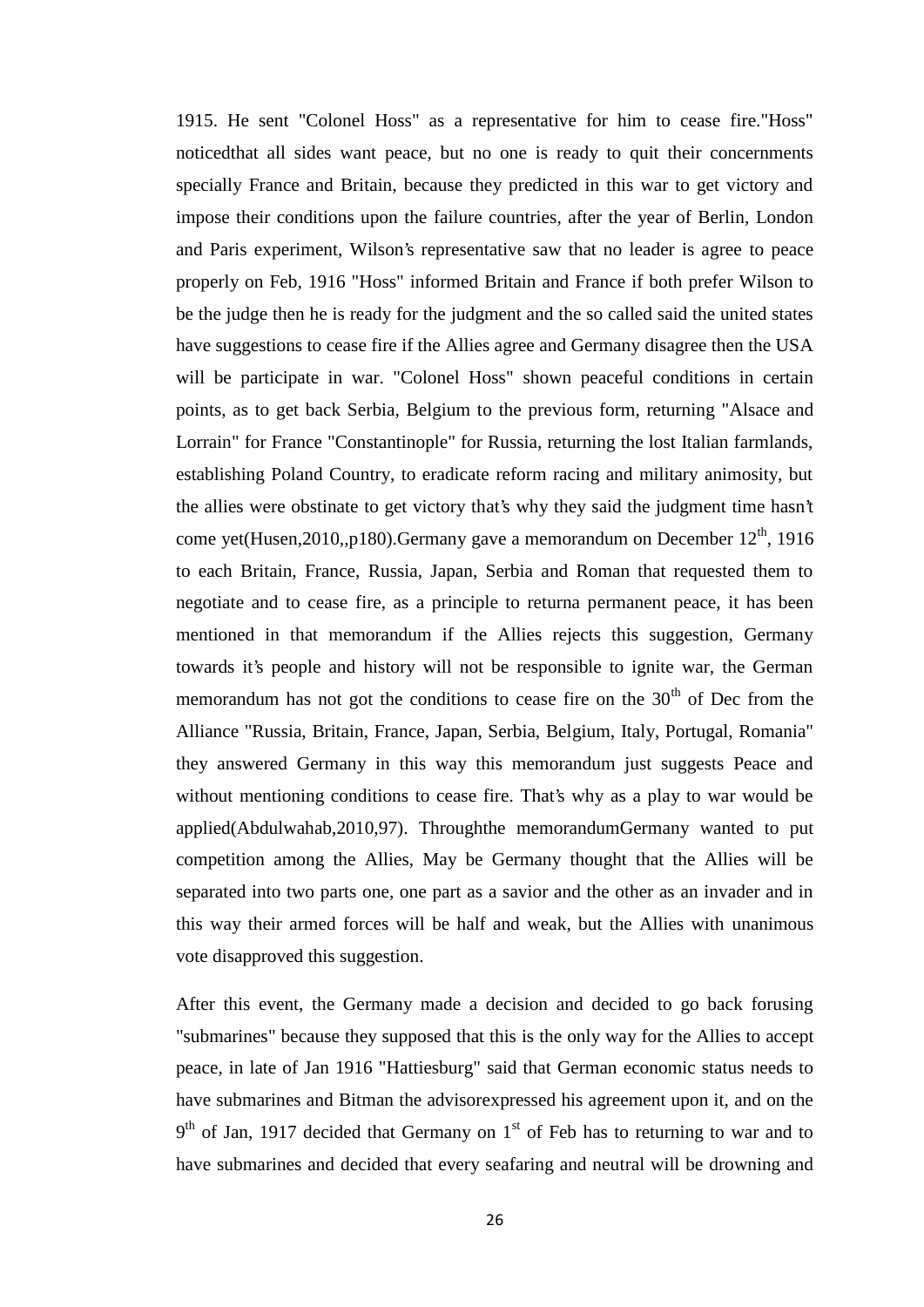the Allies tried their best to influence the general opinion of America so as to help them and be part of the war. On  $3<sup>rd</sup>$  of Feb, the United States cut their diplomatic relations with Germany, and the week after no seafaring America "New York" left, and didn't go forward to the fighting areas. On  $26<sup>th</sup>$  of Feb, a British ship drowned and eight of the suffocated men were the Americans, On  $12<sup>th</sup>$  of Mar, the American decided to give more weapon to mercantile marine and on  $1<sup>st</sup>$  of April, The America got a loss of 35 ships while drowning and this would lead America to have more hatred towards Germany(Nuray,2013,219).

Actually, Germany predicts if the neutral ships will be drowned. The America will support the Allies and participate in war, above all of that, He said that force has not prepared for war and till the America get the destination in order to cease fire. Basically, because of racial discrimination in Germany and huge opposing spirit could not cede for the Allies, for this reason the America reached to a level to be part of war… Here some questions come to our mind: To what extent America takes part in the war continuously?Will America support the Allies deeply or seriously? Did America go to war as an invader or savior? What will happen to the balance of war? What will happen to the destiny of the Allies and German?.

It's important to mention the U.S.A. relations in years of world war one especially in a neutral period in 1914-1917, What was the American ties with the middle east nations especially Kurd, The United States pre-world war one didn't have a clear influence on middle east, but after world war one and middle east map has been changed then American faced political problems of middle east and that was the first time for America to be familiarized with Kurdish problem. Wilson was the  $28<sup>th</sup>$ president of the United States on Jan, 1918 in a declaration of his famous fourteen points about "self-determination" of oppressed nations and in number twelve mentioned "They must give self-determination to the nations under Ottoman empire".

Woodrow Wilson alsoin a statement at theHouse of Senate in America on Dec 1917 showed his support for self-determination and said "no nation has the right to impose its power upon the other nations or people" But all nations must be the same in freedom whether big or small, policy must have the way of progressing without identifying any barrier, threat and fear(Rahmani,2012,p:19).Three months later in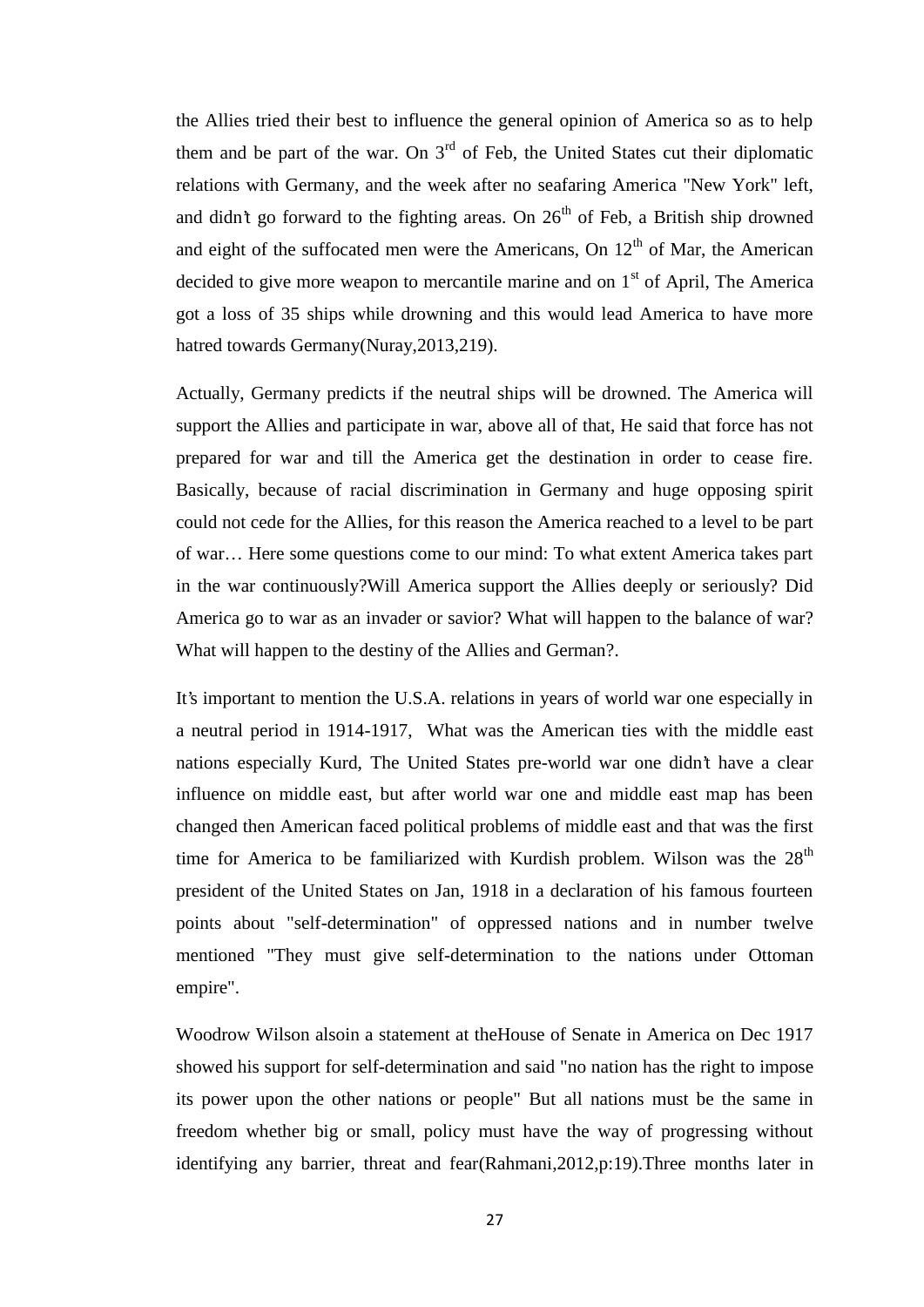world war one, America didn't support Wilson's declaration privately the point that's related to the nations under Ottoman power and above all, Kurdish people as well "Kurdish Anfal 1988"Kurdish people got benefit from Wilson's statement and the relations of both countries got progress so far. America was neutral in 1914-1917 and in that period of time, America could establish a strategic plan so as to get benefit from the past of American people and made strong status for itself by that way could affect the whole world.

America has also attacked on Mexico in 1914, After Wilson got the American presidential in 1912 as a representative of American engagement and interest went to Mexico that was an arena of conflicts between Britain and America, in a way that the American production in Mexico earned from rails, using oil and trade companies reached to 1500 million dollars, in a time that British production didn't pass 800 million dollars, It seemed that very soon Mexico will become a colony of the United States from the conflict consequence of huge companies of oil in America and Britain.Mexican president was not subjugated to the American threats, then American forces went the areas of Mexican power and invaded Veracruz city with its bay in 1914, then America once again interfered Mexican affairs, The United States Of America stated in some occasions to set Mexico to its border, but the defending of Mexican people became a barrier towards the implementing this policy, they put an end to the of American military intervention in internal affairs of Mexico, then America could oblige the Mexican president to resign.

The United States also knew the circumstances of world war one as an opportunity in a time that European countries were busy in war in order to enlargethe region, via setting the adjacent bays by using military forces, The American forces in summer 1915, attacked over the "Haiti" bay and could invade it and in 1916 took over The Dominican Republic as well as America could in 1916 oblige Denmark to compromise in Indian west of Denmark.The broaden policy got mass production in Wilson's presidency and this would lead the president assistant to believe in those views entirely that "The world destiny will be under American control" this invasion policy made European countries angry especially Britain. Above all this, American neutrality in Europe conflicts guarantees the isolation policy. Actually, regarding the world destiny, Wilson was a direct factor to impose the whole world destiny to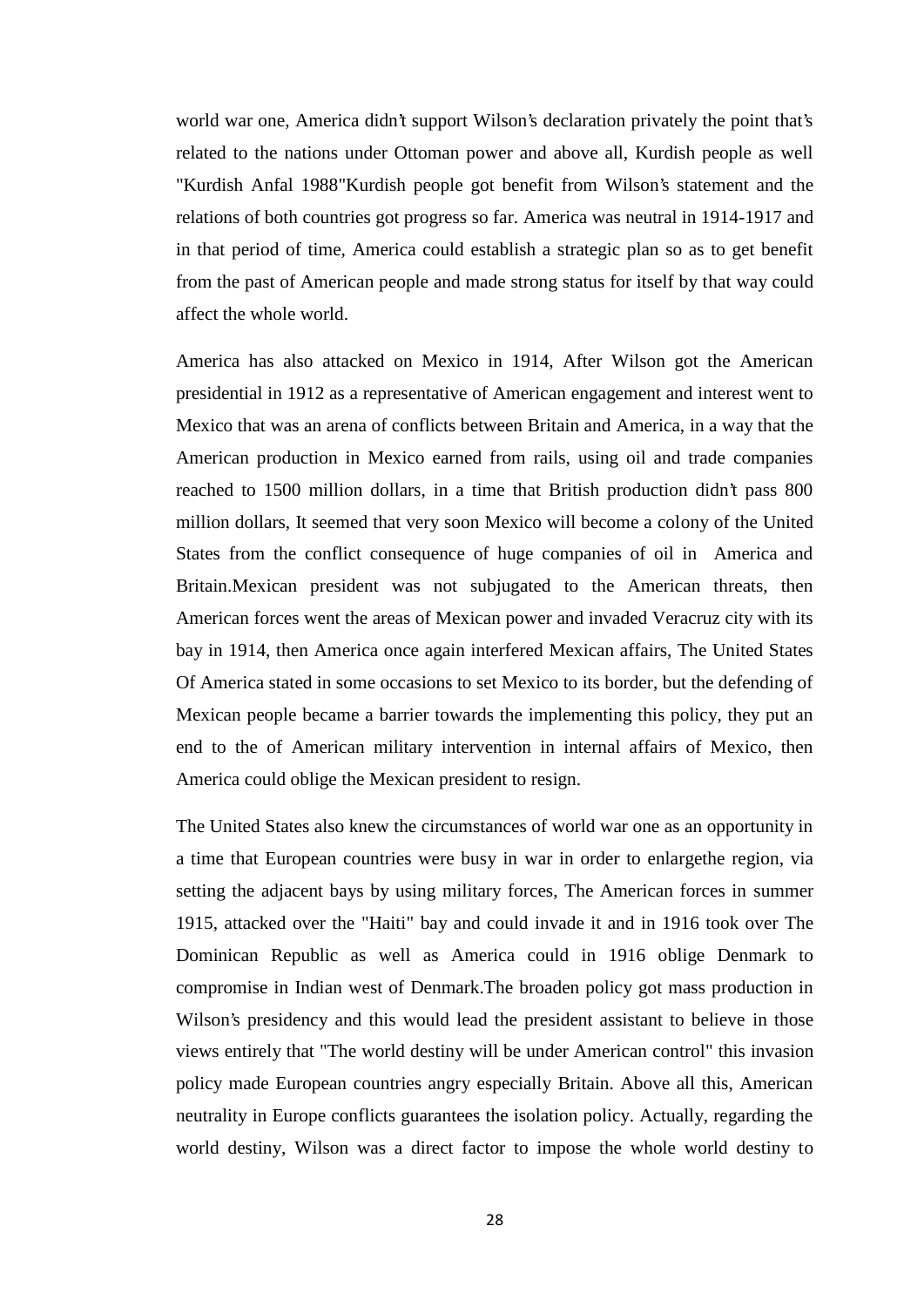America. Now it affectsculturally, militarily and economically the whole world(Alsabhawi,2013,110).

### **3.1. The Reason for Holding the United States in Isolation**

There were so many reasons for America to be isolated in the war as:

1-The Nature of American people: The United States of America was made up of various nations especially European people like: German, British, French, Spanish, Portuguese and other nations, After the discovery of American continent by "Christopher Columbus-1492", and "Magellan-1519" emigrated to America as a new world, because of these various nationality in America.

Migration to America as a new world, Because of these racial discrimination in America that made some people to believe that America must have an isolated or neutral attitude towards Europe war, If America participated every party and nation will support their nation, because their victory belongs to their nation as well, and this made a fear towards American people especially senator and intellectuals so as not to be the reason of internal war in America as a result, because of that the nature of American people didn't become a motive for war, but on the contrary became a barrier towards American association in war, this is from one hand, on the other hand high class and business men were grieved in order to be able to sell weapons to the fighters for getting profits, without thinking of what they have done was guilt, because huge crimes would be done in that war. The war was not in favor of workers and labors even a day, because the fuel of a gunner and the machine was a duty on their shoulder and eventually, they will be the food for fish and whales after their drowning.

2-The Nature of Wilson's personality: Wilson by his nature disliked war, He had moral values, principled and model, the so called was an example of the same mind of America. When Wilson heard the war ignition news in Europe, He presented a statement and said "America must stay neutral concerning that war from theoretical and practical sides, as they are neutral in action, they must be neutral in their beliefs as well". Wilson also supposed himself as a person to propagandize the world peace, and he said in a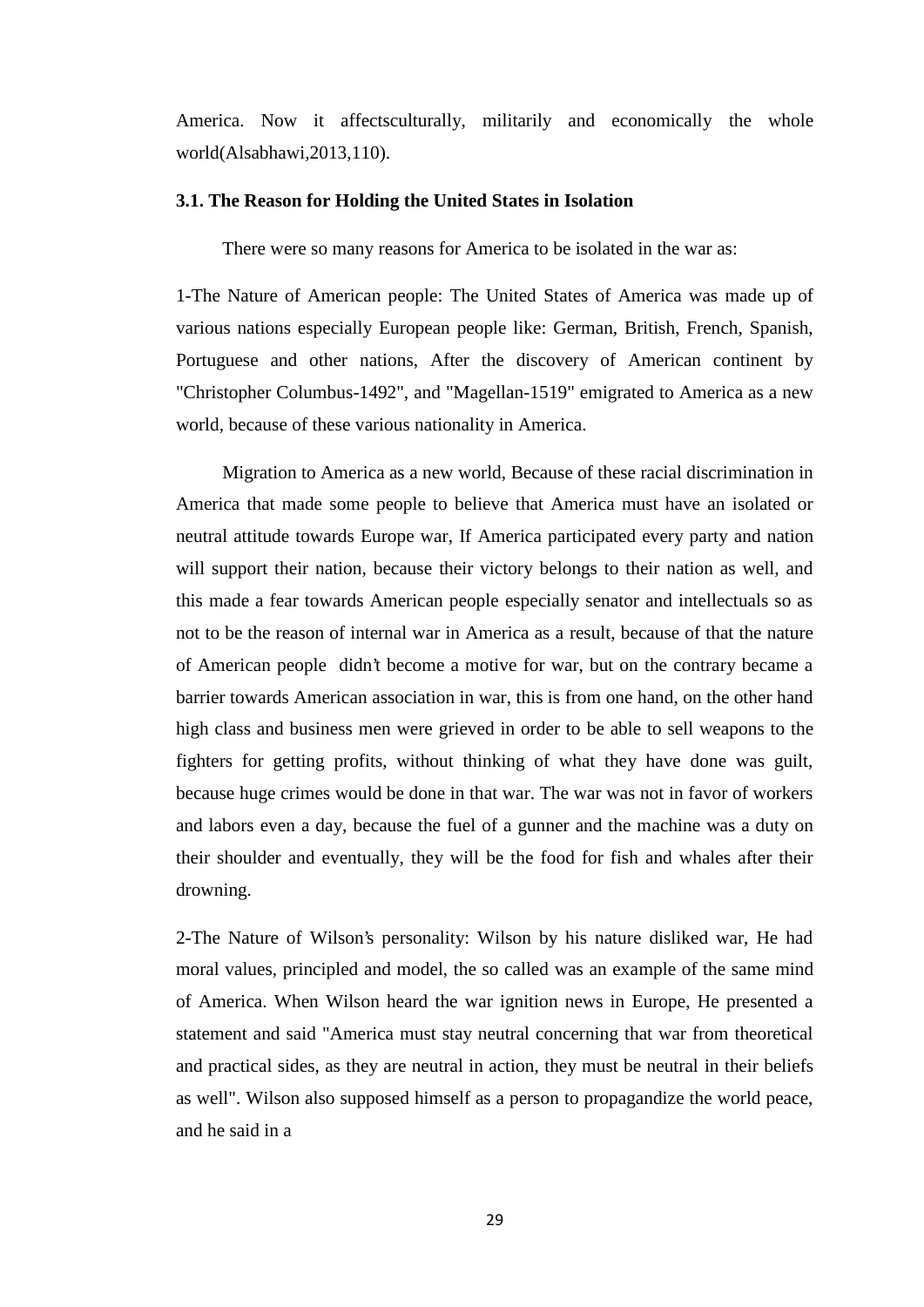Statement ((I know you want me to save this nation from war, the time came, and I

promise to do my best with God's help to make America be away from war, they put another duty on my shoulder which is defending America sovereignty, and this job is not under my power "This depends on others actions" As for American attitudes sometimes neutral and sometimes isolated, all has got to do with Wilson's personality and maybe he got this characteristic from his long study in a famous university "Brinston"(Zaynal,2010,269).

**3- Military factors:** America did not prepare well from the military side for the huge war out of American continents, this is from one hand, and on the other hand America wanted the fighting countries to be weak from military side then participate in war.

**4- Economical factors:** The economist thought that in the circumstances of European countries can get progress in industry and commercial at the expense of other European fighting countries.

**5-** America also wanted European countries to be weak and tired from military and economical side so as not to be the barrier towards economic policy and the main cause of America in the world.

**6-** Anyhow, at the beginning of the war due to implementing"Monroe's principle" America has not participated in war.

7- The Democratic Party got power and the republican split and that was the reason for America to be neutral in war.

**8-America as a spectator in war:** due to the tough fighting between both strong powers in Europe, they did not need judgment, they became two powerful factors that America as a spectator waiting for war consequences, up to that time till one party defeat over the other. By depending on American interests will show their attitudes and support the strong party(Nawwar and Nahnahi,2009,462).

**9- The broaden policy:** The United States of America saw as an opportunity the circumstances of world war one and the busyness of European countries in that war so as to enlarge regions in those bays and regions close to America via using military forces as: In summer 1915, American forces attacked and took over on "Haiti" bay,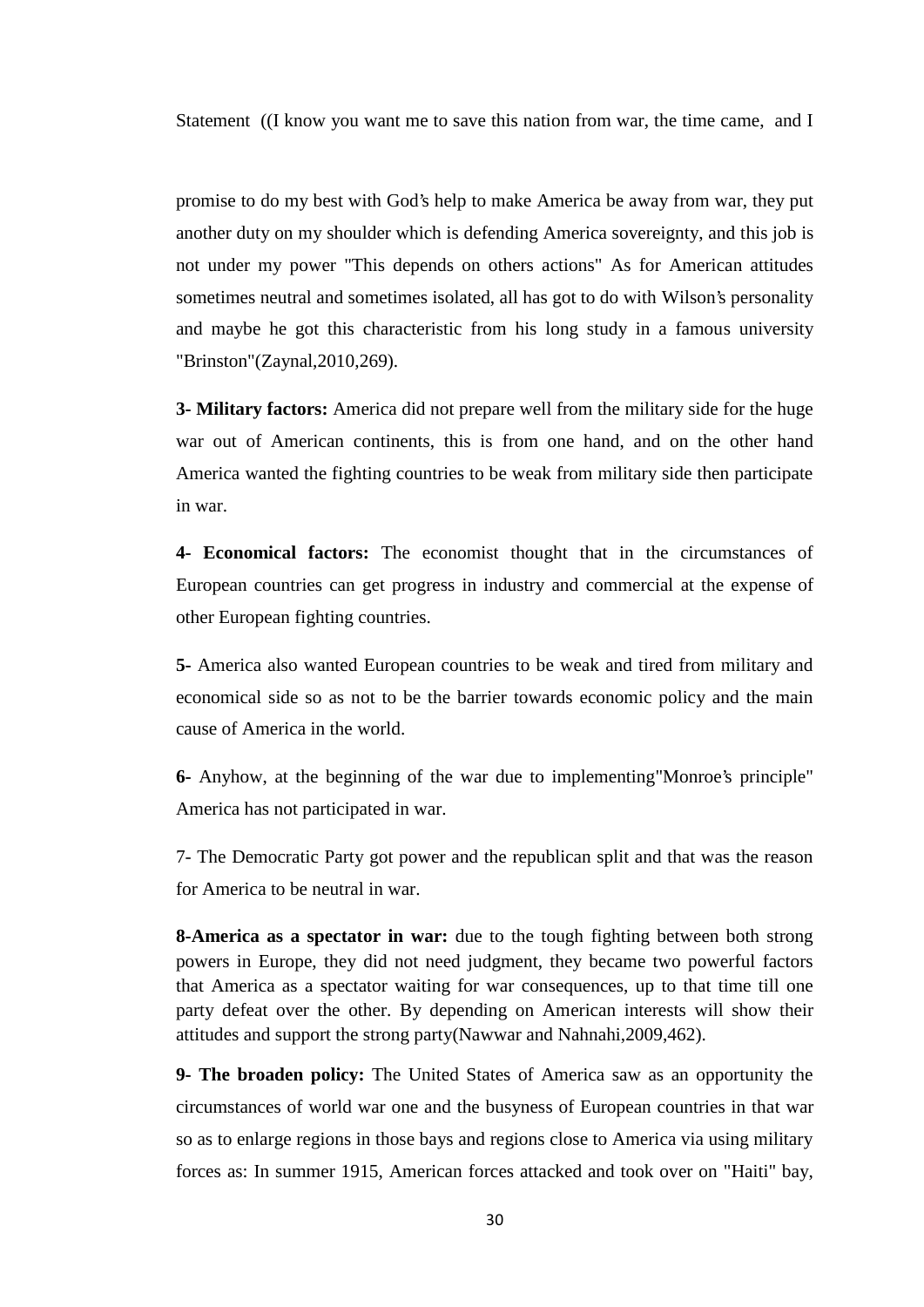After that in 1916-1924, with the excuse of uprising people against America and took over (Dominican Republic). America also in 1916, could oblige Denmark to leave "West Indian" that belongs to Denmark(Alsabhawi,2013,195).

### **3.2.The Advantages of Neutrality in the War**

The United States Of America via the neutral attitude could obtain great achievement in the year 1914-1917 and there were so many strong points in these four years like progressing America economy "Commercial, industry and agriculture" and also from the military side got progress, they were very busy with their internal affairs and took war changes for granted, this would lead American economy getting more progress, this would be a positive point that belongs to American in a period of neutrality and introversion, America in world war one in a time that the casualties reached 338 billion dollars, at the same time America profits reached 26 billion dollars, apart from that America lent 14 billion dollars to Europe and the profit of that loan reached 500 million dollars, this is in a time that if America had not used this neutrality policy, it could not have got this huge profit.The casualties were also decreased from the cause of neutrality, no doubt if America from the beginning participated in war, they would have faced more sacrifice. For instance, the number of France casualties reached 1300 killed and nearly 3700 injuries, this is at a time that a bullet has not reached an America country coastline village, no doubt if America didn't take the isolated policy into under consideration at the beginning of war, the number of casualties would be different. However America was known as a great power, as we see, nearly 4000 French villages were leveled to the ground and at the same time America was busy to boost the country industry and increased the production department and at the same time 20000 French factories were destroyed(Nawwar and Nahnahi,2009,142).

However, the number of Britishkilled soldiers reached one million soldiers and nearly two million injuries. This neutrality was the cause to strengthen America and weaken Europe. The number of Automobile production was 15% in total world production,Oil was 66% in total production worldly, and the chopper was 60% in total production worldly and Coal 52%, Iron and quenched steel 40%, the American production strength increased 20% in some years and on the other side, Britain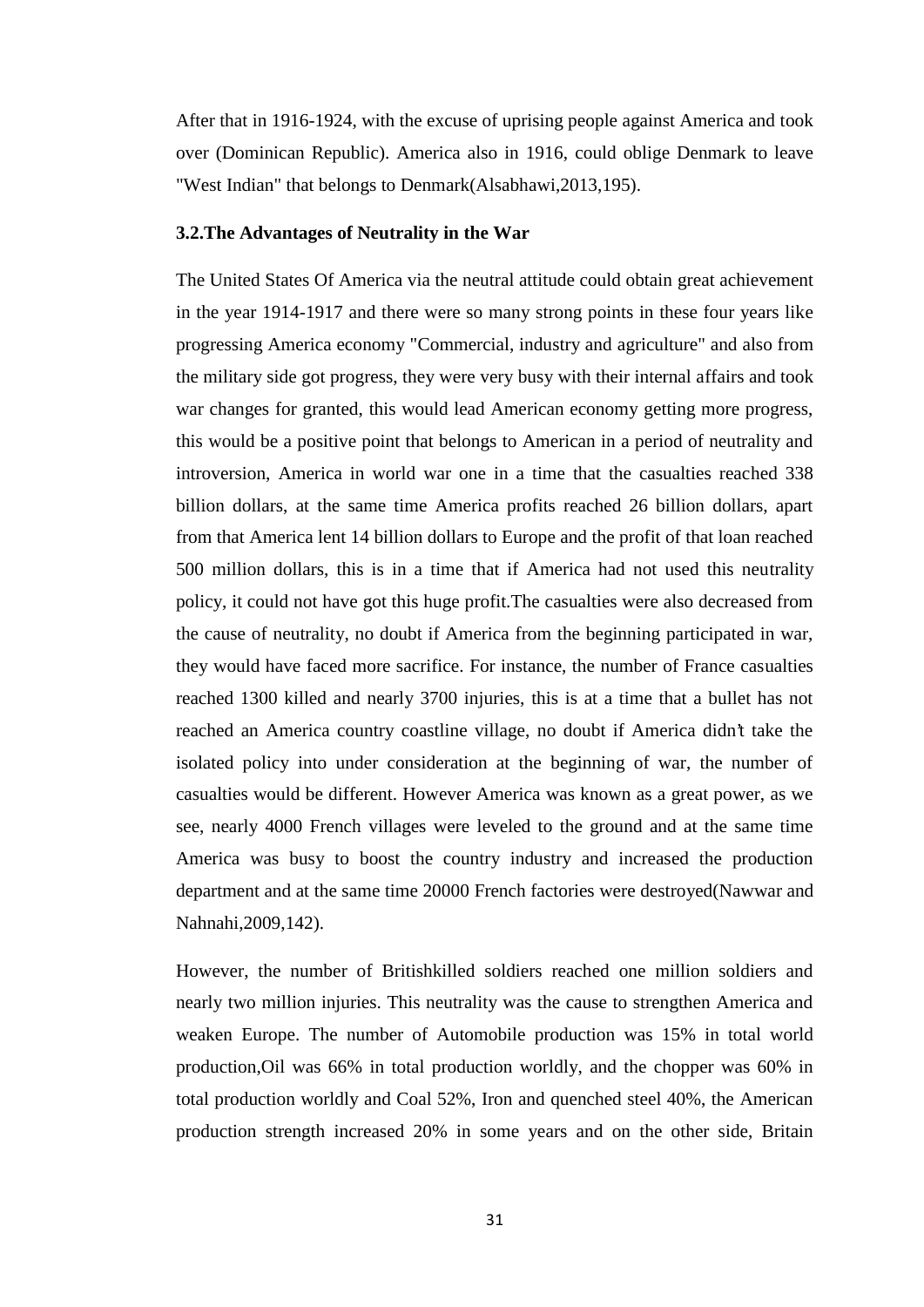production decreased 1% , The neutrality was essential historically for the American people at that time and for the future as well(Abdulwahab,2010,107-108).

Also the foreign trade of America with the Allies (Britain, France, Italy and Russia) still increased and this was on the contrary in a time towards America trade with Germany and Its Allies, the following chart will make it more obvious the way of American foreign trade(Nawwar and Nahnahi,156).

| Year | <b>Number in Dollar</b> |
|------|-------------------------|
| 1914 | 824860237               |
| 1915 | 1991747493              |
| 1916 | 3214480547              |

**TABLE1Foreign trade, The United States of America with the Allies countries "Britain, France, Italy and Russia" between the years 1914-1916.**

| Year | <b>Number in Dollar</b> |
|------|-------------------------|
| 1914 | 169289775               |
| 1915 | 11878153                |
| 1916 | 1159653                 |

**TABLE2Foreign trade ,The United States of America with Germany and its Allies Austria and Hungary between years 1914-1916.**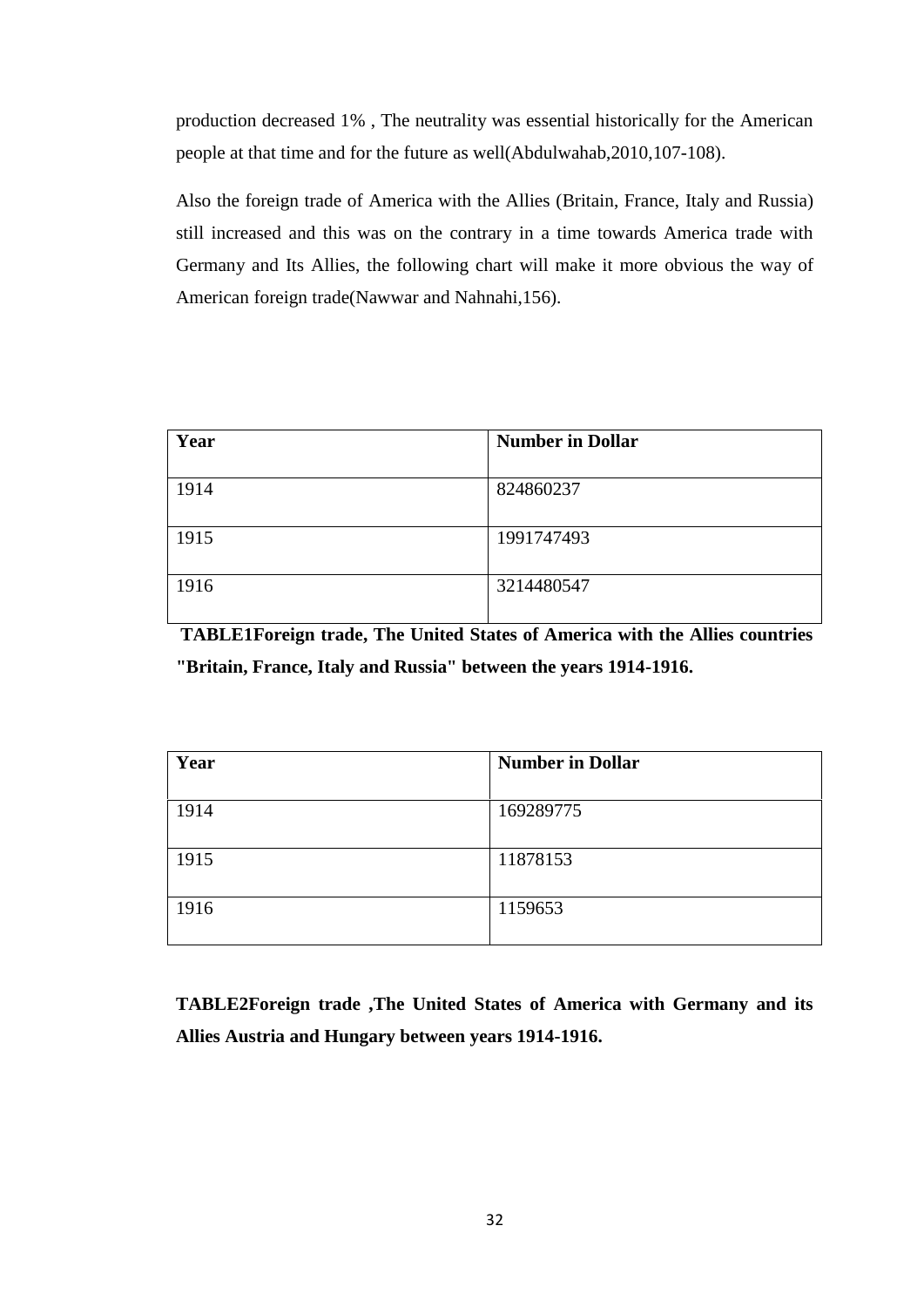#### **3.3. The Disadvantages of Neutrality in the war**

Actually, If we research the war events through a political idea, we cannot point the finger at negative actions, If whoever was familiar in politics at that time would choose neutrality, but If we do research in a spiritual idea over the happenings, then neutrality would be back to America as a negative action, Because If America had taken the attitude in 1917 into under consideration at the beginning of war and in 1914 would use as a savior gone to war not as an invader or If America used that attitude in 1915, the tragedies and calamities would have made from war consequences may not be in a way as the destruction happened to France privately and Europe in general. The France calamities reached to a level till a historian wrote a story by the name of

> "If Napoleon came back" If Napoleon came back to France arena in world war one, would Napoleon see formulating his plans as these plans of leaders and general of France implemented in world war one. If he looked at the Europe map and ruling system carefully then he would see a Kaiser in Russia and an emperor in Austria and a king in Britain and a king in Belgium and a king in Italy. No doubt he looked at his guards laughing and said "We came to another world and may be the world would have been changed while I was not there", but look at this He interfered European population they are still in their areas, after that they requested the guards to return their coach to their world as a mock to Napoleon leaders mentality that had seen in war battle, Napoleon would see the Bolsheviks government in Russia that will never understand its principles. He will also see that America with its hugeness point the finger to Europe policy, and he would see a new war in Germany which is "submarines", If Napoleon looked at his country that a voluntarily spirit of youth decreased compare to his time.Anyhow Napoleon was died in 1920; at this point the story "If Napoleon came back"will be finished,"

It is important to say that this real picture has shown French calamities "hard times", If America was the alliance with France and Britain and their Allies, America as all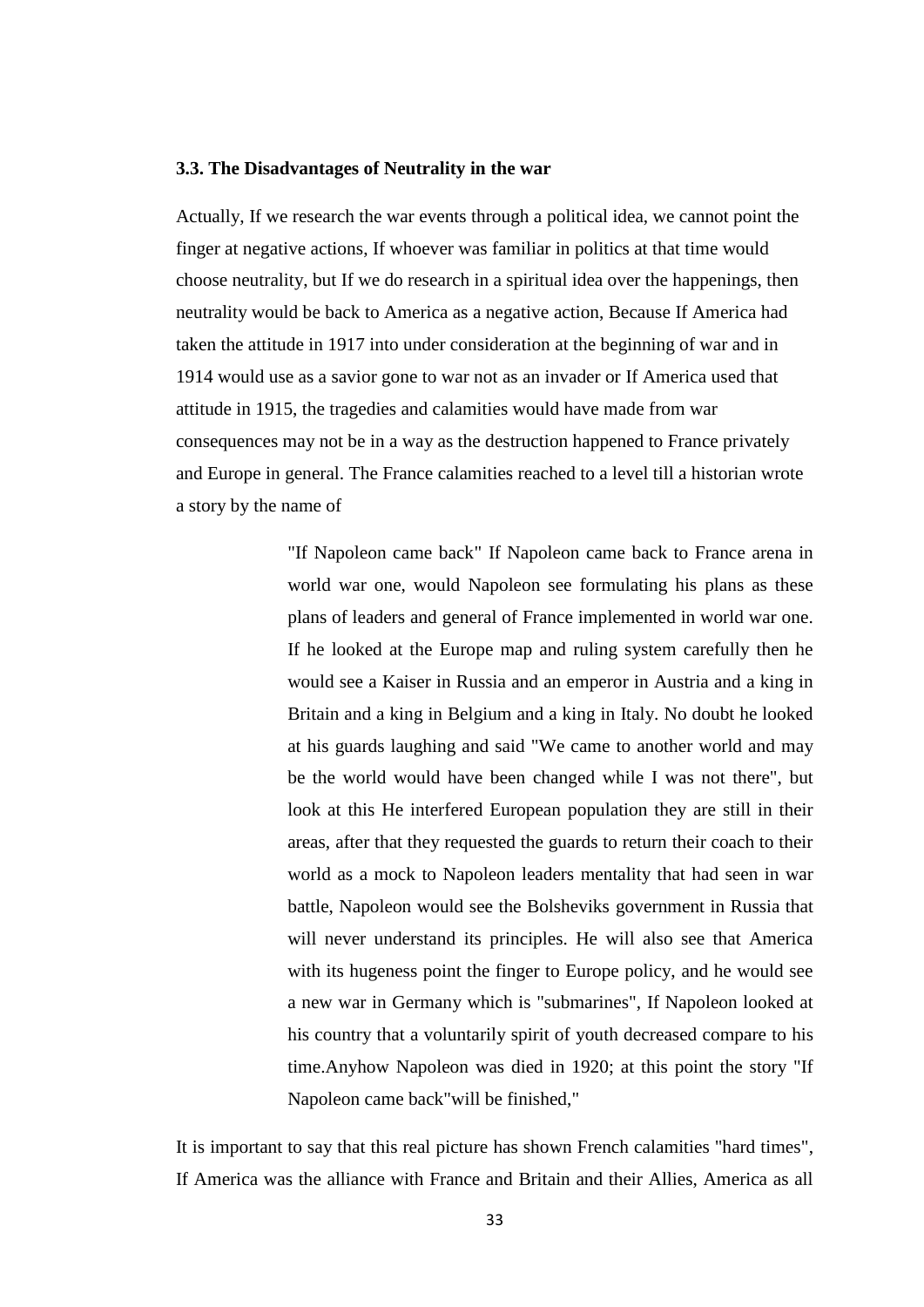Allied countries at the beginning will move to war, But American didn't pay attention to those huge numbers of casualties and when American interest was not in danger, they were neutral, but America immediately got out from neutrality while it's interest and economy was in danger via German undersea. Here we can say the weak point of America neutrality is that they saw trade as a good point from the casualties of the fighting countries that millions were killed(Aldirawi,2015,264).The president of America Woodrow Wilson referred a lot to the world peace, but why in years 1914- 1915-1916 didn't indicate the world peace as he was the leader and president of Democratic Party. Was Wilson unaware of the special world war brutality in Europe, America must participate in 1914 with the same attitude in 1917 then the war was not counted as the world war and the economy and casualty of each country would decrease, generally these are the weak points of American neutrality in 1914-1917.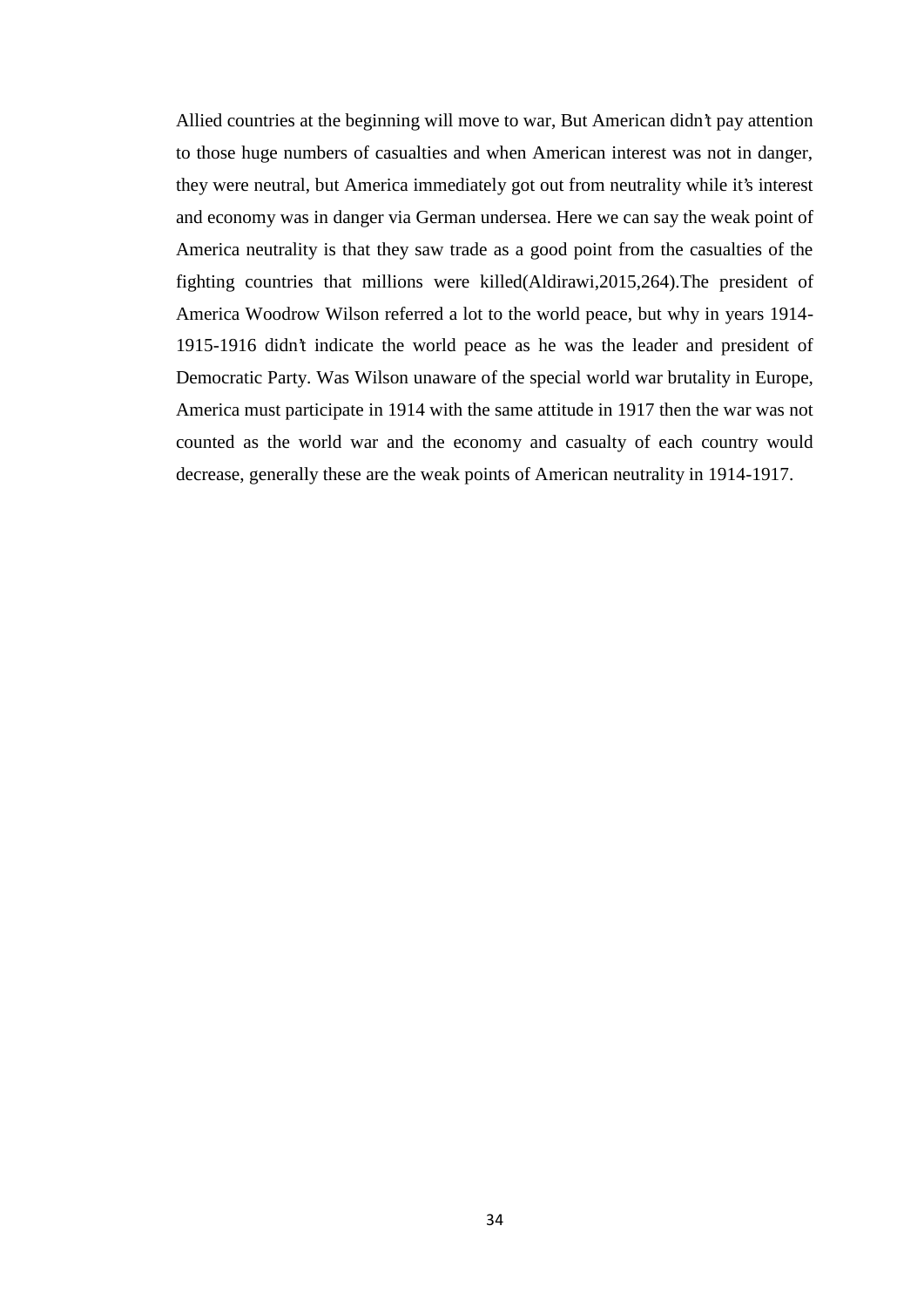# **CHAPTER 4. BREAKING ISOLATION AND ENTERIN INTO WORLD WAR 1917-1918**

The year 1917 has been recognized that has two happening and the destiny of each has a long-term effect in world history which is: America entered into war , and was Russia revolution that they had no way to escape towards German marine corps leaders so as to be able to control towards bad consequences stimulus hostility united states of America, a German emperor William and his counselor Bit man in February 1<sup>st</sup>, 1917 announced undersea war, the decision was clear that submarine sea has the right to sink away any merchant ship without any warning. Military leaders addressed that the decision would lead America to have an act of war towards Germany, however a submarine under sea ship sank a cargo ship "Lusitania" near to Ireland harbors two years ago, he displeased Washington Government affairs, and that was about to be the reason for America to take part in war. it seems that German combat men supposed that America could take part in effective war in battle combat, German submarine made England hungry, they were about to surrender as some historian described and said , Britain was about to bow, it seems that is a risky gambling, Germany was about to get its purpose, But it ended up as a failure from the aftermath of British Admiral great ideashave done so as to nip in the bud those submarines, and all German hopes came to an end so as to get victory, for that reason the German confusion reached to a point that in 1917, Germany tried to mislead Mexico in order to attack their big neighbor America, they promised that "Texas" and "new Mexico" and "Arizona", to put over Mexico border , and there are three states of America Republication states , but when the pen of British admiral detective got the news and he let Washington Kew at once(Fishar,2015,304).at the end of the process. "in May  $2^{nd}$ , 1917" president Wilson went to congress, he had a speech in this way:

> "Gentlemen of the congress, I demand you to have informal conference, because there are some serious and most frightening things , and that point would be incorrect and no constitution on , but I will take the responsibility on 3<sup>rd</sup> February agoFrom now on I would announce formally before German government media, after the first day of February that their notification and anger was to set aside those a lawful and in humanitarian obstacles. Instead they used submarines to sink boats grate Britain harbors or Ireland and west coastal of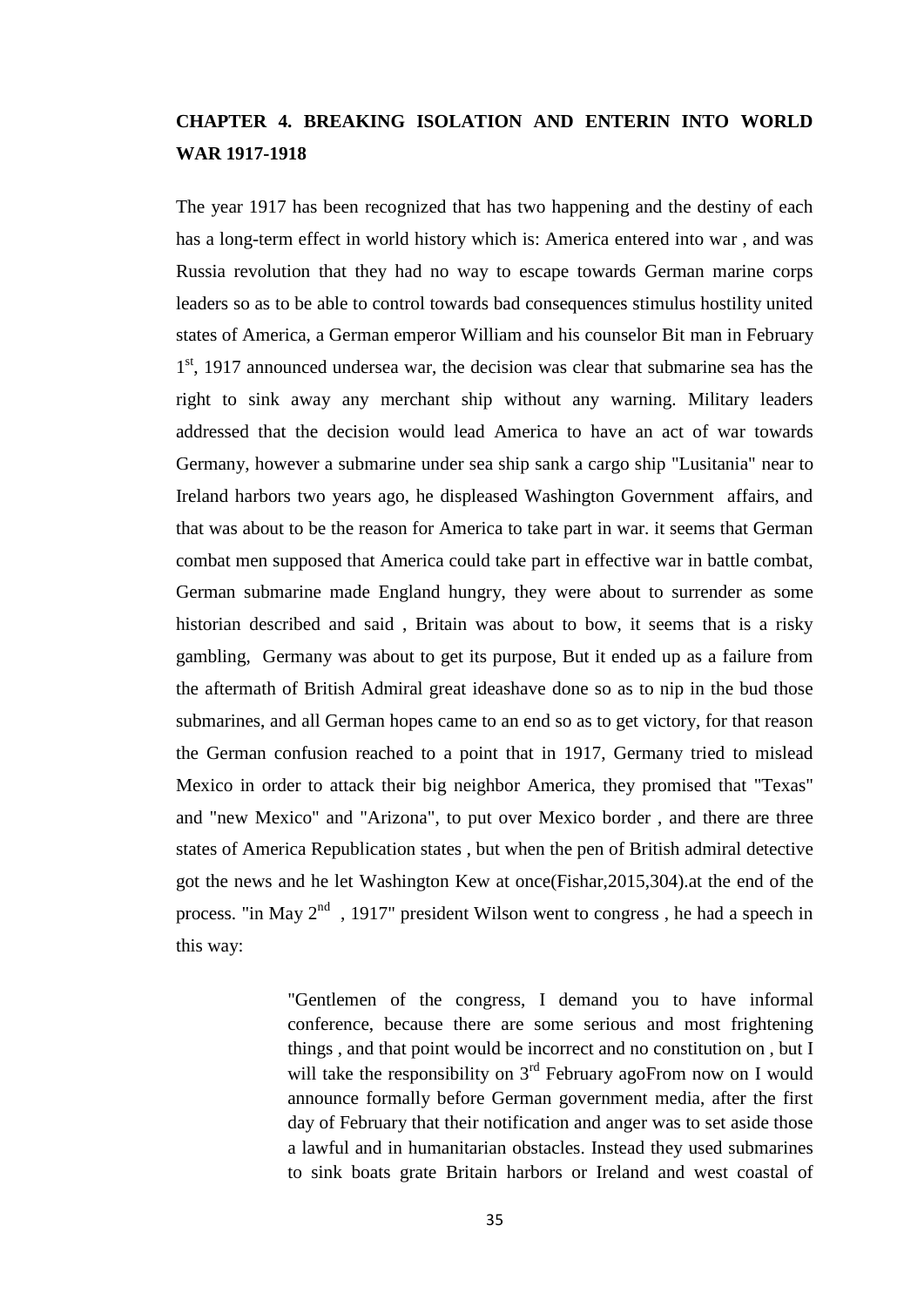Europe or any sea port that Germany enemies control upon it on Mediterranean Sea.The purpose of German submarine combat was using submarine for fighting , but in April last year the Admiralgovernment obliged some "Leaders so as to follow their decision in the sea , Germany decided that the liners should not be sunk and the rest of liners should be informed from submarine side.Those who have not fought and also let those people inside the liners live, an old the time that they gave them was very little to live and it was random ,as its been stated that their policy set a side everything ,because each ship with ant type ,work would be drown without any far warning and they neither thought of helping nor be merciful towards those who are in ships ,even those which are neutral would be sunk and until a ship for helping poor people and suffered a lot like Belgium and even that ship sank couldn't understand a government performed such a job in a time that a country is a part of humanitarian aids of big countries , all trade routes were not under control of any countries, peace treaty must be done so as to save and protect the life of children, women and men, the fight of submarines against trade was a war against humanity. When I presented a speech in congress in last February  $26<sup>th</sup>$ , it was my right to utilize the sea against that unlawful action against me, it was our right to protect our nation's security from those actions that should not have happened, so neutrality with having weapon it is not something practical. Germany used those submarines that are out of law against cargo, it's not lawful to defend those cargos against those submarines, but the government law defends such a cargo against those pirates and it's clear that we have to chase them in an open sea and the government perspective is so important at this time that we have to go and defeat them before we know their special intention, we should treat them nicely, German government would not allow those who are isolated themselves to use weapon in sea areas, it might be prohibited and they didn't let them even protect themselves whether it's their right or not, andguardson our liners, the law would treat them as pirates, an armed man neutrality is not an active action in a best time, justification is worse than a thing which is not applicable : they would barricade us that we supposed it was not allowed , we are sure that they will be involved into war, they are belligerents "unfriendly and aggressive " we can't use such a choice, it's out of our control to do it, we can't even choose away that's our lawful duty and right , but they neglected and ignored themselves. And the mistakes we already have against ourselves and we all are involved to that mistake. And this would uproot "eradicate" the humanity. We felt deeply and formally and even tragedy was the first and includes those big responsibilities. I give advice so as to accept my proposal, obey my rules and regulations without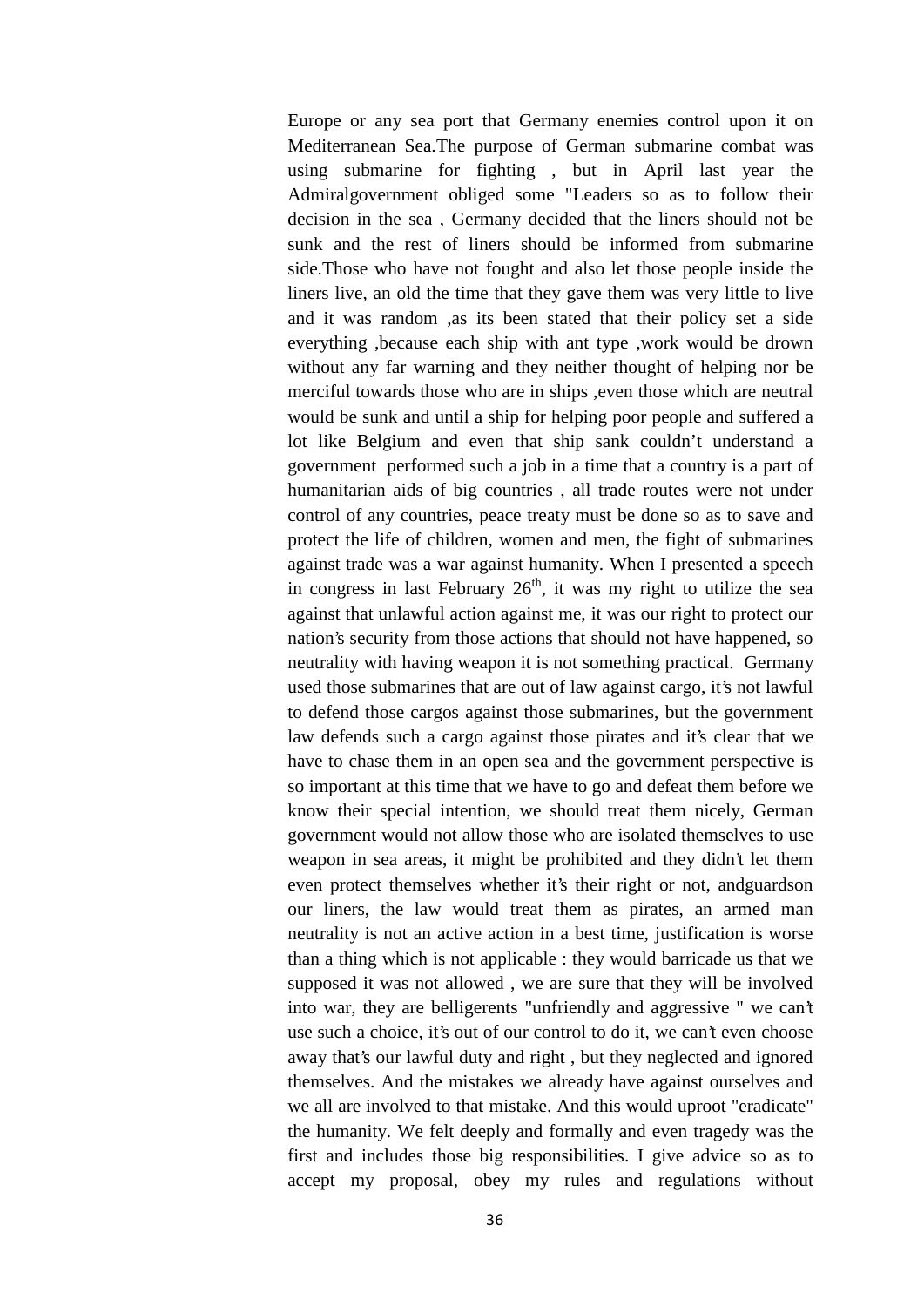disobedience that my constitutional duty as far as I'm concerned, and the German government affairs should be consider as thing and less than a war,they should accept war states and inter into it. Some direct steps should be taken forward, and not just any give a great role to defending, but we must use all our power and force needs so as to do as German emperor to demarcate the frontier, when we perform such a job, we have to be very transport and these actions that we do, should be very clear to the whole world. Why my imagination pushes forward for unpleasant happenings two months ago.I don't believe that people imagination would be changed, nor to control over it, I made such an imagination my little in senate last in  $22<sup>nd</sup>$  January, our goal now and in the future is defending peace principle and equality of world life, against autocracy and persecution and maintain free nation rights in this world and guaranteetheir own power. It's impossible to keep peace and it should be through democratic country union, we should have a united and honor opinion so as not let internal plans be food for our enemy, a free nation "people" their dignity and honor are tied to a united goal , he puts commonweal a head of "prior to " his private interest. We are very happy that to know everything clearly against peace at the end of this way to set free their nation with German people: to maintain big and small countries right and the dignity of men everywhere, to find a correct path for them and their obedience, we should quite them for the sake of democracy, we should seed or plant peace and send abroad "outside" on the fundamental of political peace experiment. We don't need selfishness only as for this this matter and we don't want a conquer any areas; we just want to compensate ourselves, compensations of material and victimization we should be the role model of humanity. So we would be agreeing over those peace and rights for nations. We must fight like fighters with no sympathy, we would fight by having a big soul as fighters as pure soul with no animosity and in an easiest and we don't have any harmony nation, but an armed opposition for irresponsible government that set aside all human affair and rights so only they are in our thinking, sorry that I want to repeat they follow and do such and such because we are good friends to German people nation, so we must have wishes so as to warm and make fruitful relations. Maybe it's hard for them now, I believe that this would process in our hearts; we with their recent government were very patient, because of friendship these months ago on friendship. It's a must from our good love, and we still have good opportunity to show off our friendship, to fill their shoes, for men, for original people and exchange our lives with them, we must be prestigious so as to ratify it for those who are with the government in war time. We all American must be faithful and their allegiance to whom would be given. We would stand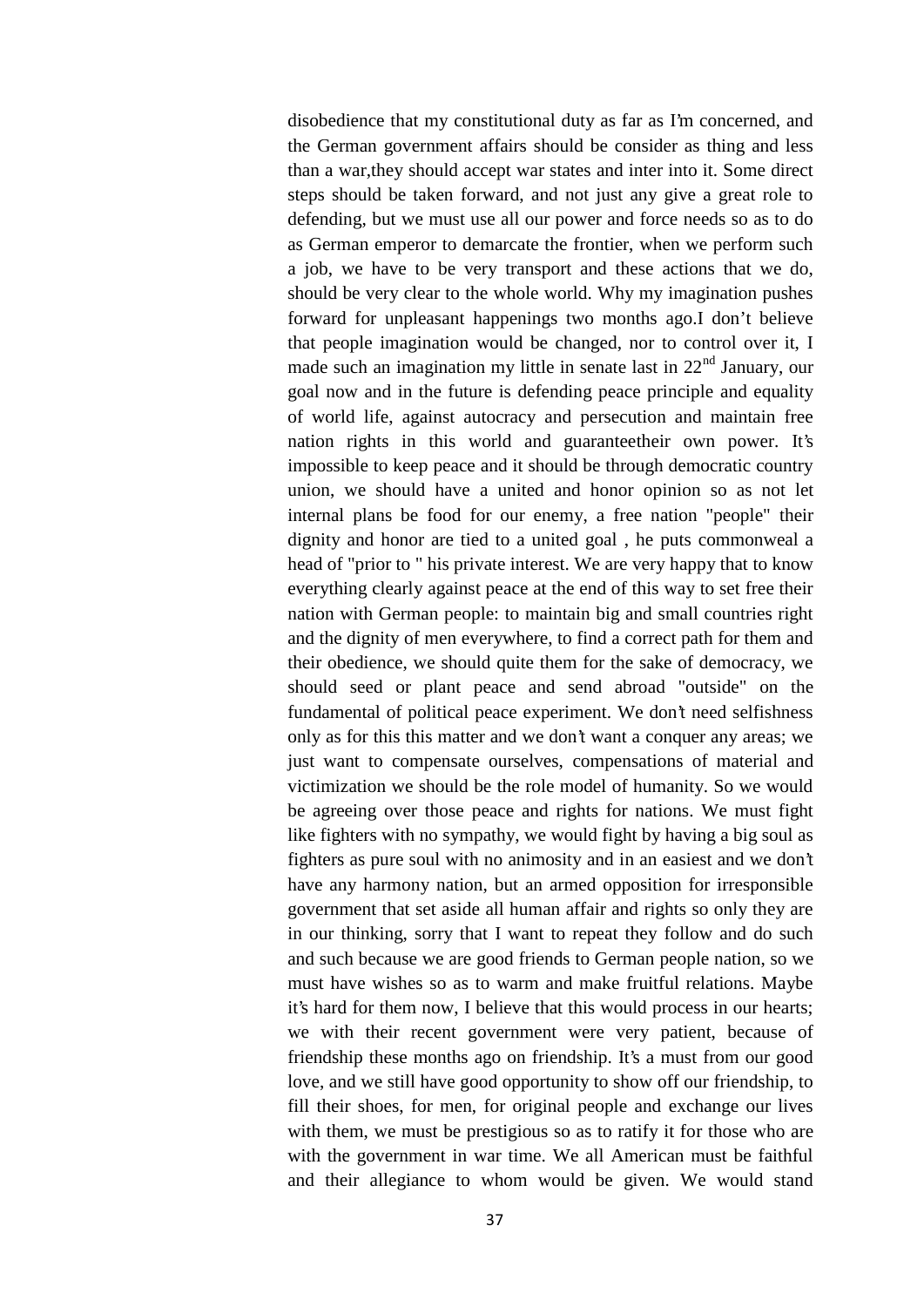immediately to turn down them that their thinking and anger isn't about us and they are very little ratio.If there is betrayal, we must treat them with a strong force and in a very strict accent "speech", if those who are bad and not lawful show off themselves, we will be head them. Oh, who are clever fighters? There firing courts would happen and victimization is waiting for us. This is a horrible thing for this peaceful and big nation in war, the worst thing and disaster in civilization, and all wars should have a limit in balance, so right is more valuable than peace, We must be continues in our strife so as to get those things that are close to our heart and democracy, in order to get that rights and peace of small nations, for the rights of free nations, we have to secure peace in all countries and all over the world for fee. For such a duty we have to devote all our life and property income , we and all our income and with the pride of those who are known as American , it's time to stop their bloodshed for peace principle and world joy and we pride those we said previously , and God helps".

Two days after this speech in May  $4<sup>th</sup>$ , the congress agreed upon war in this way , 383 member of parliament were agreed and 50votes were disagree , and 82 members of senate against 6 votes were disagree with. In April  $6<sup>th</sup>$  1917 Wilson announce the ignition of war between the united states and Germany and prepared themselves to get the Alliance solidarity so as to destroy Germany , and the representatives of Britain and France announced that united states best help to be presented as the following :

1. Money.

- 2. Food and ship.
- 3. Helping against submarines.
- 4. Troops.

American took over the enemies' commercial ship in a short time and sent a huge number of troops to its alliance as a help. No doubt that "Wilson's" speech was in a way that blocked all the way of congress members so as not be disagree in a nice way of expressing and thinking of past, now and future and he put into words in these three times, he addressed American honor and reminded the Lusitania sinking drown and provide nations right was a topic of Wilson's speech. Tried to upgrade the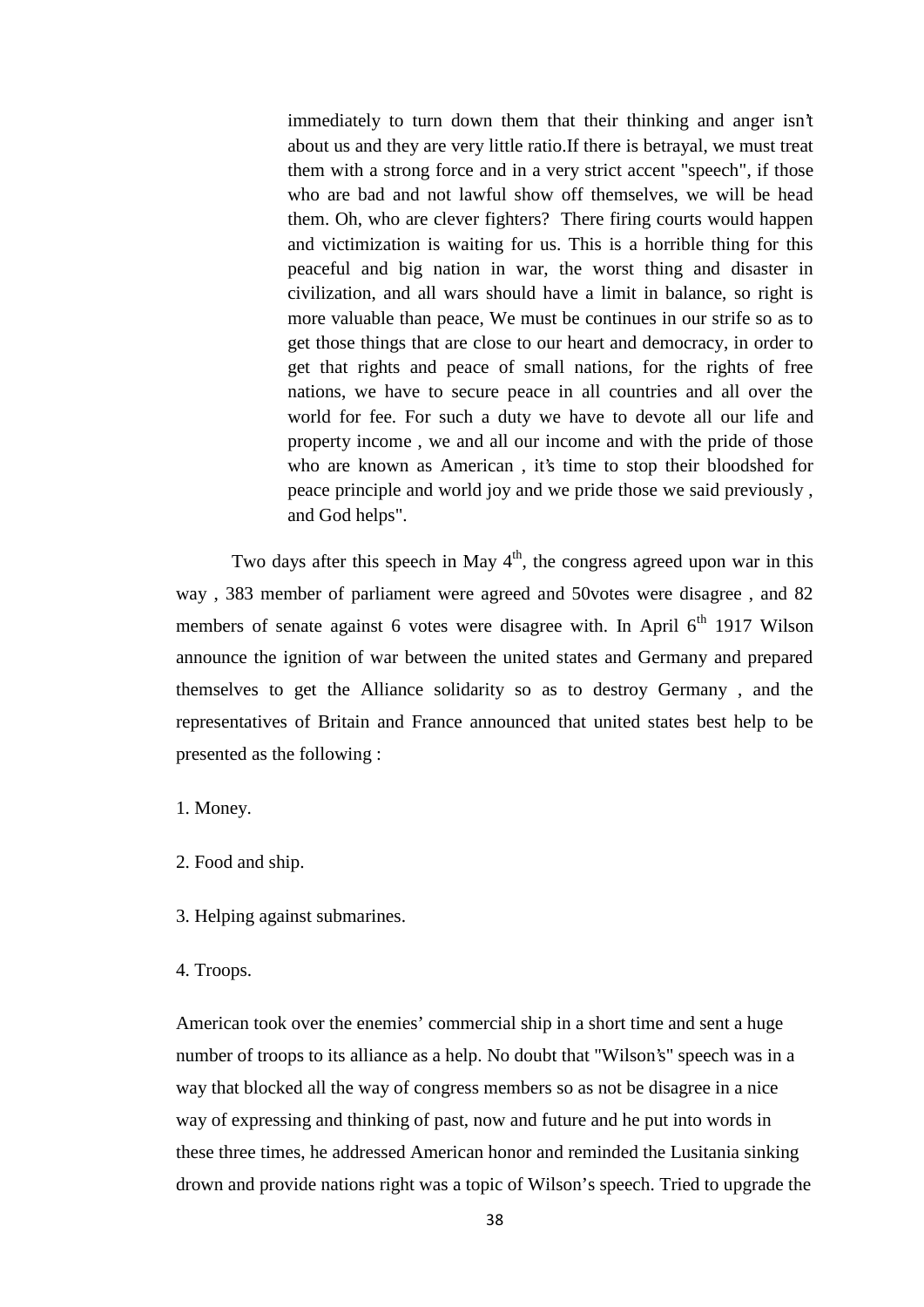soul of American people like "gentlemen of congress", and also "Oh, who are knights", "to fill their shoes" and "we would protect America nation honor" and "they would not let us protect ourselves" and these are some speeches by "Wilson" so as to be crucial points for member of congress to agree upon it by having a high spirit. He used some philosophical sentences in this speech so as to make the member of congress to listen attentively like "right is more valuable than peace" and"we must plant peace and send it outside on fundamental political peace experiment" and "this would uproot humanity lives",(Heffner and Arthur ,1982,230-234).

In any way his speech had a direct effect on members of congress so as to get their agreement to take part America to war. Wilson declared to take in war and attributed to the Alliance for these reasons:

**1.** America's feelings were towards British as a result of bad policy of Germany against America in a Pacific Ocean and china especially after undersea war against America.

**2.** At that time the economical side strengthen political and feeling presupposition, and American gave agree debt to Britain and France and American revolution filled up French and British demands and helped both countries by weapons and other military armors, in this way American banks as an agent from the Alliance side try to buy those things that alliance in need of, they gave them in debt and arrange their trust, before the war the American economy has been decreased greatly , but in a war time the agriculture of cotton and wheat and selling pig flesh in French and Britain have been increased(Madwin,1983,p:419).

**3.** Some historian said: America Jewish had an agree impact on government and congress, and it was Jewish who encouraged America to take part in war competing British people and that was towards declaring treaty of "Bal four" from the English side towards Jewish.

**4.** Among America population the supporters of Britain became stronger, because if we look at Irish and German were very poor in western states, on the contrary of eastern states that they were commercial and industrial.

All of them were English, eastern states were able describean opinion in a way to boost the western states abilities, the English states were able to convince American nation by their view points, but as for people who are originally German their view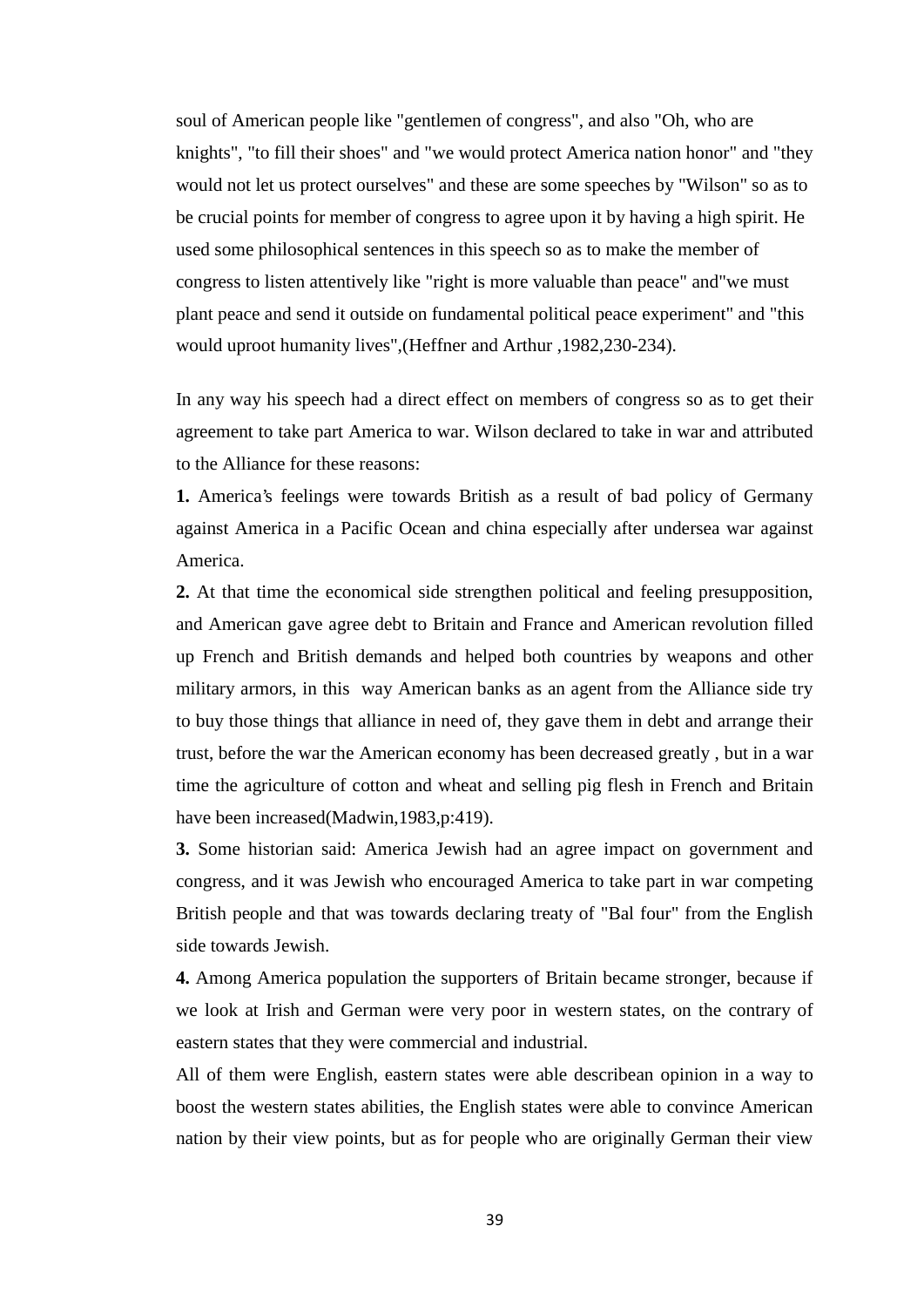points were not spread among people, except official areas and offices, by such a step English people were able to get America support.

**5.** From the beginning of war, America aspired for Britain, France and Belgium, to get victory, because their cultural and custom relations and as equal system and equal thought the American and English and this relation was not less than those that France offered to America in revolution time.

**6.** So many voices were raised in America so as to be on democratic force side " British and France " upon the principle that Austria and Germany were supposed as dictator countries, their system was not match with contemporary age, it's a must for America people as a duty taste free German and Austrian people from that power and by giving them chance to rule themselves democratically(Zaynal,2010,270-272).

After America declared war against Germany in May  $6<sup>th</sup>$  1917, but it didn't declare war against Austria till December  $7<sup>th</sup>$  1917, a part from that America never declared war against autumns officially.Congress after declaring war started necessary affairs, so as to get victory, and that was the reason for changing life waysin country, put new tax for journalists and congress was insisted on keeping the secrets of country and the potential of people. After America saw that the number of volunteers were not enough, they passed a law so as to increase their number of volunteers reached the millions. "As for systematization or adjusting" Newton Décor.

When he was the minister of defense and helped Wilson faithfully as well as "Mac Edo" was the minister of stores and "Bernard Mannes Baruch" was the head of industrial council, but in cooperating side, were as the minister of defense. It was a must for the government to be ready concerning war strictly and that point lead the activity be increased, and they imposed their dictatorship upon agricultureEntering the united states to war against Germany and its Allies it didn't mean that supporting the other side and became their Ally, the united states declared war on its private expense so as to protect some principles that America respect it a lot , tried to preserve it, however America tried to keep its material interests indirectly and it's believe was that as long as Germany becomes powerful, it will be risk for America(Arthur,1984,359-360).

Some historian identified that America entered into war as a supporter to Britain and France that their enemy made them to be together, and "Wilson" said that "I fought for the sake of peace "As we can see that Germany deprived them from sea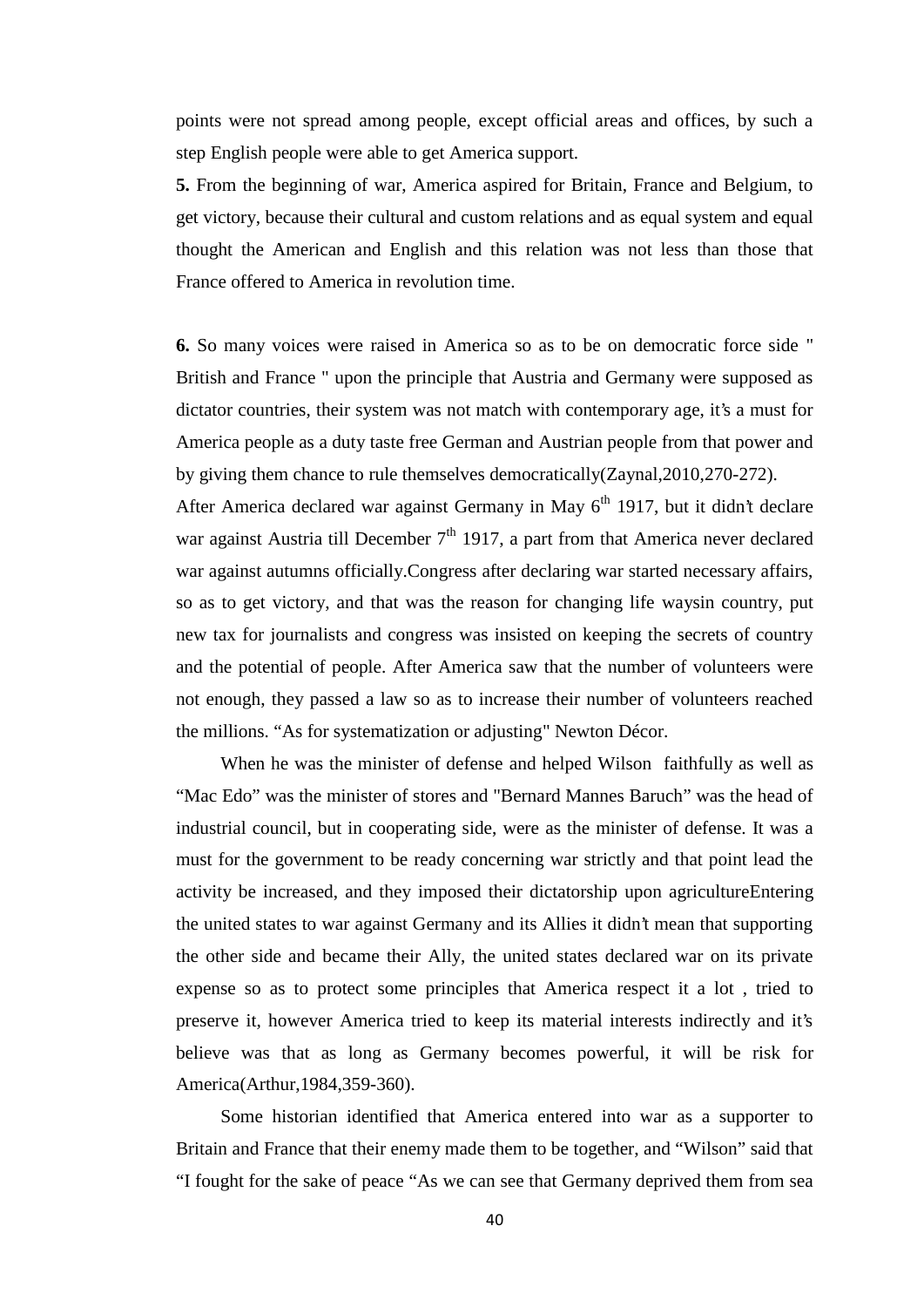freedom, and destroyed the freedom of sea ship especially America, and on the contrary of international laws jeopardized lifelong friendship.

Germany practiced a dictatorship rule on its land, far from democracy and institutional system that United States and especially the American president Wilson believed and wanted that to talk about and campaigned for it. Germany victory and its potential over Europe mean minimizing democracy scope and spreading autocracy and totalitarianism and coming the ostentatious threats.

We should keep in mind that America has crucial interest in Europe and lots of European people were in debt of America. No doubt that if Germany gets victory, all that income will be in danger and there was more conflict between France and Britain on one hand, on the other between Germany and Austria concerning those areas, Cantons and the countries over the other side of sea(Maldwayn,1984,215-416).

A wide trade of America for three years in neutrality and with a great loan of America so America interest has been combined to Allies to a point that it seems America economy will be destroyed that's why it was a must for America to stop Germany victory especially after Russia pulled out from France and Britain Ally, If the revolution of Bolshevik spread in Russia 1917, by Vladimir Lenin, they supposed that Germany would get victory over the Allies, because of Germanys victory to an extent that Britain was thinking of withdrawal, France tried somehow to convey its province in Paris to another city, and these great victories of Germany was the cause to German military leaders to be proud of themselves and at the end some huge political mistakes towards America.

The Chancellor of America president colonial **"**House**"** the effect of changes that happened to war expressed in this way "The United States of America would not be able to take an action in order not to be the cause of the Allies failure and Germany would impose military power all over the world, so in that case, we would be the target then they trench upon us, and Monroe principle at that time would be a piece of paper and nothing else".

Germany didn't pay more attention to America decision from the beginning concerning war, because they knew that the relation with Europe and transportation between Europe and America was not an easy matter, And America was not an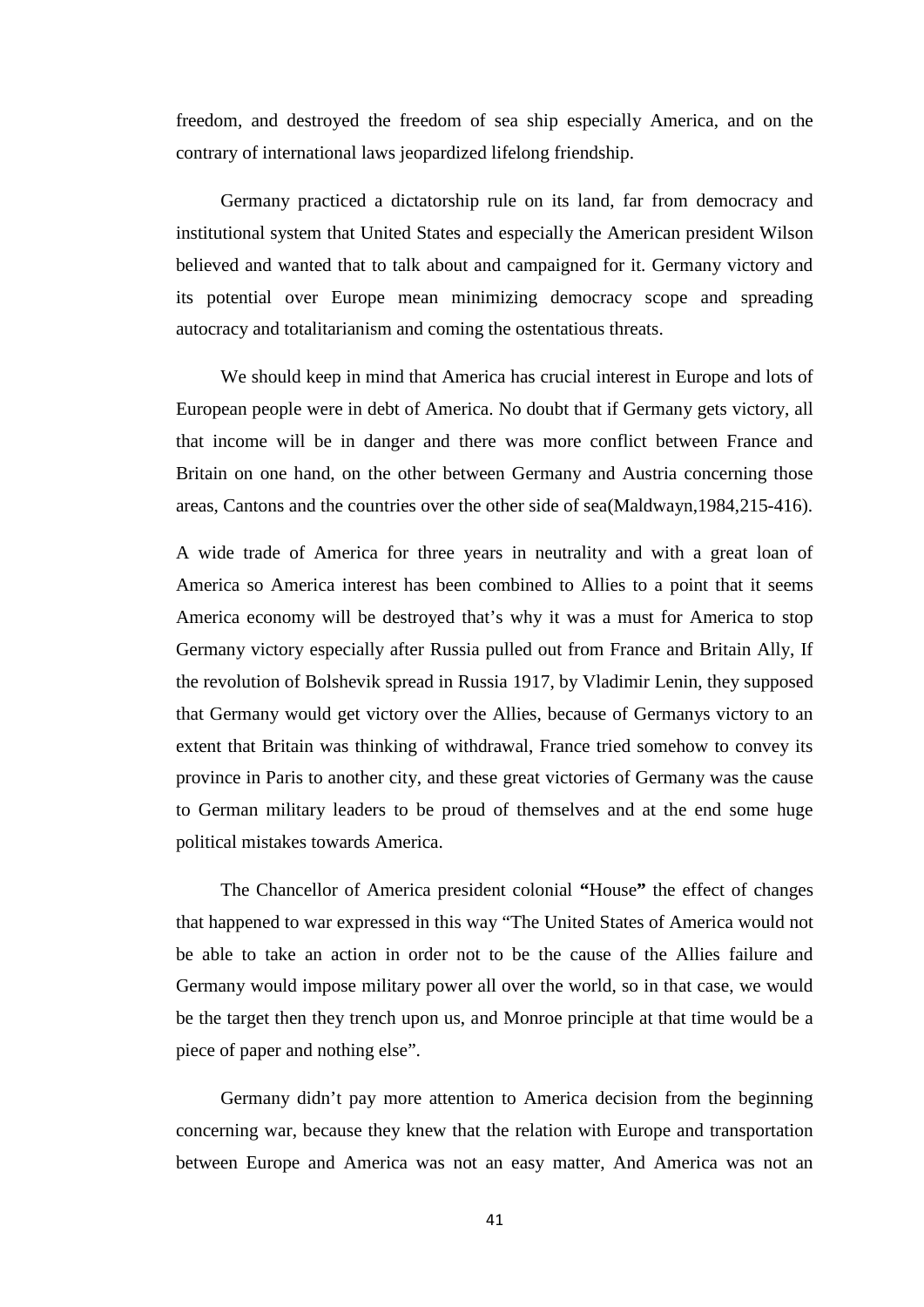aggressive country once upon a time, and at that time American force consisted of 150 thousands legal troops, and Germany was strong by its submarines and thought that the war decision from America side would not have an enormous effect, But German politicos were not quite familiar as for America potential and capabilities, they didn't know the American force and it can be changed into a very influential force in a short time.Wilson had an abroad power, to prepare from every single side, they helped those who had factories, and trades union remised from their rights so as not to have a boycotted, America was able to help Europe economically and in an easy way, but sending troops over there was a hard job, because their way was so far away three thousand miles, the American president in May 18, 1917 passed a law in congress, so they let and demanded American youth to take part in war. Before a new year starts, a quarter million troops took part to an army, of them one hundred thousands were officers, they were well prepared and the best style of training in southern part of the state byBritish and France experts, America force has been sent to France for a year by a brigadier general "John J. Pershing" reached 700,000 troops, it was a cause for astonishing Germany and its Allies,How in a short time they got plenty of troops. Germany in March 1918, attacked very widely so as to put an end to war, but the general brigadier of the Ally forces Marshal Ferdinand Foch to put an end to that plan, that is why American forces were sent to protectorate in any time when need it, majority of American continent states were the supporter of the America perspectives, however they didn't take part with their troops… ,but America showed all its capabilities to allies countries and helped with food and industrial productions breaking Germany submarines embargo that has been put over transportation of roads and was very crucial in order to get victory(Alsbhawi,2013,211).

For that reason American forces surrounded Germany commercial boats with armed forces that dropped their anchor in seaports to Latin American countries, America was able to convince the neutral countries for the purpose of using their ships as a help for Britain and France, that is why they were able to break Germany embargo to a point(Zaynal,2010,27).

Submarines didn't respect any flags: in  $31<sup>st</sup>$  of January, Germany declared that any ship that transported by sea in Atlantic ocean would be drown without taking into under consideration that what kind of flag do the ships have or belong to a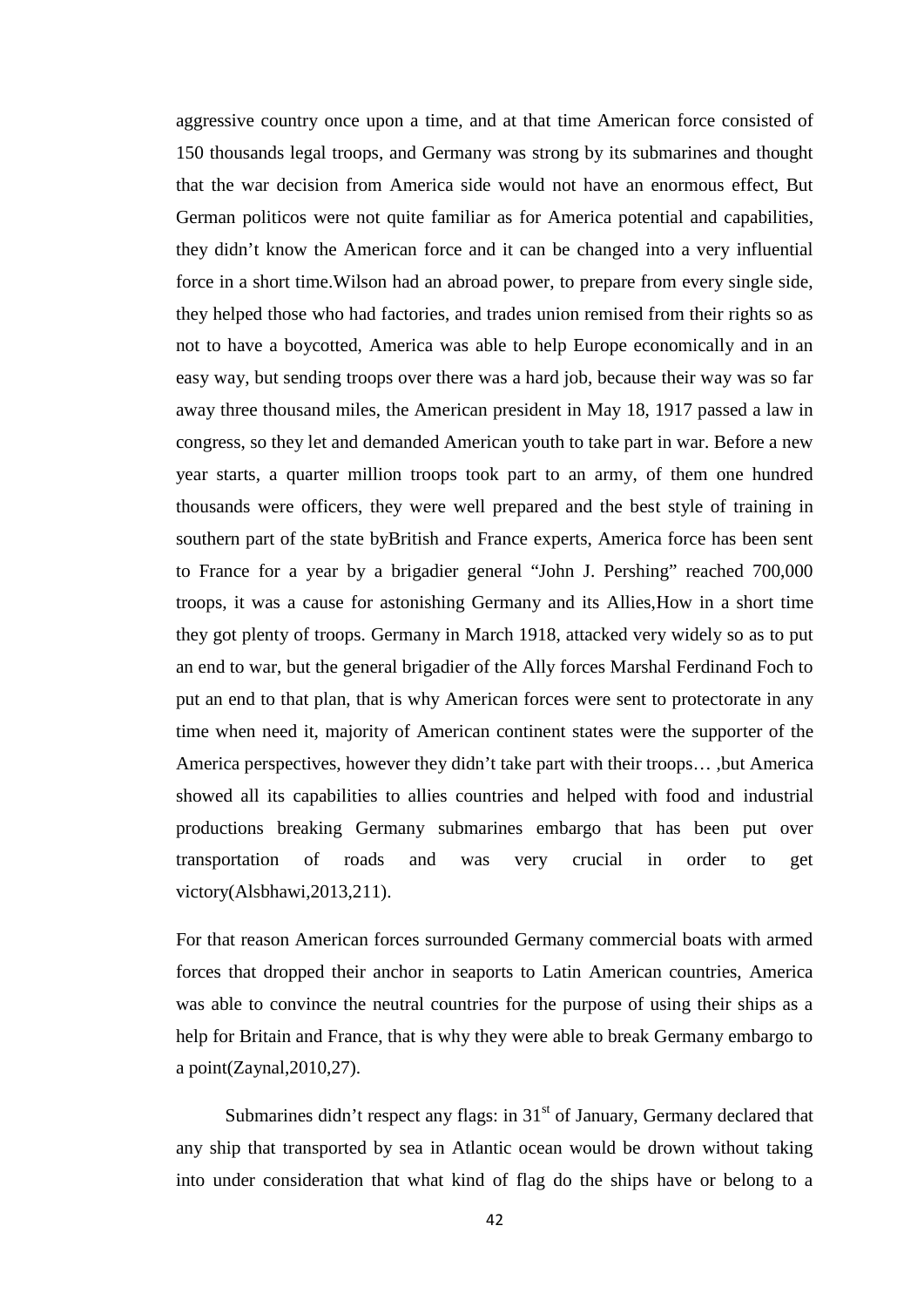neutral or the countries that are in common against Germany, that declaration was as a telegraph over sea and governmental companies of America, because America was a representative for those big companies in its country to protect them and provide a good and quiet atmosphere for their owners and to work with no fear, but Germany threatens it.What will the German destiny be after America took part in war and showed off as a savior, so Germany got more and more enemies gradually, and that is because of German leaders pride that didn't take any force into under their consideration, at the same time America was afraid of its economy, because America gave a great loan to Europe countries. After they pressurized Wilson in order to declare war, the American president "Wilson" had to crucial steps one of them, was in April  $6<sup>th</sup>$  declared war against Germany that was from one hand, on the other, they prepared themselves to eradicate Mexican in case if Germany would get victory from Mexican understanding and belief in returning their occupied Mexican land from the American side, Critics saw a bad phenomenon: those Americans who would not want to be part of such a big war, but after they entered into war they became an extremist part in it.(Aldirawi,2015,276-281).

So as far as we can see that these two different perspectives belong to the cleverness of American president Wilson, because he knew well how to unite their opinion for or against war that is why he was able to take his people far away from war for three years, but even when they took part, they became strong, and Wilson's letter to congress and how attractively tried to get the unanimous vote of "yes" in congress so as to take part in war. United States were not dynamic: French and British were not happy by their Allies relation into war, but some politicos and military ones expressed their happiness, from the very beginning America was like a problem, it's true that America has huge ships, but it had not a great land army, when America general leadership was obliged so as to make an army from American youth, they faced problems like training and to arm them, from the start they got light weapons like rifles, bullets from Britain and France, tanks and war jets were nor America. Even the alliances were not being able to get loans, because even America needed a great loan. So it can't be measured just to have ground war, because a great war in sea would be done! And as well as Britain and France should not forget that Russia has withdrew from war, but if America could not able to fill force gap, Germany would be able to get victory over them and to impose its dictatorship, because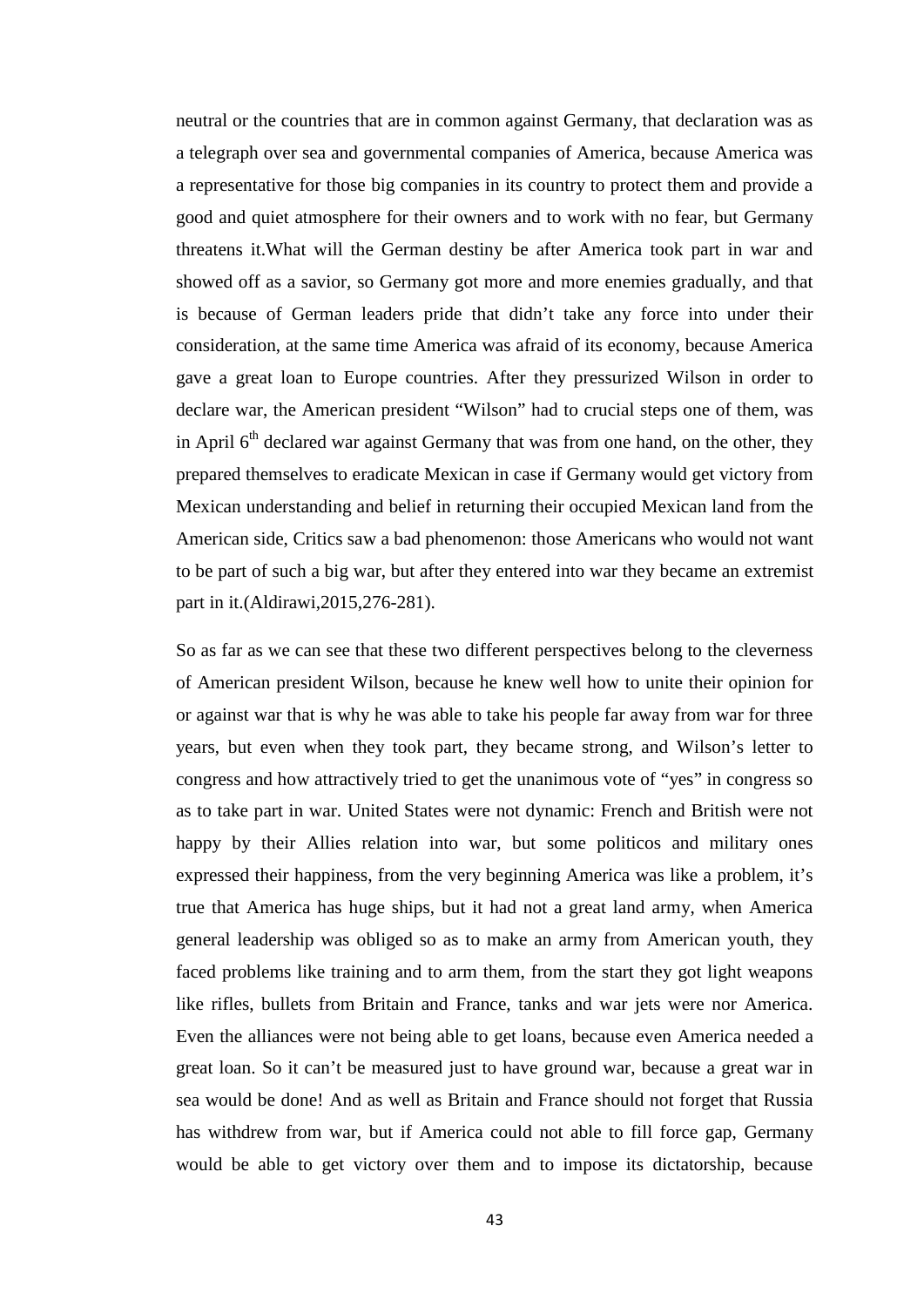Germany had incredible weapon that put a great fear among Britain and France people and even when a mum dossed their children, she told her children sleep otherwise, I will let Germany know and come to you, because they would kill people undersea, to what extent this sentence visualized the tragedy picture undersea to the British mum until a point to doss her children?(Maldwayn,1983,432-434). Germany submarines harassed Britain a lot, and Britain was about to surrender to Germany, only in march the submarines were able to one million ton to be drown from Britain and those who are neutral, wherever Britain leaves their seaport at once their ships sink, American ships and the neutral one were not ready to "transport goods, and it was crystal clear and very hard to compensate the sink ships by constructing new ones.

So the most important support of America was the support of sea forces, more than two million American troops were went to Europe and 35 million dollars had been given to the Alliance country as a solidarity, in France frontthe American sea forces caused German ship a great loss and obliged to withdraw, the summer and autumn 1917, Britain attacked over the area"Flanders" and took over some Germany observation post, at the end of November for the first time used tanks in war, then Germany had counter offensive almost two third of lost areas had been restored, the battle 'Cambria' in 1917 put an end to campaign(Nuray,2013,267).

Displeasure and tiredness from war: in April 1917, the Austria foreign minister, informed "Emperor Sharl" the news of the bad situation of its empire, He told him that Austria military forces were about to be destroyed so he demanded in a way to put an end to war, before the Alliance knew their weakness, The emperor must be ready to converse for peace, in march, April and May " Austria emperor demanded France secretly so as to have peace with them alone, in Germany the number of socialists were increased against war, Bavaria prince expressed his likes for peace, the leader of central informal publication spread and said "Kaiser" was on peace side and Germany declared "Germany would be try so as to reach the permanent interests of nations.In 1917,they kicked out from the Allies. And a movement has been made and said "We can't get peace via our victories, but it should be done through negotiations and conversations" Those who were socialist against occupying and business men, banker and religious men and the supporters of peace and some loaded men came and participated in this movement, this movement got progress in Italy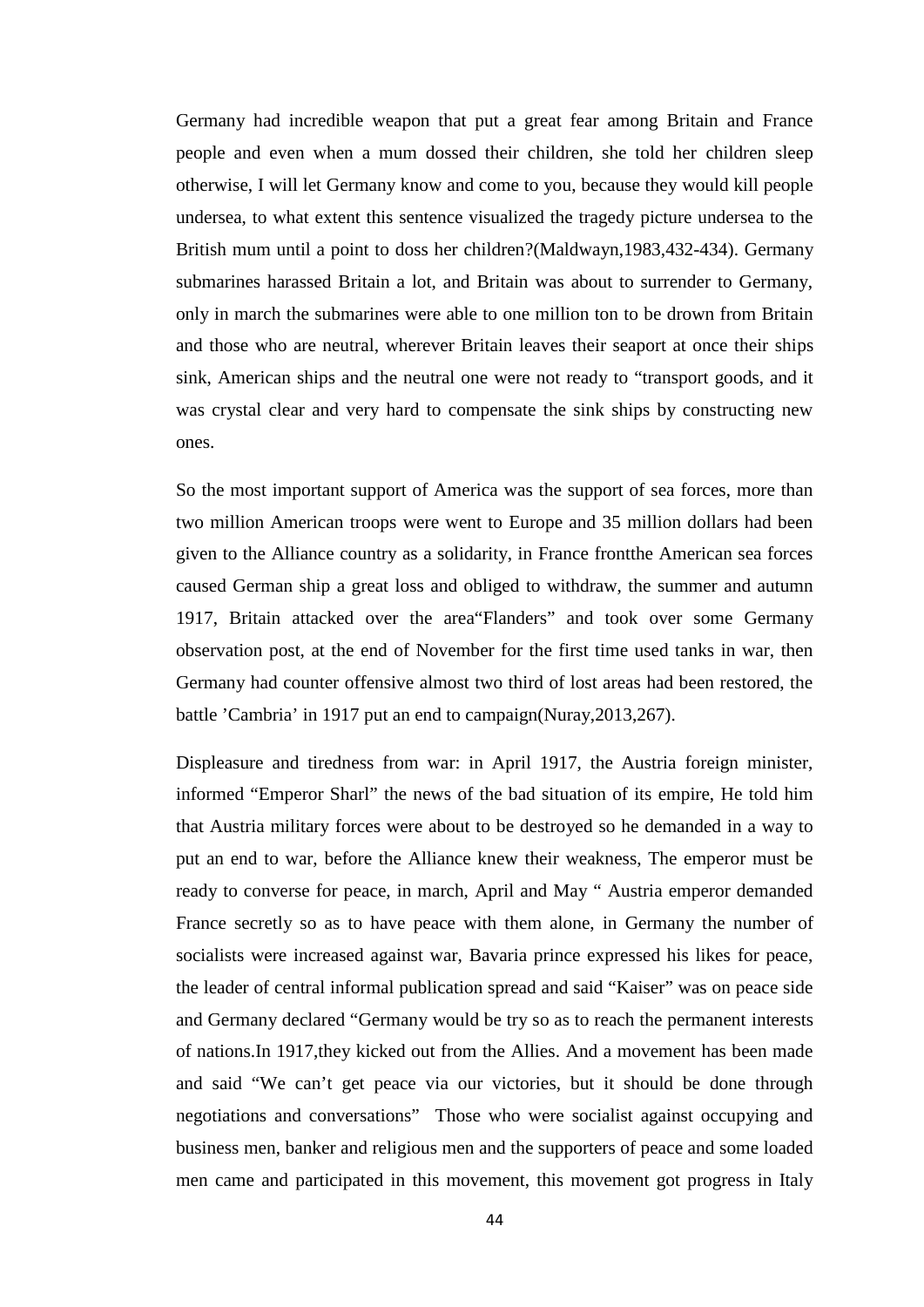and France, because a huge number fled in France army, but "Georges Clemenceau"said peace can be gotten via victories that is why in August  $16<sup>th</sup>$ , 1917, Georges Clemenceaubecame prime minister and minister of defense(Husen and Nimat,2012,184-185).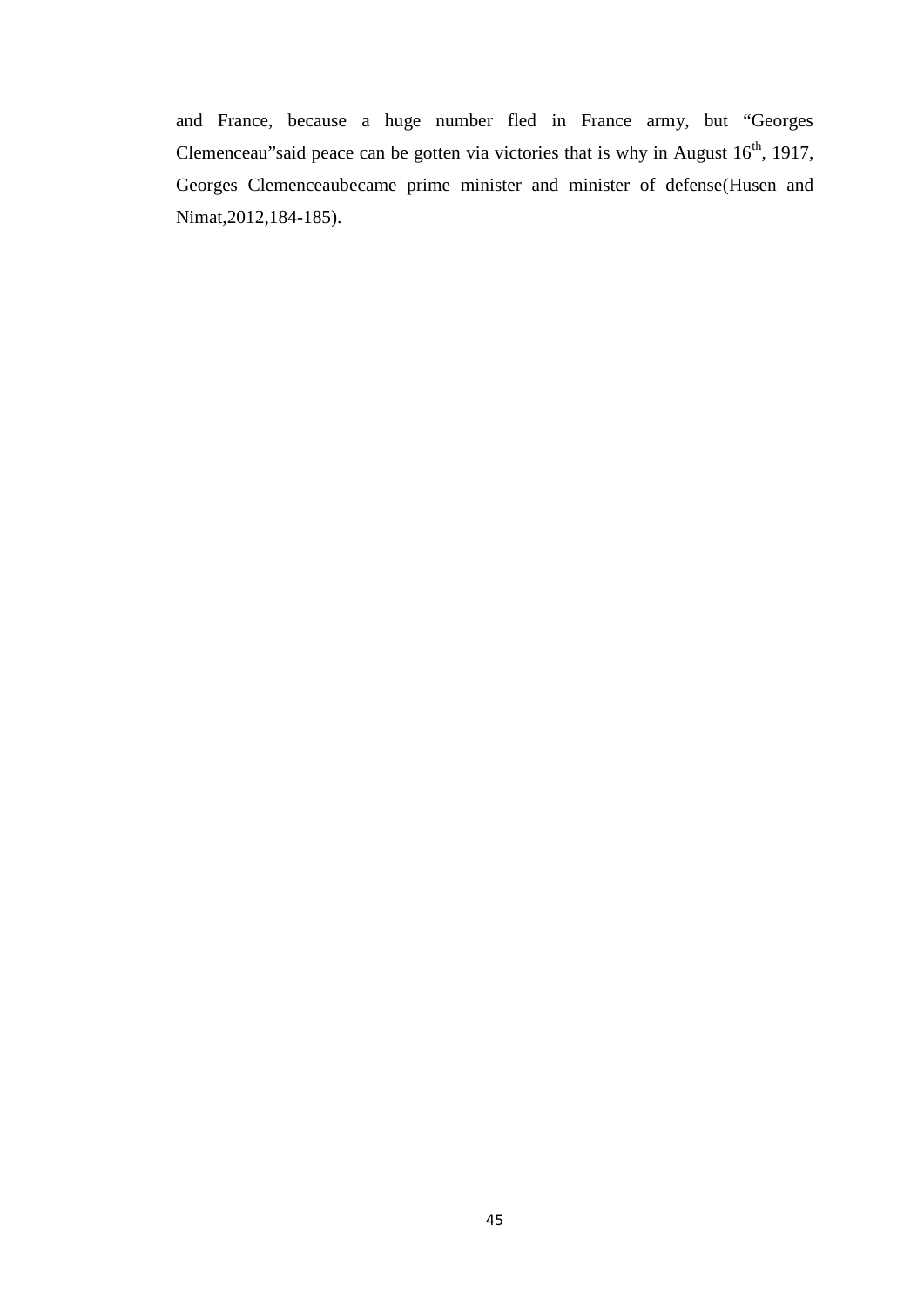### **4.1.TheReasons that United States of America took part in War**

We have to ask those strong reasons that would lead public opinion of America government to set a side its neutral attitudes, headed to a war that has never wanted to be part of it, and not prepared for it. Actually civilization progress in the beginning of 20<sup>th</sup> century and also transportation reasons, all these reasons became an obstacle for America to stay in neutrality for a long time. In a time that America had the ability and a huge progressive business of humane, economy and industrial that led the fighting countries to compete each other in any case in order to get benefit from American capabilities or to lead America to be involved into war.

Eventually they led America to leave its neutrality and be part of war and to take the most difficult part in war. No doubt that it was not just one reason so as to bereinforced for America to be in war all of a sudden, but there were so many factors and situations and step by step pushed America to be very close to war and till 1917 has been in war and the most important of them:

**1. Economic relations:** As we have mentioned previously that president Wilson has not demanded America by an action or behavior to be neutral towards war, but it was not easy for America to be neutral in its finance and economic relations with fighting countries especially France and Britain, because in the past this two countries had strong economic relations.

And this is apart from the nature of free investment system in America that gave individuals and offices "departments" right in transaction with any country that they want without interfering to their job from government side. From the first days of war, France and Britain in a special way demanded upon America bazaars that have been accustomed to it. Not just only that, but the country between "1914-1915" had a great progress and all classes got benefit from it,The war beginning attempts the workers and industrialists in a very short time got lots of incredible profit. In that way the United States of America became a number one country for trade with Britain and its allies. America trade was not just free with Britain and France,but had a great trade with lots of Germany and Austria markets and as well as its allies and the isolated countries in Europe, but in less ratio. From the beginning its relations with Europe middle countries were lesser to a point(Nawar and Jamal Aldin,2011,148).because trade relations between United States and those countries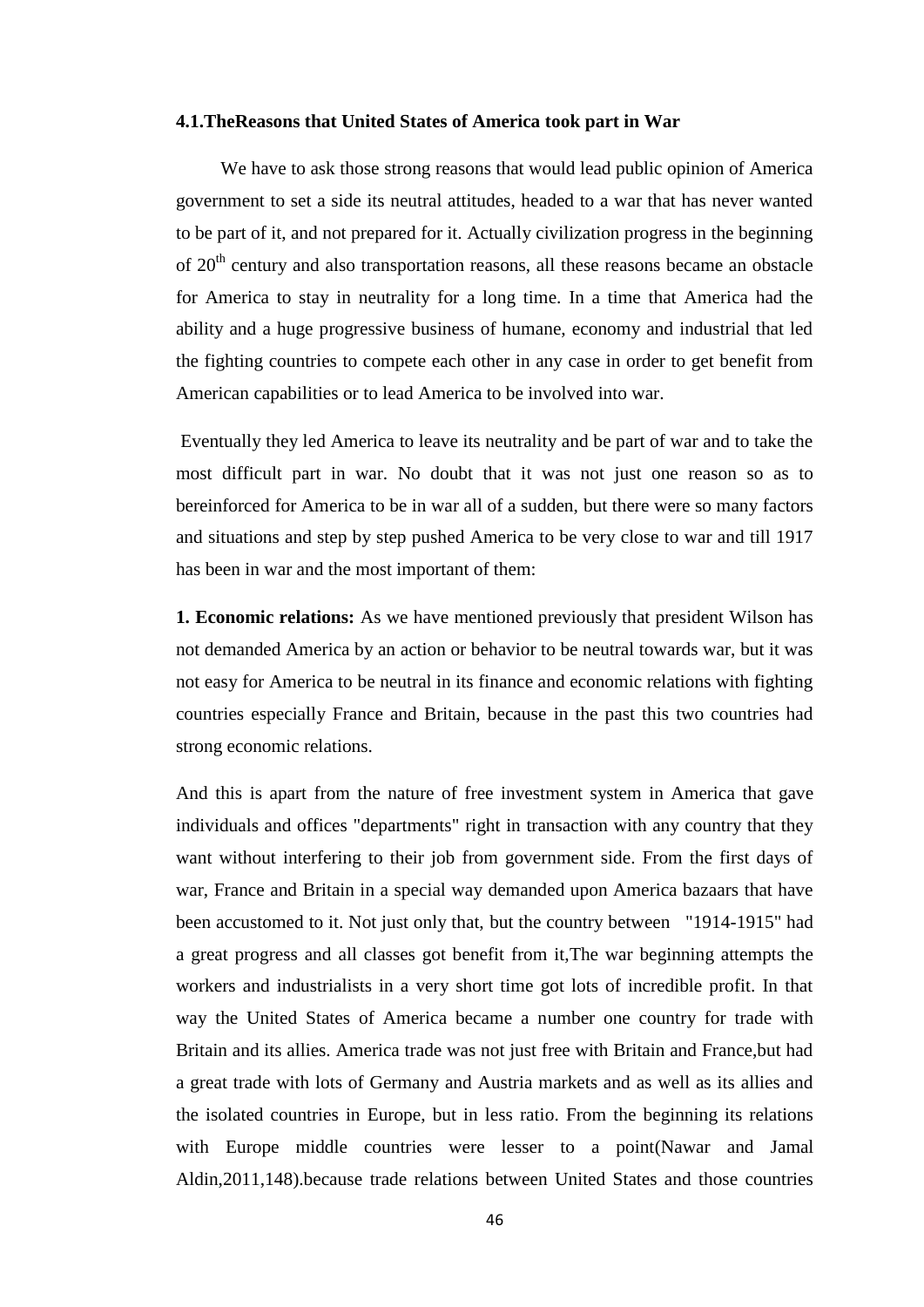were very weak basically so as to compare it to America relations with France and Britain(Hasan,1987,p:165). Those strong economic relations made a kind of relation between America and Britain with France. From the start neutrality notion covered all things even financial matter. That's why America in 1914 advised all financial organizations so as not to give loans to the fighting countries, that's why from the start of months of war English and France bought goods on cash in American markets, but that point has not taken a long time because Washington government corrected its perspective and in October 1914, let American bank make some facilities for Britain and France to a formal point, and after that in a short time the United States government formally let its bank to give Britain and France loan as much as they want, and the most famous bank was **"**Morgan**".** Before 1916 the ratio of those America facilities present reaches 1929 million dollars in a time that only 5 million dollars were for Germany, Economic relations with France and Britain reached a point that the economic relations with France and Britain became better, because by German victory the America economy and its bank would face big disasters, because whatever loan has been given to France and Britain would not be repay back, that's why we see American bank via newspapers that has strong relations with them and trying to direct the general opinion of America into war.

**2.America public opinion:** America community is a private formation, it consists of communities that their nationality is Europe that they immigrated in different countries in Europe continent and most of them are belong to English nationality and among them there were so many German, Irish, Polish, Jewish and Italian.

Actually America from the start of war, declared its hatred and boredom as for the way of European policy and America insisted on its neutrality. Was it easy for them especially for those recent immigrants that big parts of America were born in Europe? Those values and national slogans and racial and their history would be passed and the interest of your original country has not been into under consideration up to that time, their families friendship and kinship and even its economy.

As well as the immigrants from the beginning majority of them were English and they all converged in east that it has industry, bank and seaport, above all their hatred from London government and its policy in colonial period. But they still could pass that relation with Britain and their language, civilization and customs and an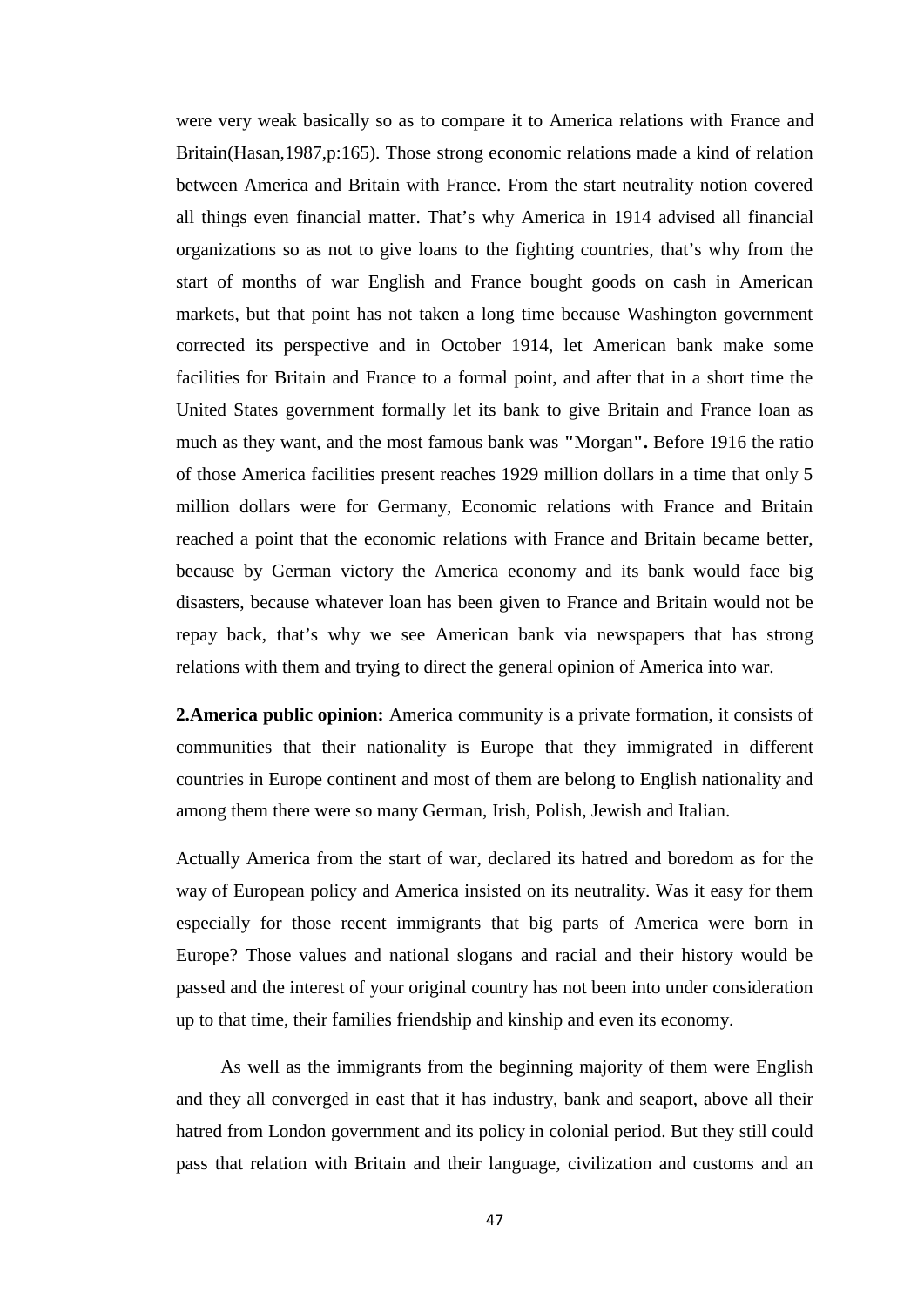equal democratic system and it would lead their parliamentary life be closer to each other. Did the United States of America "east part" could ignore to that point for a long period had continuous economic relation with Britain Islands and especially west countries and Europe in general(Nawar and Jamal Aldin,2011,157-158).

America from the beginning declared neutrality, but it has a positive feedback that neutrality. They understood neutrality that has their right and to treat all especially those which are fighting. And it's their right to get benefit from peaceful principles without listening to those loses that would be created for the other sides, and the fighting countries each of their belief was that they want. The neutral countries especially America was the strongest to stay in real neutrality and not make any obstacle in practicing economic freedom and an attempt of war and victory and superiority. Britain from the very start of war was very careful in tradeconditions between Germany and America especially weapon trade, but trade relation between America and Germany was weak from the beginning and with the war starting their trade was destroyed, but goods and commercial staffs of war reached Germany via the other neutral countries directly.

When Germany saw that America production machine were working in the interest of their enemies, from the year 1915 by the effect of Austria ambassador in Washington Dr. Dumbo started a ruination campaign all over the United States and the renters of Germany and Austria has been spread all over America and they exploded war factories and burnt it, on the other hand, they put bombs inside trade ships and insecurity spreads among labors, what Germany has done was just to weaken Britain, but America was responsible and ready to do in its land(Hasan,1987,170).

When America caught some of those labors then the reality of Germany plan and the role of Austria ambassador became clear and big waves of disagreement and hostility against Germany has been made among the public opinion of America. Germany ruled them by a dictatorship system to a time that was against American democratic system as Britain and France and these mentioned points were the factors to lead America to be involved into war in parallel with the allies.

**3. Undersea war:** undersea war was a rock that an ignorant put into a pond, so many Europe historian supposed that undersea war made America to forget its cleverness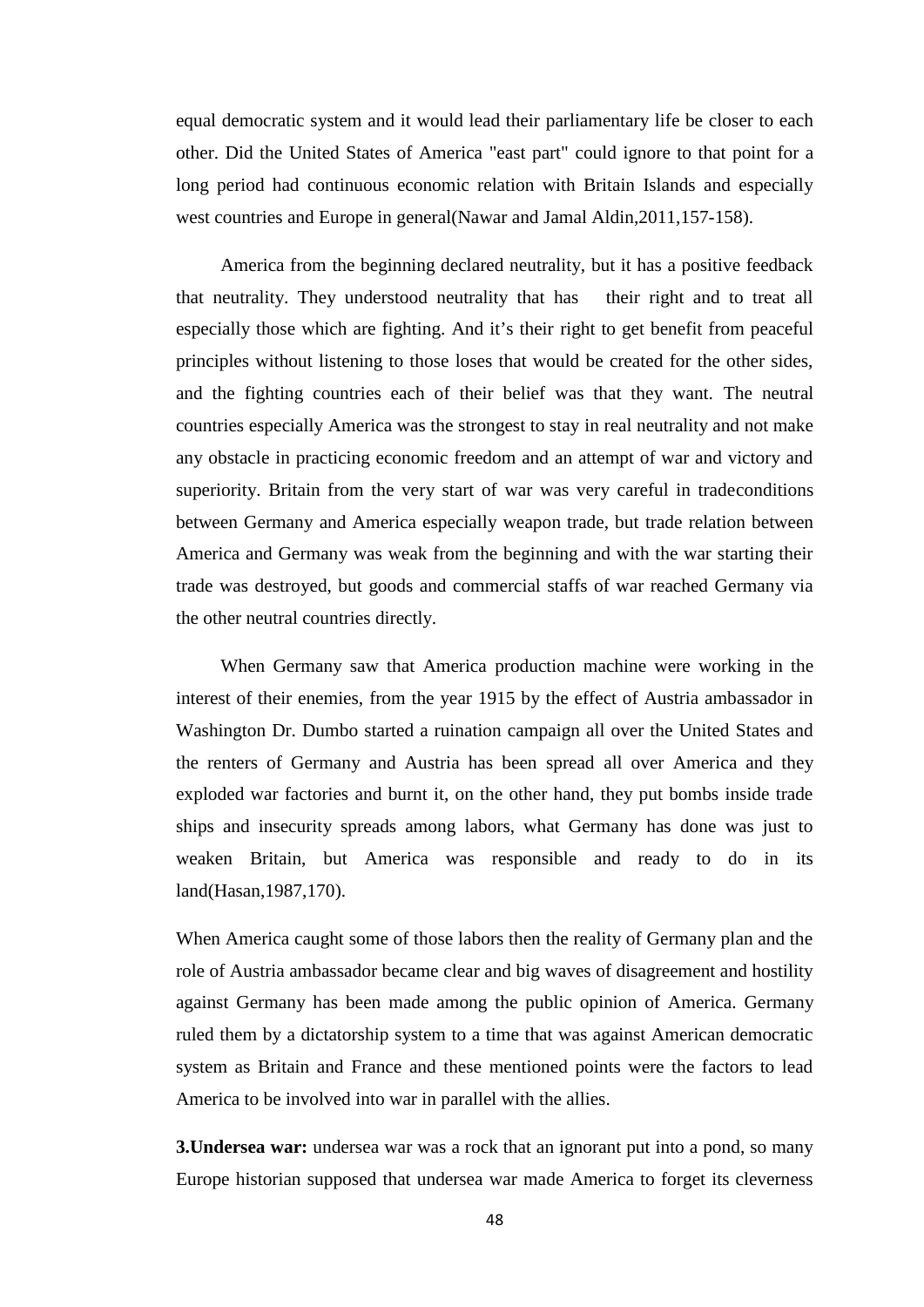and to take the dagger, If Germany solved the matter of transporting at sea wisely with less craziness then America might be protected itself in order not to enter war.

From the start of war and a very big ship of Britain appeared on sea that gave a lot of energy to English men with more freedom to transport and they got anythingwhether weapon or food, at the same time German big ship of transportation from international nautical lines was undercoverand Germany was deprived from the other countries as for necessary products, such a thing made a huge problem for Germany.

In Germany parliament, there was only one way so as to use strong submarines not just only to destroy naval blockade, but to strike Britain transportation and the imposition of naval blockade over Britain bays for the purpose of one thing in order not to reach or get anything like food needs and raw materials from Cantons or friendly country or neutral like America, that was an attempt to tire Britain so as to push and make them be away from war at once (Steel kumajr, 470). In February  $4<sup>th</sup>$ , 1915 Germany declared the blockade over all sea regions of Britain over all ships in addition to the severe disagreement from the America side. So Germany implemented that blockade precisely, in May  $17<sup>th</sup>$ , 1917 A German submarine sank the biggest transportation ship of Britain which was Lusitania, It carried two thousand, people and one thousand almost died that 129 were children and 128 were American citizen.

This happening made a wave of anger towards Germany and America was about to enter war, If America president Wilson had not solved that crisis by his cleverness, America would have faced war. Above all secret and public disagreement of America severely till August so America was able to get a promise from Germany so as to sink any ships without forewarnings so the passengers and seamen should be saved from sinking, but after what they have said, so many other ships sank by them and many American died, and this would lead America president in April 1916 to insult and cut diplomatic relations with Germany.

And German people believed that the United States of America would not be able to stop and back down from their demands on sea freedom and transportation so far this reason Germany agreed to cease fire or undersea war and that would lead a good climate between America-Germany relations and it lasted for nine months. And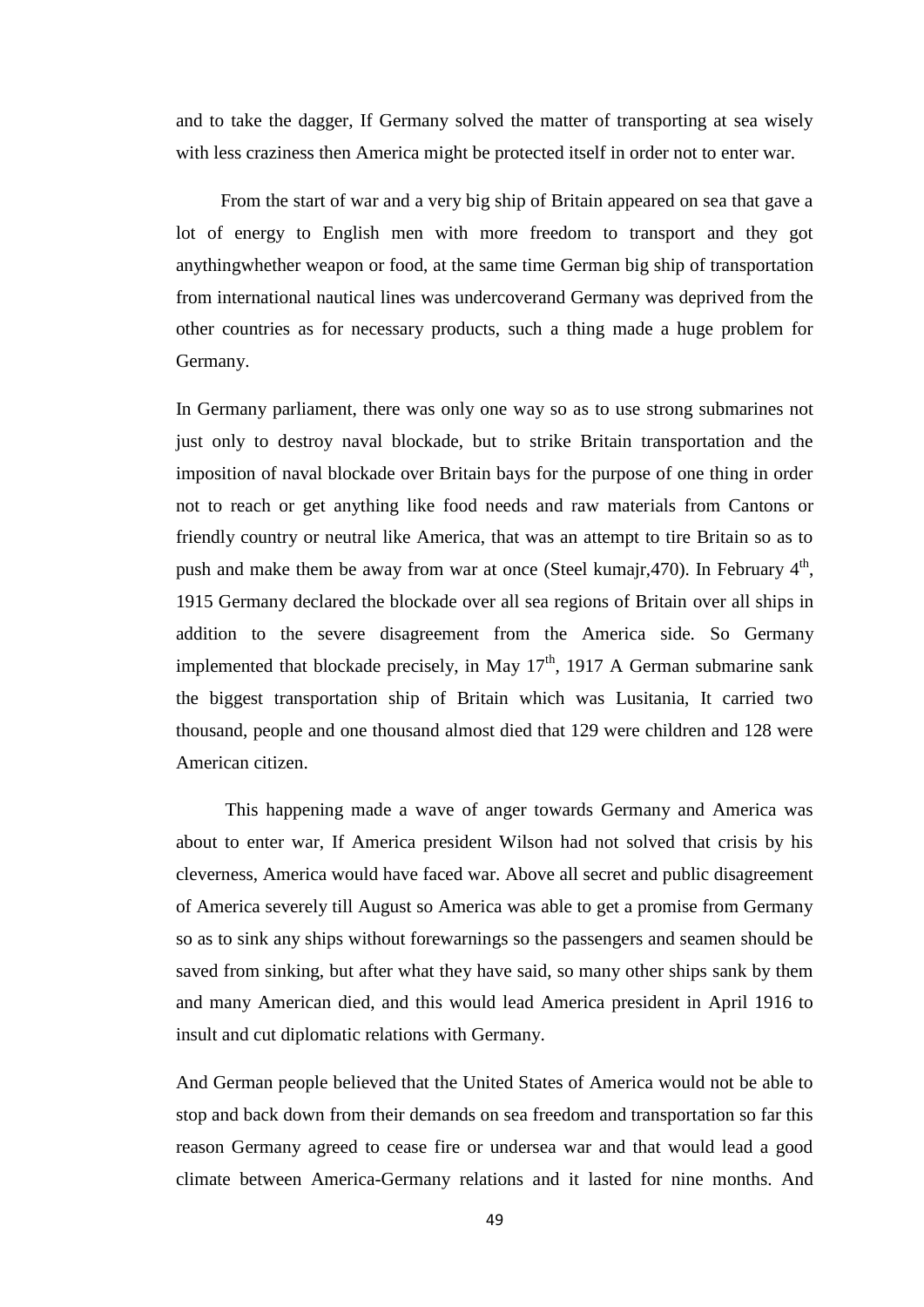Germany had done that just for convincing America in order not to enter to war. Not to be supposed on neutrality believing principle and sea freedom, and in March, 1916 the general leadership of German army made a sea plan for the purpose of equalizing war and to hasten in breaking Britain.That plan was for reinforcing undersea in a way that any ship which would come from Britain or France or the allies without warning should be sunk whether that ship was from North Sea or menschorIreland Sea west Mediterranean(Steel kumajr,471).And no matter which country your identity belong to, Germany leadership believed that such a blockade would lead Britain to fail and this point would be the reason for raising the price of food in Britain markets, If that happen, they will not be able to stand till  $6<sup>th</sup>$  of month, some Germany politics were hesitant as for that plan and so as not this plan be a reason for America to be pulled into war, but military leaders responses was America president "Wilson" in his slogans and election propaganda was "keep America safe from war", but it was not what they thought eventually, because president Wilson knew how to interact and behave with each and in every event. The German emperor "Eliom II" by his saying ended his matter and said "If President Wilson wants war, so let him get it". In January  $30<sup>th</sup>$ , 1917 president "Wilson" decided officially that Germany that was from the beginning of march and would be implemented as a reflection to German decision only by declaring to cut diplomacy relations with Germany as a first step for German leaders to get their mind back and aware of everything Such a Germandeclaration made unstable and abnormal situation in America, so those who were the owner of ships in America or any normal individual stopped their ships from transporting goods via Atlantic ocean, this would become the reason to have cumulating foods in America seaports were read to be sent to Britain, but all stopped there. The American president obliged in March so as to decide that transportation ships to be filled with weapon so as to prevent fear of transportation companies that they were the owner of those ships, in this way America took the first step from neutrality to armed neutrality. It's very important to address the point that America would not come to the battle field for the sake of Britain, but it had a great fear of America economy to be destroyed and because of that huge loan where America gave to Britain so if Britain fails, then that amount of money will be gone. America has seen that Germany had not given the neutral ships their freedom(Julian,280-281). 4.Mexican matter: In 1916, Wilson has sent military forces that have fifteen thousand troops to Mexican republic so as to have security and tranquility of their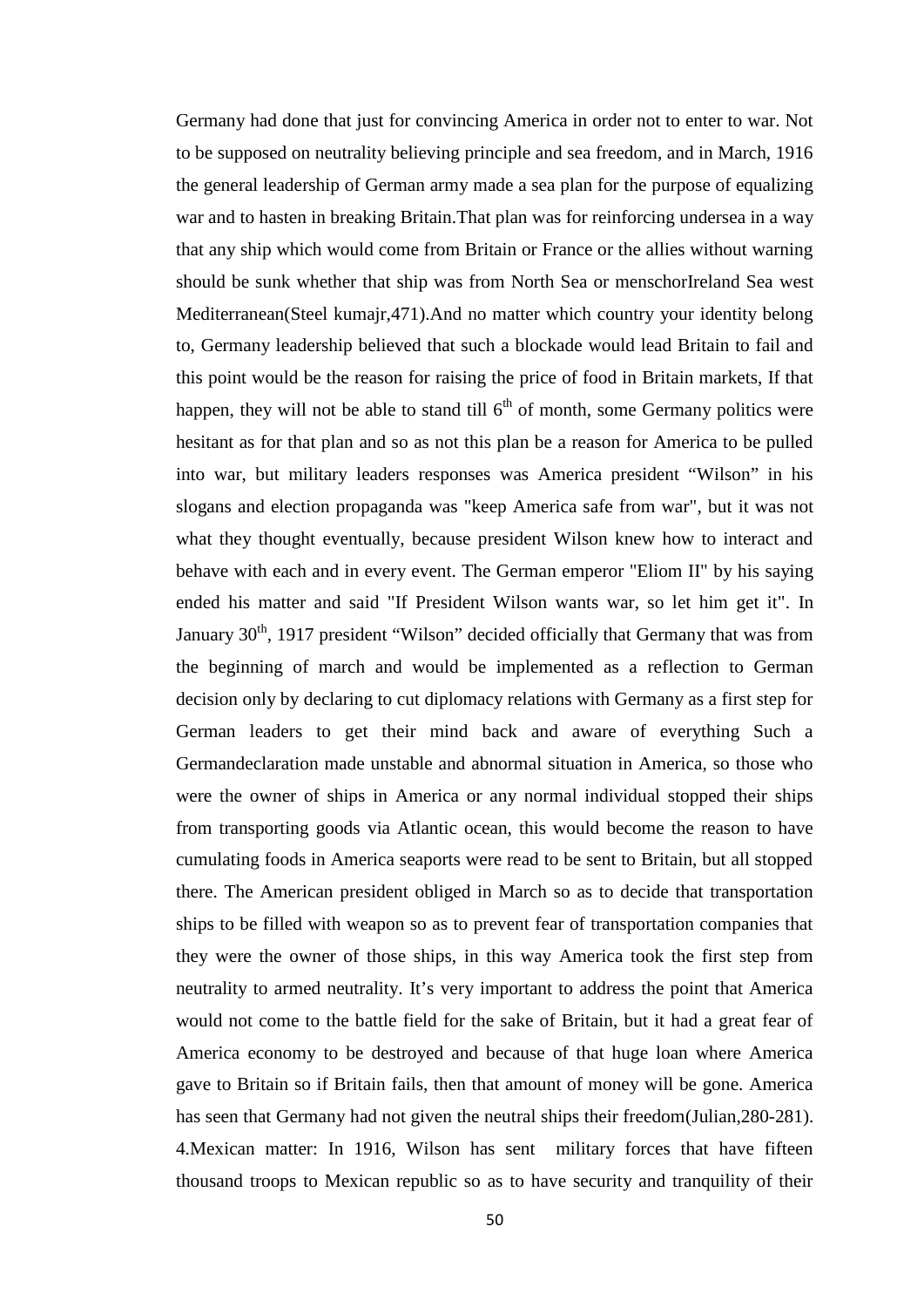people, struggle and civil war have a sunder it, the result of this intervention the relations between America and Mexico have been remained instable for opportunity for the purpose of making an allies for themselves so as to make America busy and even if America is a bit busy in order not to be able to back to Europe and a portion of America economy capabilities would be decreased. In a secret telegraph "Zimmermann"was an assistant of state for external affairs in Germany that wrote for his ambassador in Mexico, They demanded him so enter into war, with that hope to be successful, then America must restore those regions that has been occupied by America 1848 and those States where "Texas, New Mexico and Arizona" not just only this, but they asked their ambassador to advise Mexican president so as to communicate with Japan and make an agreement as for war situation(Hasan,1987,180). By such an action Germany stimulated public opinion disagreement of America by encouraging, promising Mexico with solidarity in order to return some U.S.A. land to Mexico and still trying to make an alliance between Japan and Mexico the enemy of United States. Britain intelligence informed America by that message; the Openness of this secret message had a great impact on America people especially from the west regions, this message showed to a point Germany fear and their daredevil over America, as well as it showed Germany affection in interfering America internal affairs, and for a such a job America never accepted was not tender towards it(Nahmani,2012,174-175).

With that neutrality would break down and the public opinion of America believed the notion of having war and agreed to do it and not to help the Allies, but to save America itself, Germany threatened in its country. Indeed we can say frankly that this matter had a great direct impact in changing American people from neutrality to war(Zaynal,2010,p:270).

**4.Therevolution startedin October,1917 in Russia:** was one of the reasons to let America take part in world war I, in this revolution "Bolshevik"got power and victory, at the same year they had cease fire with Germany under the name **"**Brest- Litovsk**".**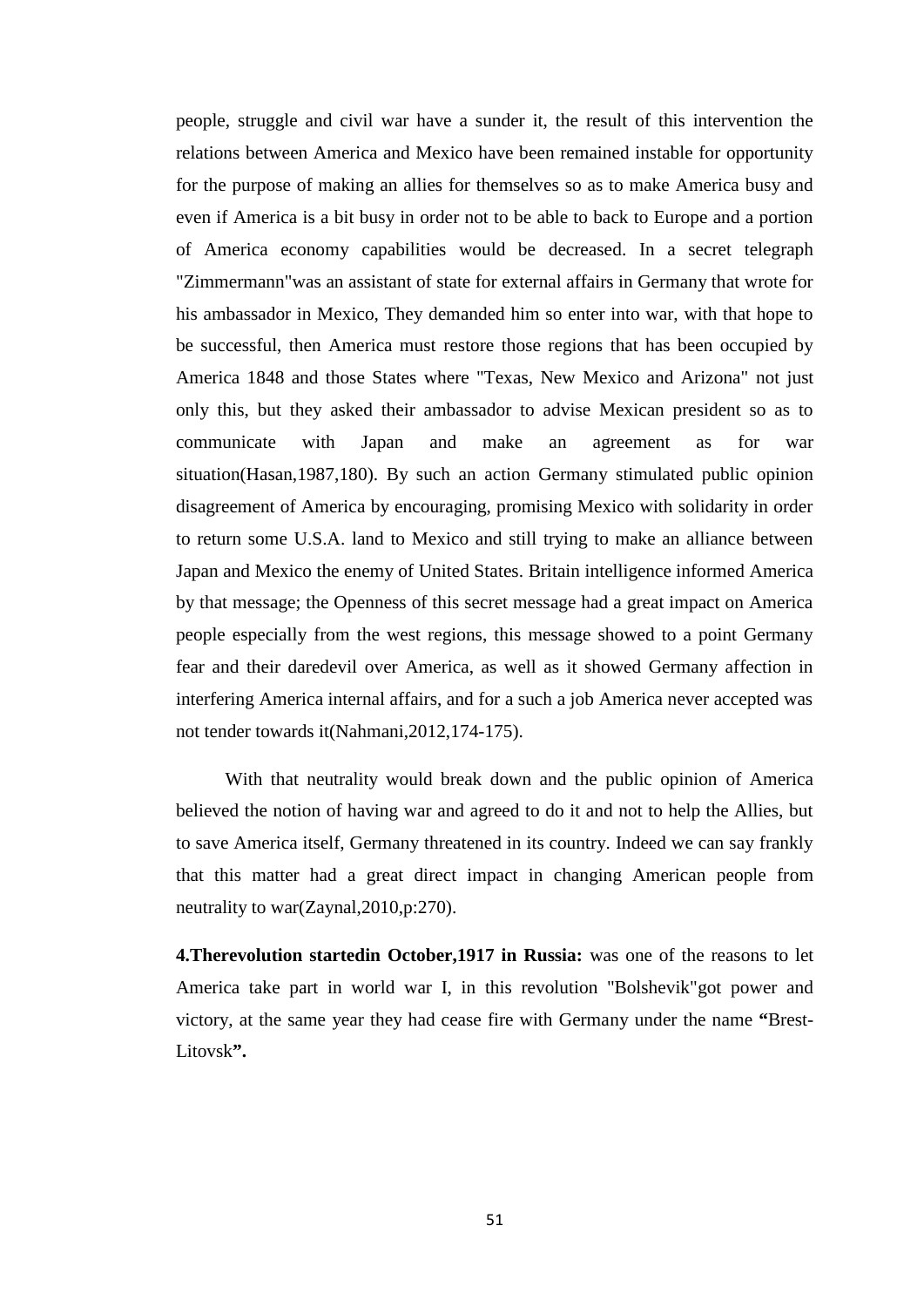# **4.2.The Role of United States of America in War and changing the Balance of Forces**

By America engagement in war the balance of forces have been changed especially in favor of the alliance, actually America has not entered the war tactics randomly and but it has a great economy in its four years of neutrality and because of the huge loan that has been given to the Allies so it was America duty so as to take part in war, because with Germany victory the economy of America would lead to be destroyed that is why the chancellor of America president Wilson, colonel House frankly speaking expressed the effects of Germany victories and said: "United States of America would not take a perspective in order to be a cause for breaking the alliance, and to create an opportunity for Germany and a military power has been dominated over it, and in the future, we would be the violated target from the German side, at that time the Monroe principle would be a thrown paper",(Alsabhawi,2013,182).

In April  $6<sup>th</sup>$  1917, the congress approved upon Americas participation in war, from the beginning Germany did not pay a lot of attention to the war decision of American, because they knew the relation between America and Europe would be hard, because of the distance and up to that time, they had not known how strong America was from the military side, America gave a comprehensive power to America president the owners of factories cooperated and agreed to those certain conditions on goods price and other staffs.The labor union was contentedon strike rights in unofficial way, above all that America was able to give millions dollars as a loan to Alliance and to send weapon and food ships, but sending troops to Europe was tough and hard for America, because America had a small army, sending troops to stockade was almost 3000 miles away and very hard job, with this principle an American president congress so as to let and call American youth for military services and choose an appropriate number, before the end of that year approximately one million and two hundred and fifty troops were increased for America army, almost one hundred thousand were officers and taught them new war technology in seventeen training centers in south under the supervision of military experts were from Britain and France for a year. And this job was done very quickly around a year, the number of American forces to France was under the leadership of America general John J. Pershingreached almostto seven hundred troops and after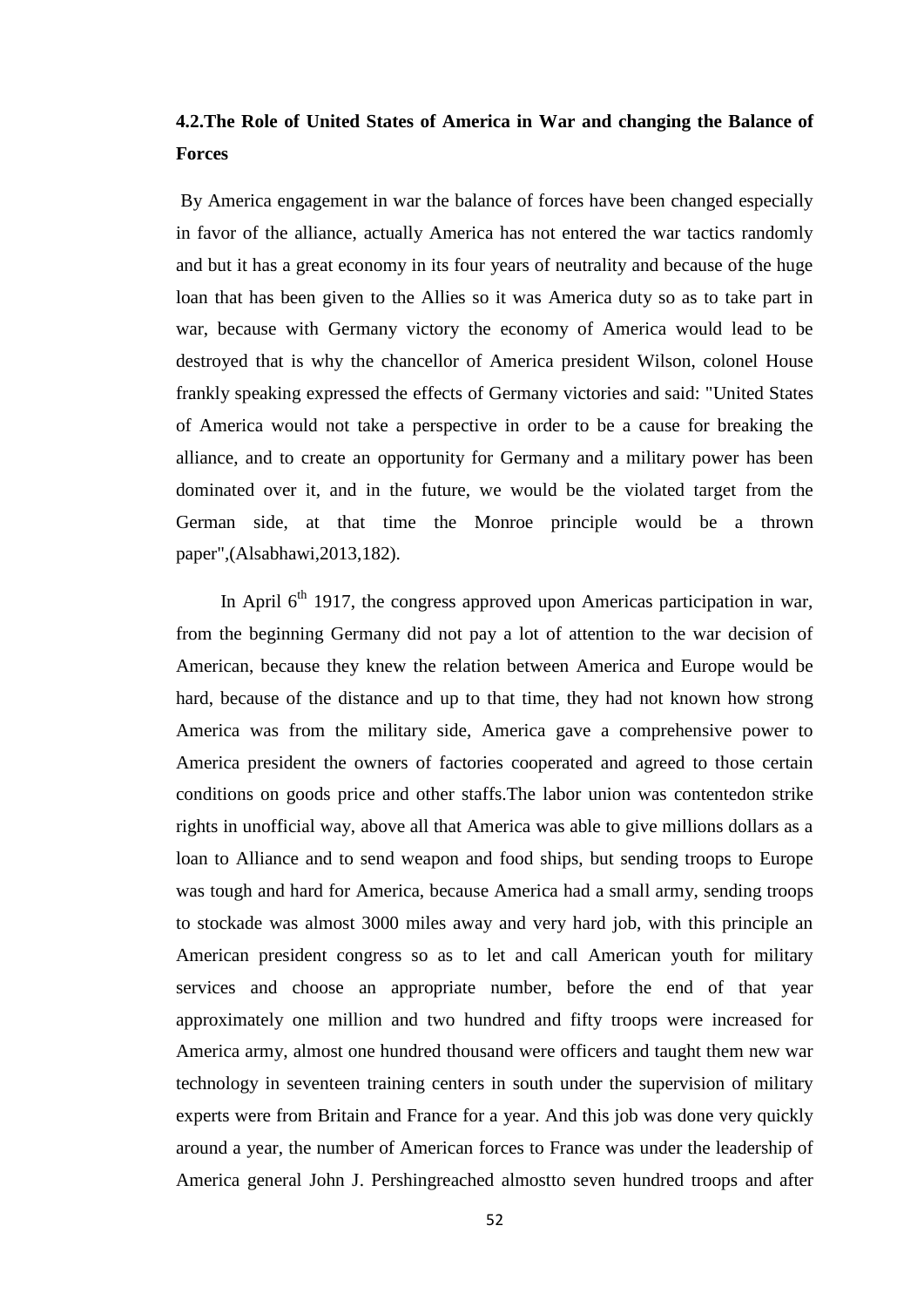almost six months the number of America troops reached almost amillion and that was the reason to make Germany angry, because the number of America troops increased rapidly  $<sup>(1)</sup>$ . And this would lead Germany to put an end to war and had an</sup> inclusive attack.

The highest leader of alliance forces marshal fosh had overcome the Germany plan, however even if they want to protect and utilize America resistant forces. Whenever they used American forces against him. As a supporting for an American decision for entrance the war against Germany and their alliance, most of the American countries supported united States attitude, also the united states of America was able toconvince the neutral countries to use those boats and ships along with their boats and the boats of the neutral country should be protected by the American with the supporting of boats.This generalship by the United States of America and French forces lead up to broke the germen blockade. As a result this collecting upturn the United States of America ships to more interesting by their boats and increased the number of them from 170 boats to reach 2000 boats at the end of the war. On the another side the United States of Americawas the most active and fastest about the financial supporting and helper to their alliance also the United States of America was supplied the solder by the best known fees services in which the history not see the same instances In the middle of August, the big forces of the America with Russia and Britain forces took part together in war against Germany forces as a result the Germany attacks get stopped. After that the American forces had been collected, so as to fight by themselves in the first lines of the battlefield as a result they did the big war and they could broke the strong resistance of Germany citadel in santé mehel, then they got the way by their force were around one million and two hundred thousand in number towards "Mozargon"and that was a German machine artillery.This became negative a reasonfor Germany forces along with the battlefieldand it led Germany country faced the fear, dearth and disappointment, after Germany destroyed their attacks in the battles of Shinto Teri, Siegfriedand etc. This situation lead the Germany alliance as Bulgaria, Ottomans and also Austria would demand agreement. Only Germany forces remain to fightin a stubborn way, but they suffered with the poverty and famine.They fought against their enemies according to their stern principles. It is important for us to knowand take United States of America army weakness into under our consideration, especially when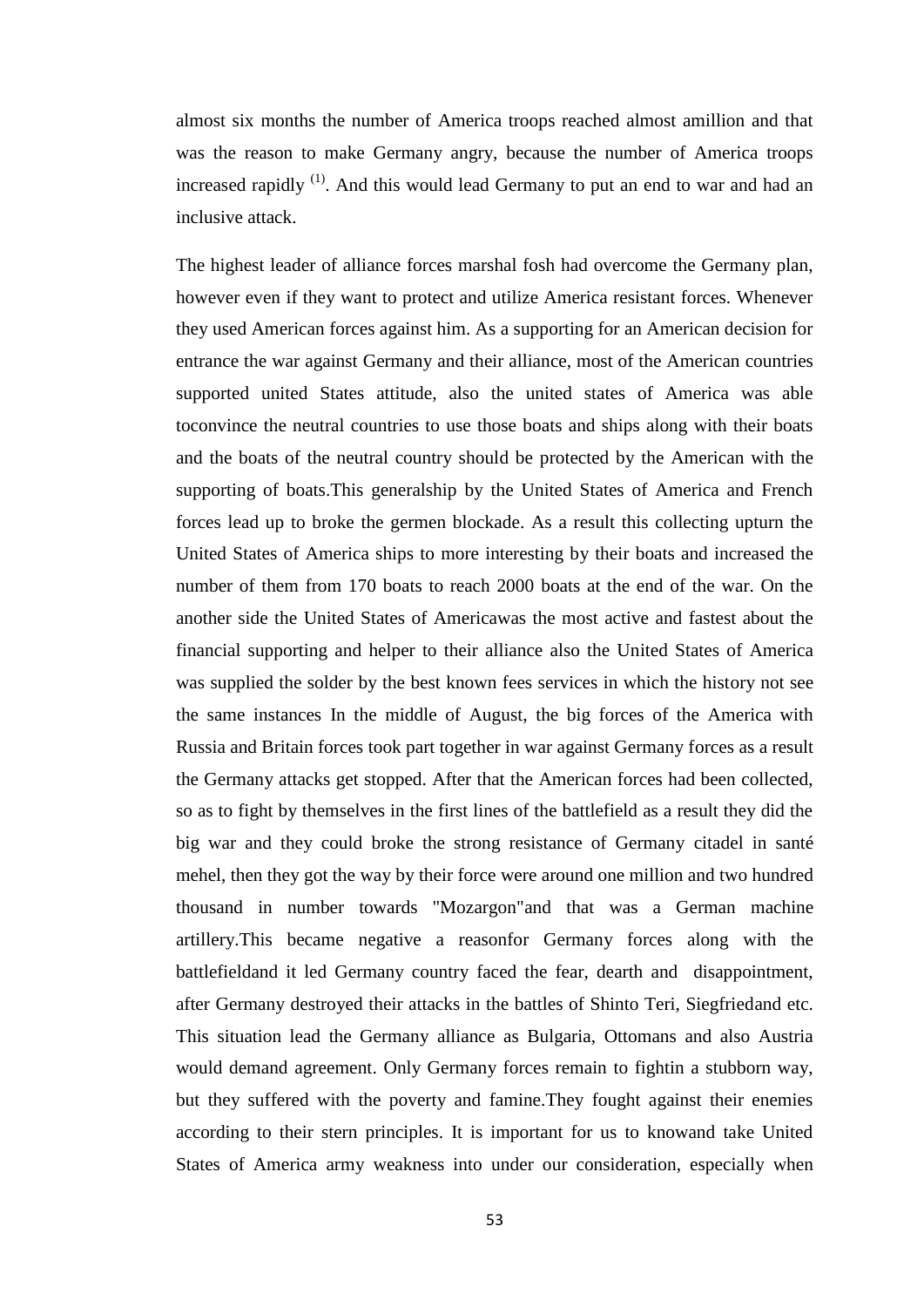Foch wanted that the United States of America forces to assault by cannonade towards the Arikhonregion in order to be able to break off relations among Germany forces, at the same time United States of America troops were not familiarabout Germany troops combat.Due to lack of United States of Americas experiment about this battle so that they should suffer their poor experiment. The general Pershing attacked the strongest line-defense of the Germany forces, but that point remained continent and they showed that the United States of American armies weren't militants. Besides United States of Americas suffering in troops and hid themselves during the foggy weather for seven days remained there in the enemies battlefield and they are waiting for the bad weather to be changed into a good forecast, the consequence of this was, 100 American troops were killed during this attack the U.S.A. army suffering and instability happened so many times(Aldirawi,2015,400).

In the spring of 1917 when Germany attacked widely upon the France, this attack distances between Germany and Paris was about 60 km, and this would lead to have instable and insecure situationand didn't let America to think about a plan against Germany attack, however when the USA forces were arrived with the support of France forces, they could kill 600 troops from the Germany forces.

By such a thing the role of U.S.A. forces in this battle has been increased gradually and also increased the forces balance towards the alliance. In August  $4<sup>th</sup>$ , 1917 the U.S.A. forces walked through the Channelize street and the U.S.A. flag was spangled well defined on that street. "Brand Whitlock" talked about this story and said that "I listened the music's tune (melody) and I couldn't stand stopping so I walked along theRivolistreet, as a result the street filled with the people without any regulation they ran away of the wars, their faces fully sweating and they ruminated to meet the U.S.A. forces, the last one wore the brown dress while the France army besides them dressed blue clothes(Zaynal,2010,274).

On one hand, those people speculated to near the soldiers, but the soldiers saw those people as kid's gaze (look) were their faces showed marvel signs. On the other hand, the flowers covered the guests and the audience voices arose among them said "long-live America". In spring of 1918, Germany in west districts were increased significantly and they definitely were in haste to have militant stroke towards France and Britain were the soldiers of those two forces decreased and the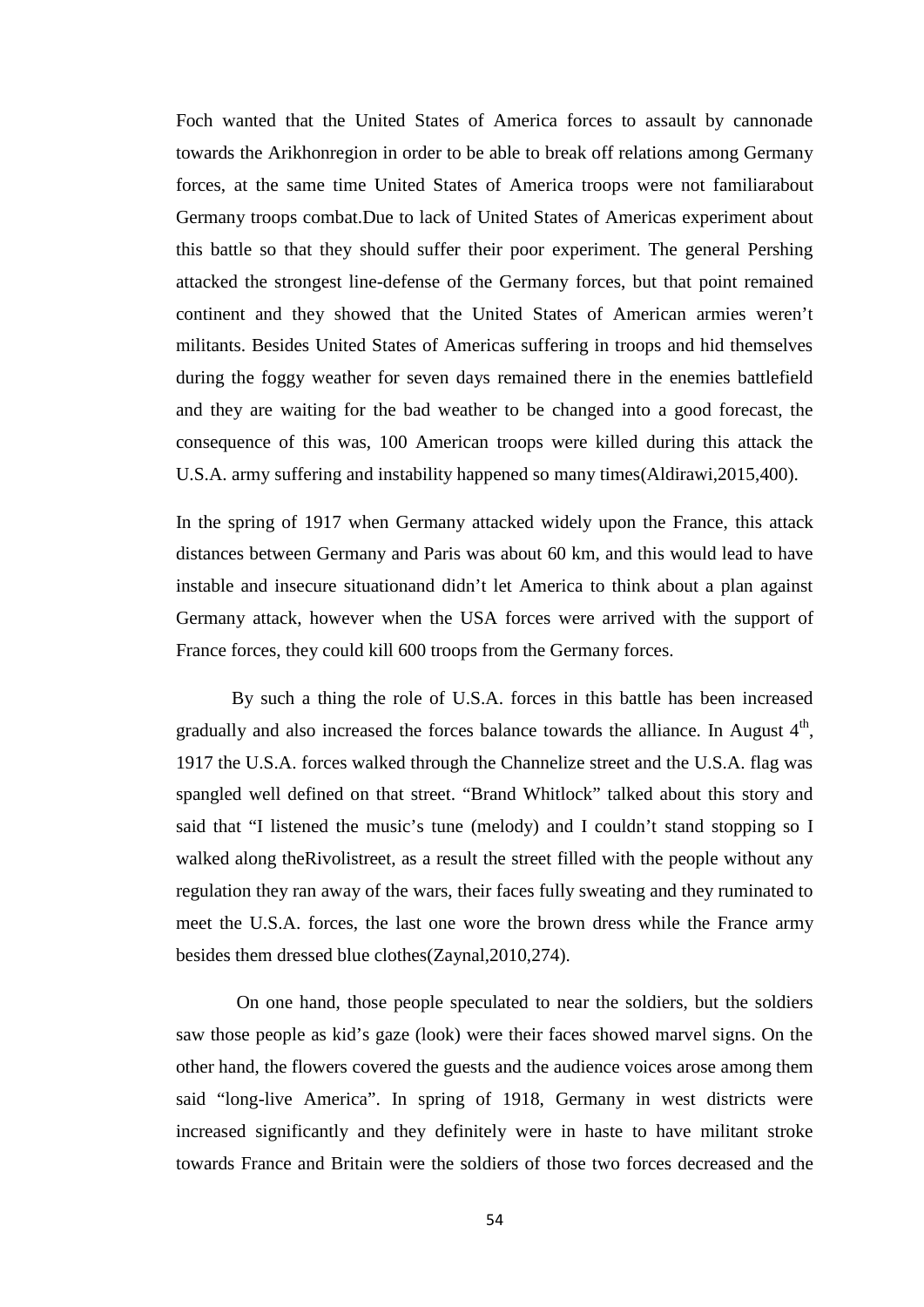oppression abounded themselves, in this battle the German forces captured 90,000 Britain troops from the army and seize huge types of weapon. At that time, Wilson has been informed which there are many probabilities about preventing the battles in the time of decreased number of militants and also he must look for an immediate solution of the low militant number by the alliance. The solution was depended on the U.S.A. army to be arrived there. Here the competition with time has been started and the U.S.A. preferred to build the battleship.The battleship's caravan got their way from U.S.A. and they carried 80,000 homeland youths, in March and April this number is decreased and reached to 118000 troops, also in Jun it has been increased up to 25000 troops, eventuallyby this procedure the number of U.S.A.troop in France was elevated and has been reached up to 750000 troops(Zaynal,2010,275).

The last one was arrived to France in a suitable time."Validrenhart" the Germany forces commander-in-chief in the first counteract against the U.S.A. forces said that "we were about to gain the victory and our targets from this battle, but all of a sudden, our troops "military unit" was exposed into a thunder and that the U.S.A. forces where they defeated us". In fact the U.S.A. forces entered the battle in suitable or sensitive time by carrying the greatest heaviness on their shoulders which made them to be the active and strong in the battlefield. Thereby the Germany military ultimately reduced their morale.Also the Germany commander called "Ludendorff" says that "In Germany the bloodshed during the four years arrived to the level of death, and this couldn't reach to the fifth year. On one hand, it is about to reach of our famous men to be over, Austria and Hungary clearly decants to be broken-down as well; the campaign of our marine undersea forces was destroyed too. The United States of America militants covered their land, on another hand, our undersea forces didn't have the abilities to show their faces or head because of Americans, but the door of victory toward us is still open. Russia forces is about to be gone out of the battle, so we will able to move our forces toward the France, also we could gain the victory of the hook up between Germany and Britain forces by separating both of them from each other, if we succeed in this plan, we will not the assist the United States of America".

But unfortunately all options now are lost and it is too late; No force could stop the United States of America progress and their quick, As for Germany only has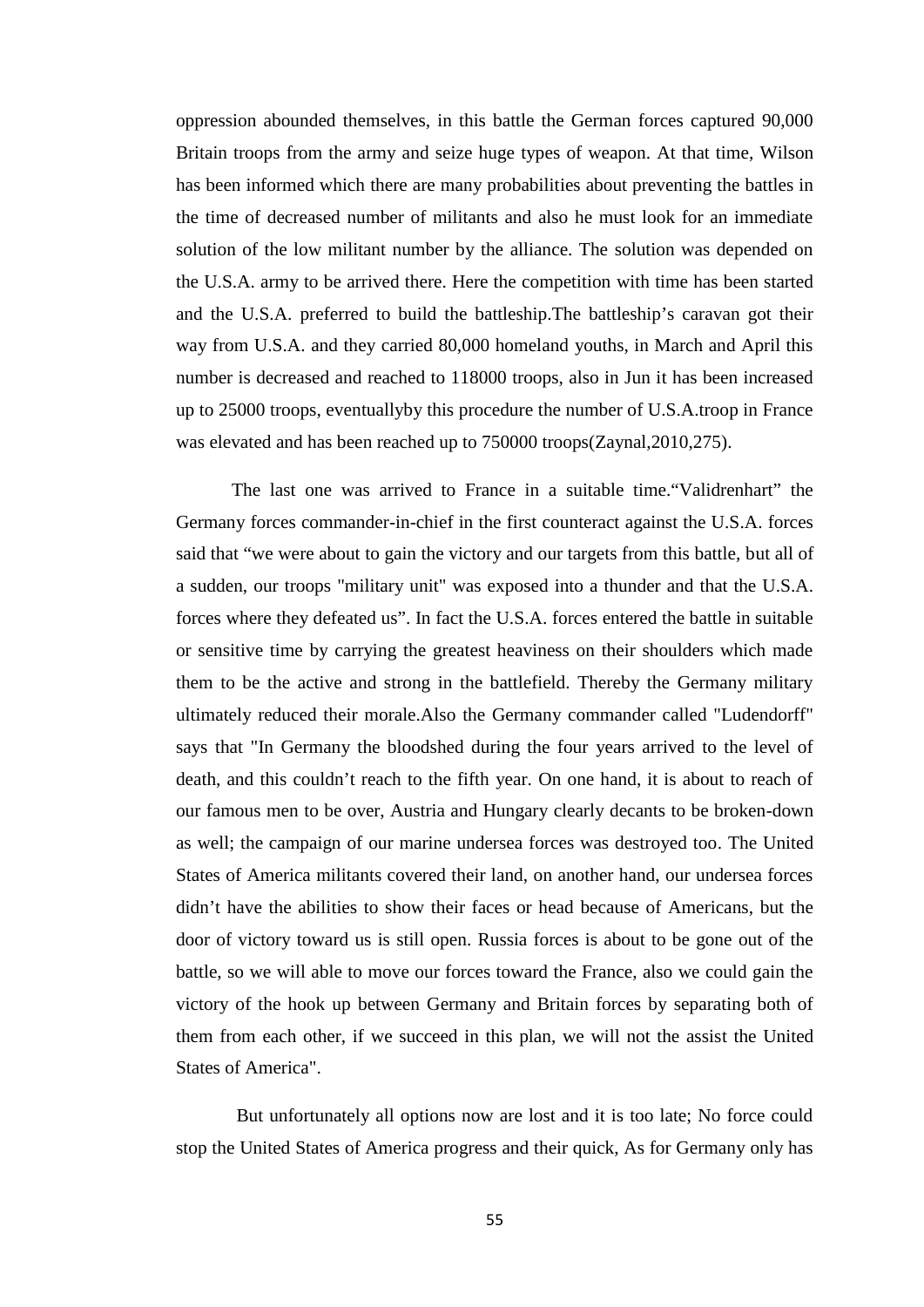one way which is requesting the agreement, It was achieved by Germany when they demanded the cease-firein October 6, 1918(Nawar and Nahnahi,2009,483).

### **4.3.Wilson's Role and Efforts in War Ending, and had a Reconciliation Contract,Peace Conference 1919- Paris:**

The war has been continuous and no one is ready to bend in front of their enemy, also each party of the battle was exhausted and tired,and it was clear on their faces which attitudes Wilson should follow it? Would Wilson allow his homeland to remain and be continuous in war for long time until it exhaustsand even if he opposes himself upon American people or try to have a global peace, or if America has forces and morals and let the war be continuous, As I can see, Wilson didn't let his country to take part in war so as to win because neutrality was the victory for America,but America didn't like Germany to be defeated,because of those debts that they gave to the alliance so as not to be wasted.

Let's see, which type of prey Wilson will hunt in the density crowded jungle? Or he wants to be a captain of the jungle as a lion? .No doubt that Wilson with his 14 points, in January  $18<sup>th</sup>$ , 1918 presented a speech in front of the congress which involved 14 points; he showed the goals of the war were sounded in the world as the followings:

> **1-** The signature of agreements should be overtly and excluding the special and secret agreements between states.

> **2-** Providing the freedom of navigation through the seas and this should be respectable during both of the battle and peace.

> **3-** Raising the economics barrier among the nations according to the abilities.

**4-** Decreasing the weapons in demanded manner for internal security.

**5-** Curing the cantons issues by the pattern spill to homebred interests.

**6-** Exiting from land of Russia, allowing their people to determine their destiny by themselves.

**7-** Exiting from Belgium land and getting back to previous situation.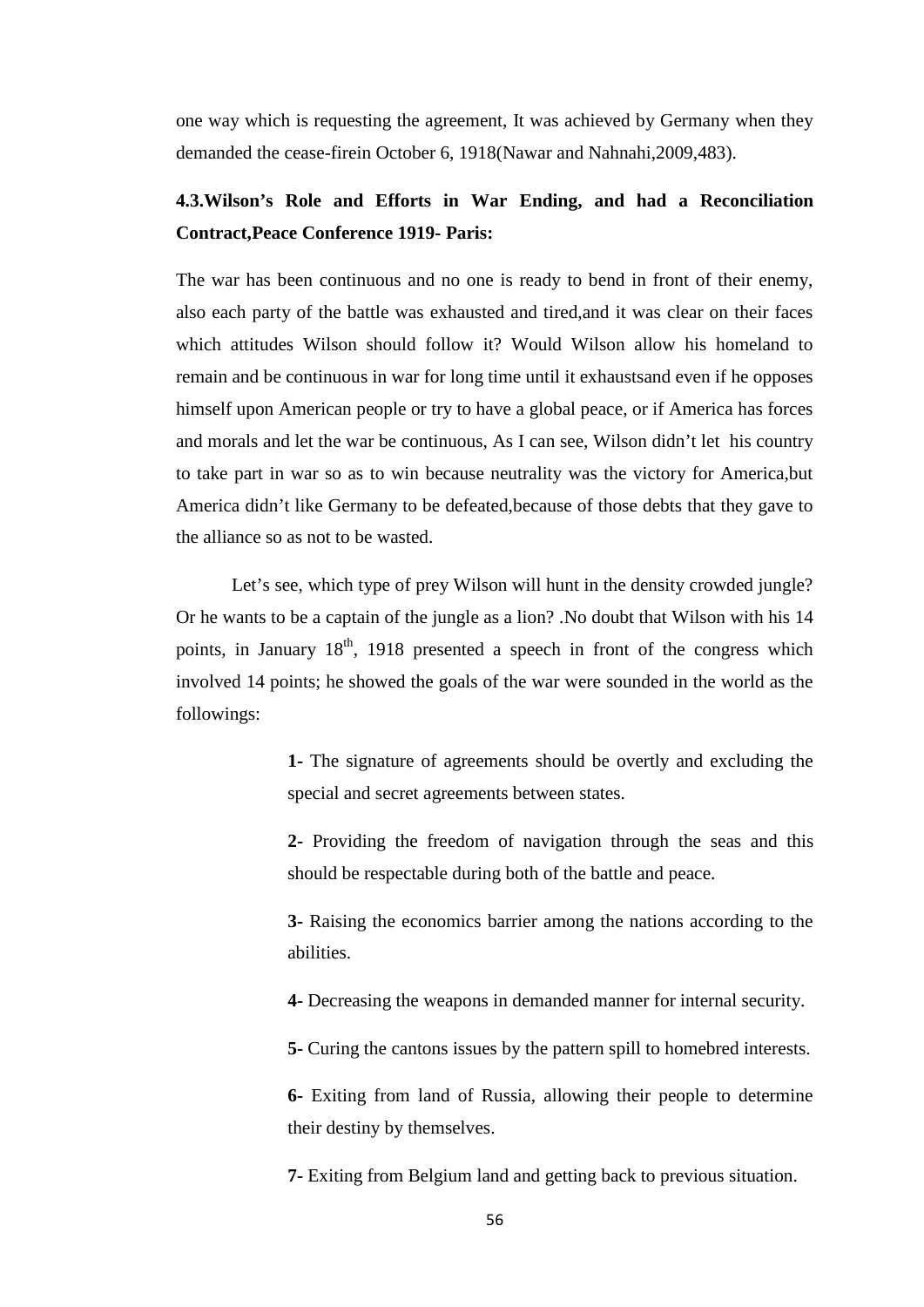**8-** Leaving from France and ret rivaling both of the regions (Alsace- Lorraine) back to the France.

**9-** Determining the borders of the Italy according to national principals.

**10-** Providing the independence for the nations under Austria authority.

**11-** Exiting from Romania, Serbia and Montenegro, then opening the way to the sea for Serbia.

**12-** Destiny rights for nations under Osmania authority, and the Nile sea should be open permanently for trades.

**13-** The statehood of Poland should be established and opening a way toward the sea.

**14-** An establishing the assembly for nations to provide the freedom and security for big and small states.

During these 14 points Wilson tried to speak instead of the whole world, but till now some disagreement could happen to some points as well as the American senators ignored them, because of some interests for their nation which includes the destiny determination by themselves as the biggest nation's minority.

In the Middle East the "Kurdish people" strived for the years in order to gain their destiny or their rights, but the United States of America didn't support them so far. Any how these points needed more and more researches to be done upon it and the United States of America will expose to have harsh criticism by the minoritynation'for getting its rights, but at the same time it left in its special importance in the history(Husen and Nimat,2012,189).

In the time of about Wilson's14 points the Clemenceau has been awaked and he said that in a funny way "God has 10 tips only too" it seems that the Clemenceau was very exhausted and his believe about the world peace is much decreased, therefore; he is not an optimistic towards the world peace(Aldirawi,2015,p:335). At that time, the military of the United States of America had arrived to seaboards of the Sera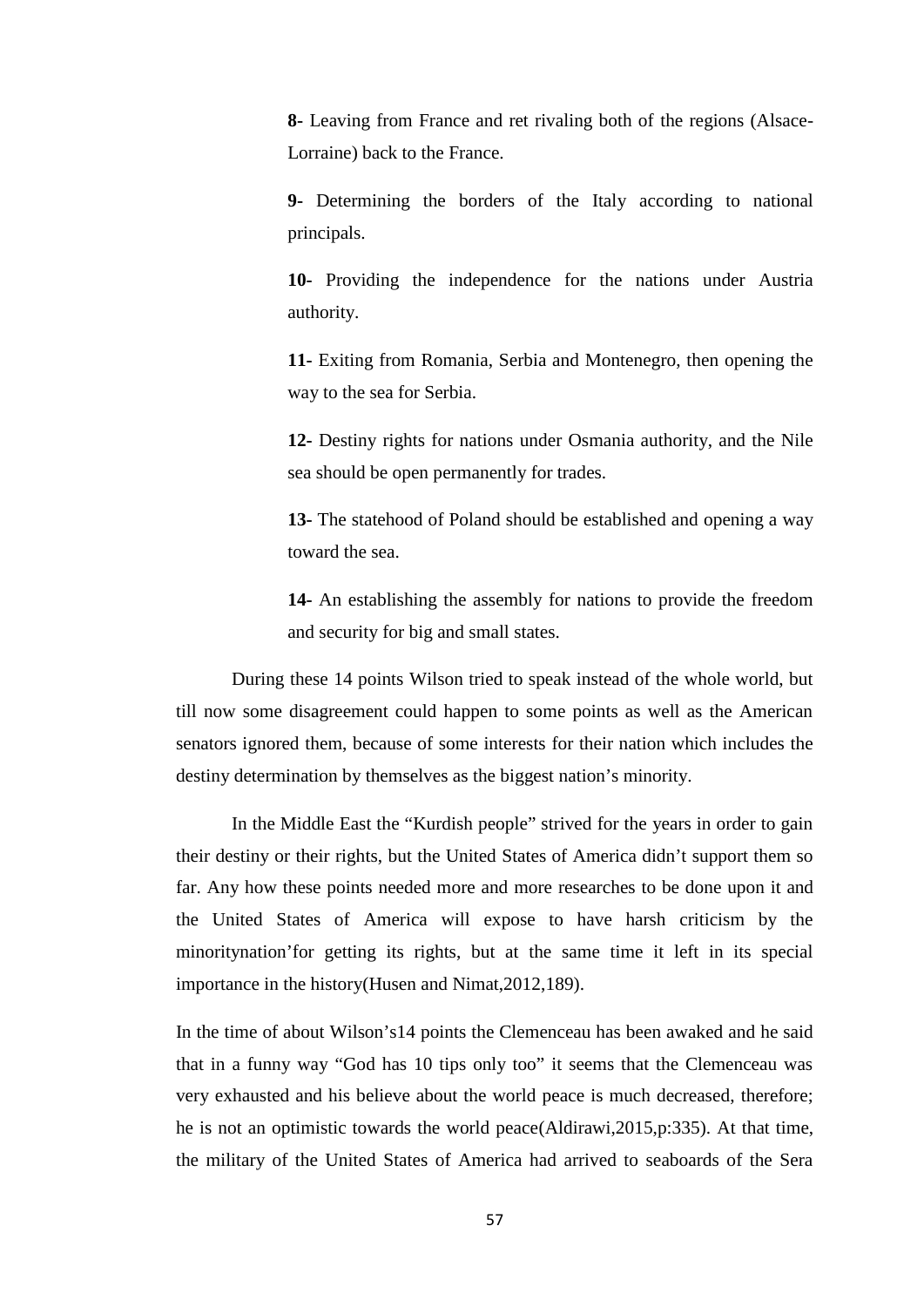citadel, and then the Germany envoy exceeded the borders to meet with Marshall Fosh about the ceasefire, in November  $11<sup>th</sup>$ , 1918 the ceasefire had started. And Germany focused on Wilson's 14 points and demanded peace from them according to the 14 points; thereby the Germany's Caesar had left the authority arbor then escaped. After the war was finished each one of the United States of America and Alliance's nations sent their representatives to Paris as for establishing the peace conference, Wilson candidate himself as the first representative for the United States of America and also he was the leader of the American delegation(Aldirawi,2015,335).

### **Paris Peace Conference in 1919:**

So after the five years ago of the war let's tend ourselves toward "Paris" to try to see their global peace, those counties were victimized millions people, so lets' hear the voice of peace from Paris musicologists, and let's see the dancer from the Paris night club, let's hear of the old men, children, men and women in Paris when they said Long-live peace, let's know whether the beauties of the Paris ladies are still as before the year of 1914 when it compared to the year 1919, let's tend to that capital city which could be transferred in the fear of the Germany militants.

Let's hinge in the capital of full tragic stories. During six months in 1919 Paris city was the world capital, the pacifists were the strongest persons in this meeting, firstly, they discussed then they started newly. In 1919 when the pacifists want to meet in Paris, and Paris was a gloomy city, also their people were in a bad situation. But their women were able to wear gold and nice clothes, and the twice dancers are performed their dance in the night clubs, the atmosphere was very peaceful and tender. British and American wouldn't hope the peace conference be processed in Paris, and Wilson preferred to be performed in Geneva, Lewd gorge said that "I never wanted to perform the meeting in bloody capital of the oldest men, me and "House" want to perform it in neutral country, but the oldest man cried very a lotand fisted himself until forced us to perform the conference in Paris".

In December  $4<sup>th</sup>$ , 1918 the American delegation were leading by Wilson and they warmly welcomed while they were arriving, and in January  $11<sup>th</sup>$ , Britain delegation leading by lewd gorge headed to Paris. The first attitude of the Lewd gorge toward the Clemenceau was in these words "The oldest mulish, unstable,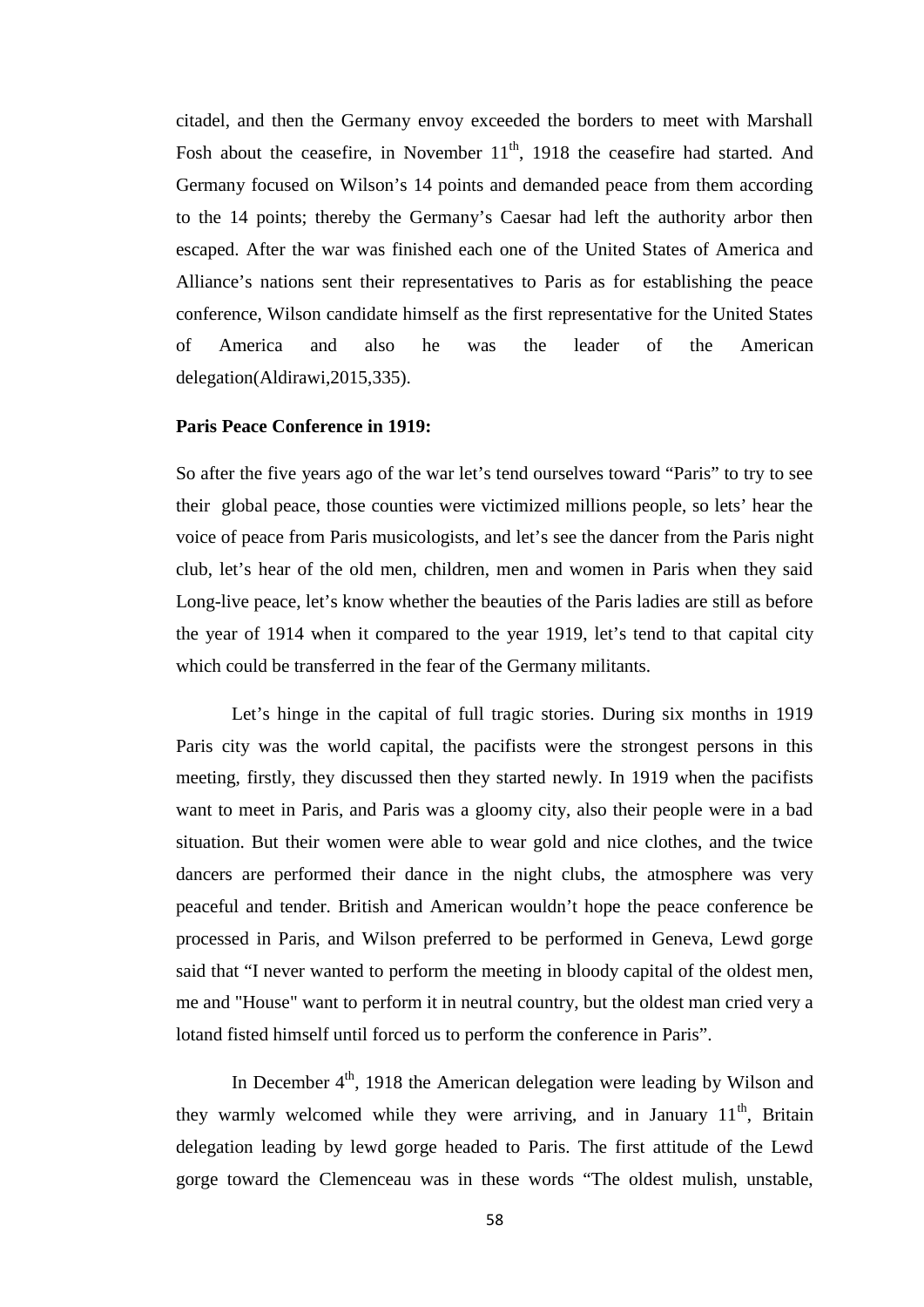pooch and ruffian. And with the big head instead of interest, respect and love had any bad things in him"(Makmilan,2012,61).

The conference of Paris started in 1919 and the duration of it divided into two points:

**First trail:** From January  $12<sup>th</sup>$ , until March  $2<sup>nd</sup>$  was extended, the tasks of this trail was specialized about the researches of the peace treaty; also all of the 10 council members included the prime minister and foreign ministers of every four giant countries "America- Britain- France- Italy" and two representatives of Japan at the level of ambassador brought with themselves and exhausted or being with them.

**Second trail:** was continuous from March  $24<sup>th</sup>$  until June  $28<sup>th</sup>$ , the tasks of this trial is specialized for collecting the conference works and study about that issues were resulted from the war, and put suitable solutions for those problems or issues, through the first trial they could perform many good tasks.but the circumstances weren't the best to perform the peace conference, which involve the socialism revolution in Hungary and Bavaria and also the revolution felt against Bolsheviks, and an instability status in Britain and Ireland, finally each of great alliance's presidents obliged to sign for the peace conference. Actually the peace treaty was hard on loser countries in World War I "1914-1918", one of the common agreement was the Versaillesagreement in June  $28<sup>th</sup>$ , 1919 by the prevailing country which wasimposed on Germany. The most important conditions from the Versaillesagreement were obliged upon the Germany included redistricting the Germany depending on deputation system, also recuperation of the two peninsula of "Alsace and Lorraine" back to France, and leaving of the two districts "Yupn and Al mere" to Belgium, unhand the east of Prussia and Silesia for Poland, leaving the Danzig to be occupied by the nations assembly for alliances until 25 years. As a reimbursement the Germany should pay much more money as well, and the limitation of Germany military didn't reach the 100,000 militants without staff and tanks, on one hand, the ships couldn't carry more than 10,000 tons, should not have the air and naval forces(Makmilan,2012,61). In fact the imposition these regulationswould show us that had a great power and encouragement in war(Zaynal,2010,277-278).And their Alliance were weak in war and they became the victim of their Alliance weakness, because Germany forces especially the undersea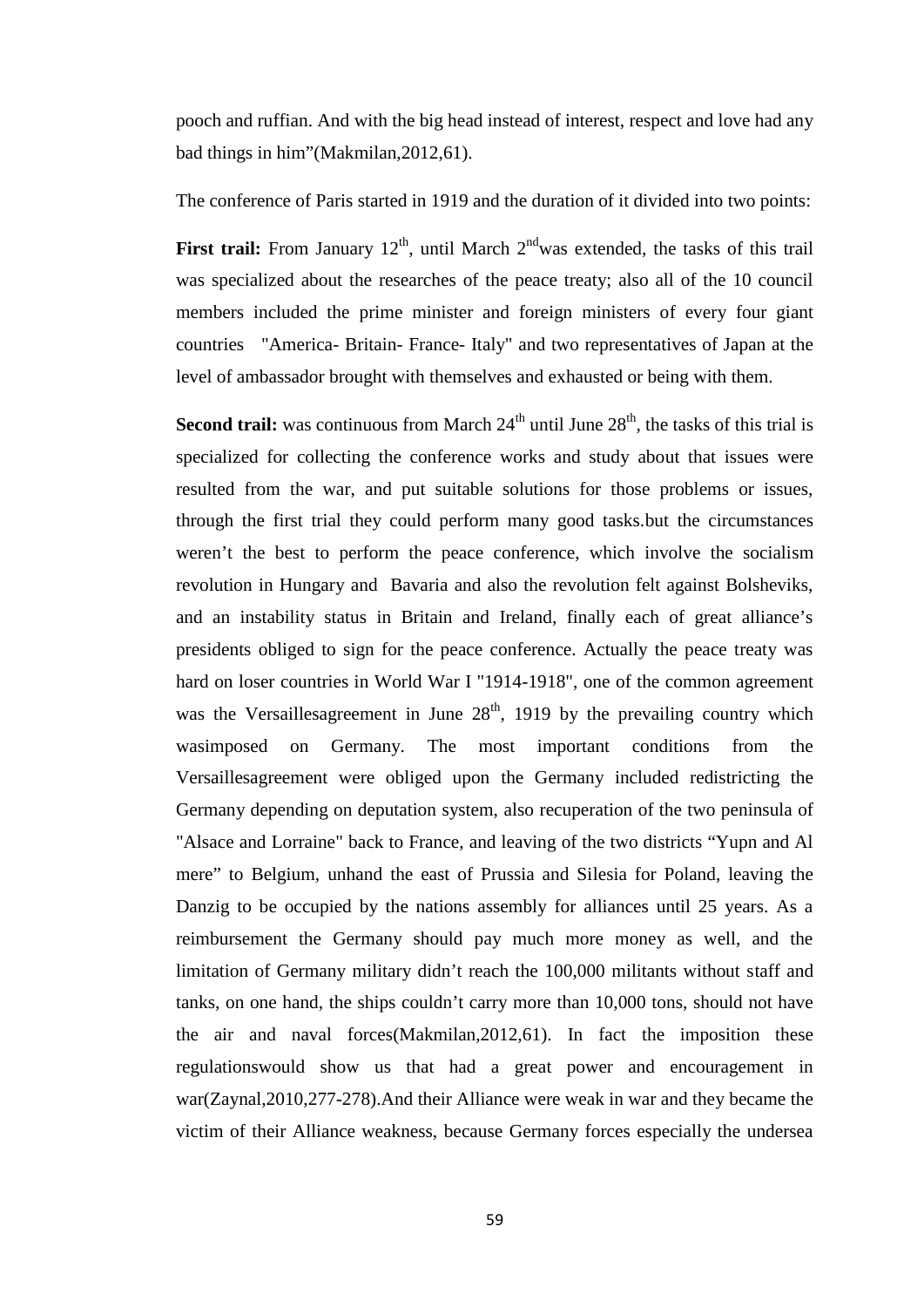once were defy both Britain and France forces to a point that a German force was as considered as a savage force for Britain and France(Aldirawi,2015,161).

According to this agreement Germany is responsible the outbreak and the former Caesar of Germany must bring the military commanders to the court, besides that which Germany agreed with the Versailles agreement, meanwhile the public opinion of each France and Britain were not agree about it, because they supposed that these conditions were not in a very hard and strong, As well as the congress of America expressed their disagreement, after that they didn't let Caesar to be judged and another time the military commanders especially the general Seecti demanded to break down the weapon, then when the Hitler come to the power in 1933 by all the voters they breakdown the Versailles agreement(Makmilan,2012,35).

Thereby in 1919 in the conference of peace in Paris "League of Nations" was established and the capital city of Switzerland "Geneva" determined as an office of this association also the members of this association were divided into two types:

#### **a- Establishers.**

### **b- Electors.**

This association is composed of America, and Allies country that were neutral during the war, after the circumstances were quiet so the loser country through the war took part in this association and they establish the decision staff. Also here Wilson gained the victory when he presented the major rule in selecting the "League of nations" by convincing other countries about this project.The goals of the League of Nations were fulfillment the helping, and providing the international peace and security. Also the membership registration in this association is still open. The first goal of the League of Nations was concerned in protecting the peace thereby preventing any other war to happen as the first international war. It also focused in decreasing the force of the country and the problems between them should be solved by negotiations(Zaynal,2010,279).

When the peace conference was held, the loser country in the war were not allowed to take part in it, and the number of article 231 was GermanyVersailles agreement was responsible for world war I, the goals of this article is to oblige Germany to pay the taxes for compensating aftermath of the loser country in the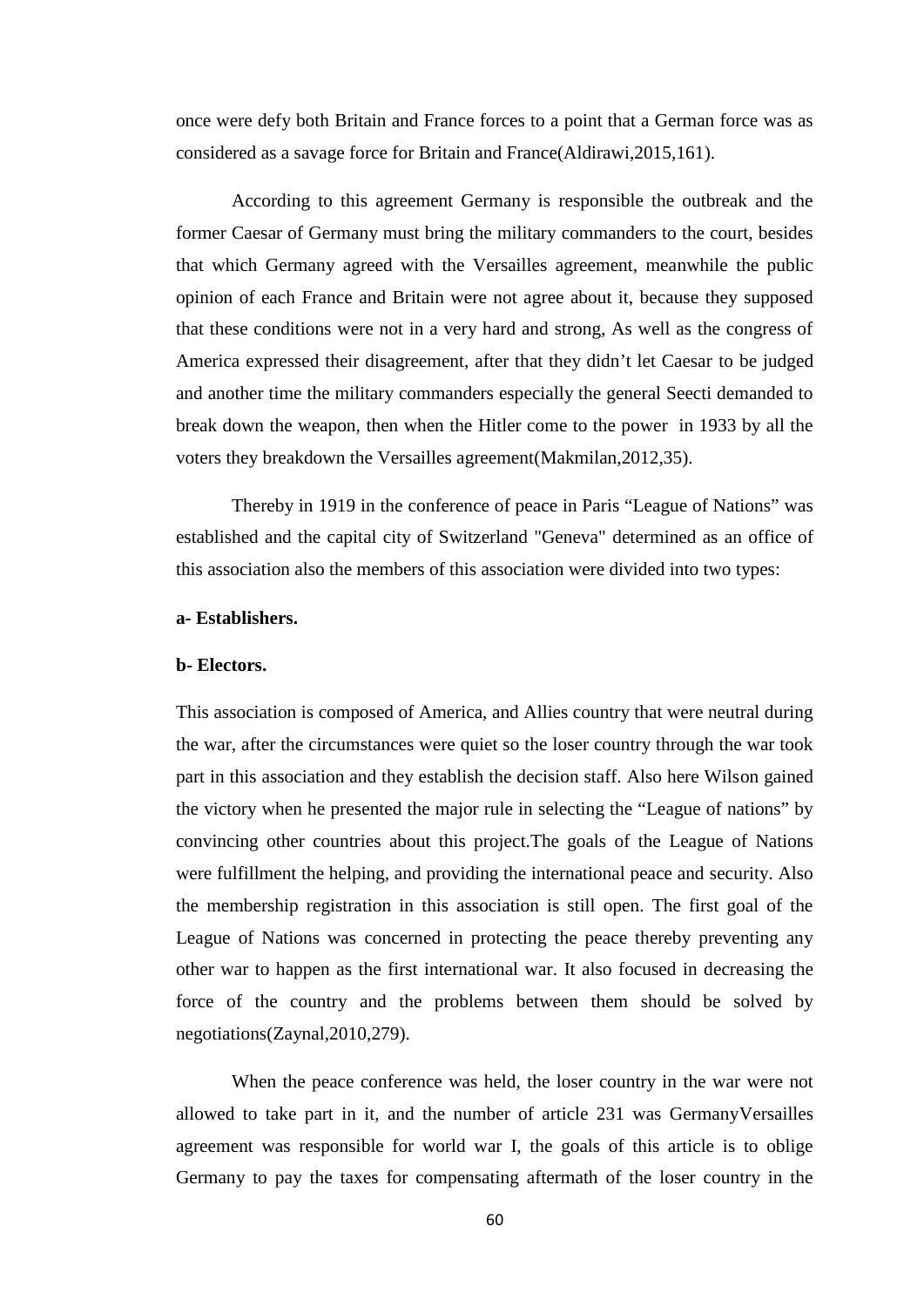alliance. Concerning the matter of peace conference, Dr. Dillon mentioned about Paris and said that: "The Paris where the congress has been established there was not the previous Paris, but it was as an office which some of the oldest men were met and their flocks were different from each.So many wonderful examples from many different gender, tribe and language, were they came to see the unknown future whatever which they will get by waiting for their future performances. As the magical view of the story a thousand and onenight which illuminates the front side of the city by lights, those views brought back so many tragic events toward the audience: a view showed the hundreds of envied persons those were arrived there as a representative as a delegation from four constructed countries: from the country of Tatar, Kurdistan, Korea, Azerbaijan, Armenia Persia and Hejaz, and the men of large beard and limited noses, were they come from the deserts of Samarqand, Bukhara and Mergan, all of these were intermixed for peace and an agreement, their clothes were military type and some of them were in ancient types that didn't see the light yet, were formed from a huge coat and regulated clothes all of these signs(Fishar,2015,519).are supportive for building the statue from fancy dream". After that the business and financial men came, the smart, concreted, sane, industrial and adventure men were arrived as well, however the senders of building the modern system, the members of economic association from United States of American, Britain, Italy, Poland, the performer of the oil wells, coal mines were arrived, also a delegation had gone to Paris which involved in discussable, negotiable, angry men from many fields, the religious men from of all religions, all ideology, as a result those religious men were intermixed with the lords, marshals, politicians, malefactor and the member of theconstructing and devastating".Paris had chosen as a head quarter of peace conference, for this choice many common political signs was found as follow:

**1-** Spreading the propaganda about that the Switzerland would be the establishment of peace conference as a result of their indecency, meanwhile Wilson had preferred to Paris, because the last one at that time was filled with American forces.

**2-** The France was damaged more than the any alliance's country in the material damage and in their people, also the factories and governmental establishment had been crashed, the huge damage was resulted from the attacking by the Germany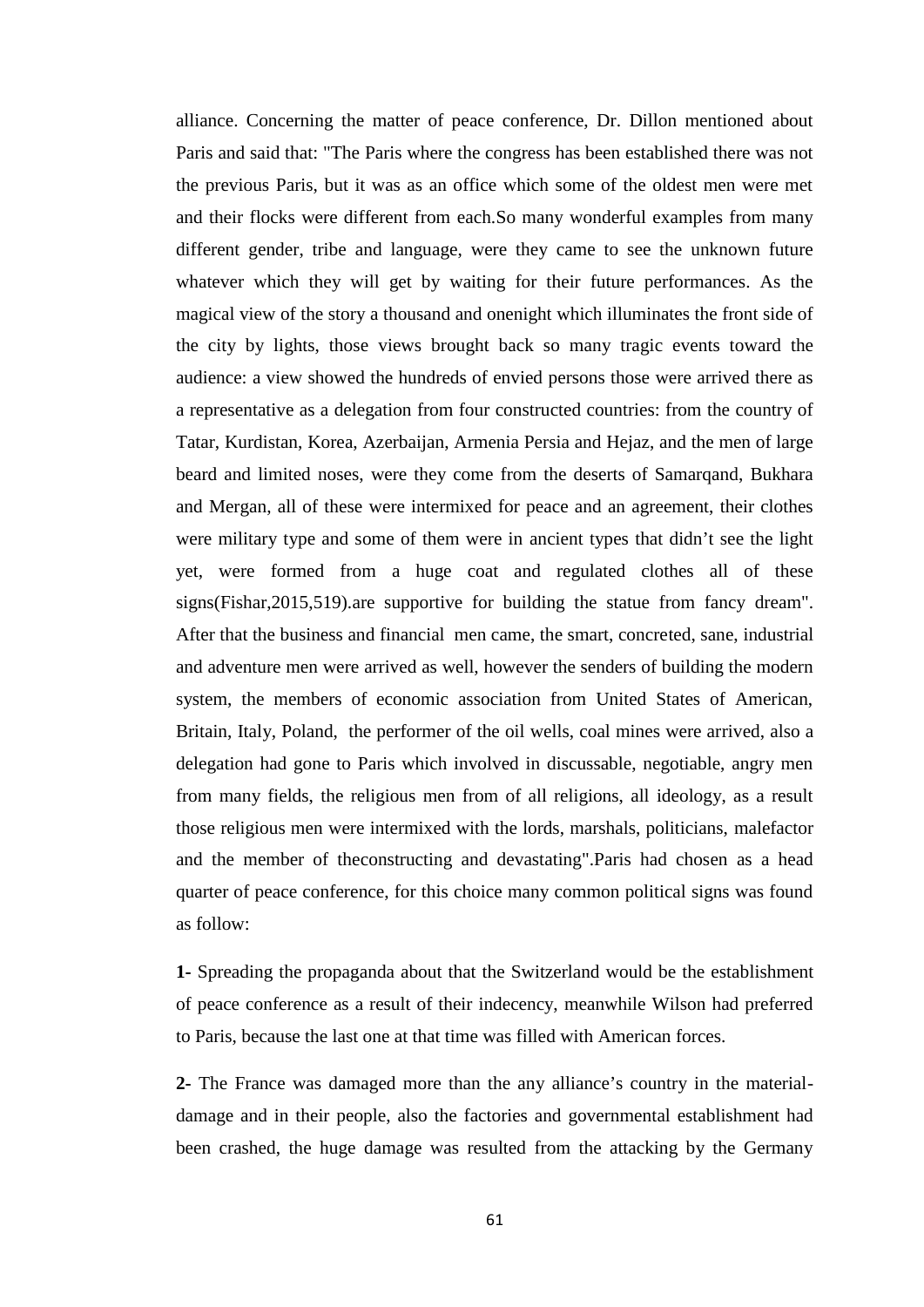forces and had to break them, therefore this concept will make Paris to be the strongest candidate for the conference peace than the other place or city.

**3-** The founding of the conference in Paris will make the voice of France to be more learned.

It is important to say that the concept of the league nations wasn't the Wilson's idea, but it was belonged to the Anglo-Saxon from the nations of the Latin at the time of peace war with many of the reverent of the peace in America and England had been found, some of them began to compose their opinions upon so many suggestion about that matter including " Lord Fillmore" and "general Smuts", so putting a suggestion is something but applying would be something different, That's why when Wilson had applied these opinions became a well-known fame for his personality. By imposition many hard condition upon the Germany thereby Versailles agreement the voice of Germany had risen towards the sky, because many conditions were imposed upon them and the harder one of them was the condition which surprised the world enabled east, and this is the harder condition in the peace agreement which made the huge injury in Germany's glory(Fishar,2015,520).

The first attractive thing in Paris conference in peace conference, and there was a strict confrontation between two politics in war periods:

**a- The perfect policy:** This policy involved 14 articles of Wilson that peacemakers propagandas, in December  $3<sup>rd</sup>$ , 1919 during a speech Wilson said that "Our job in Paris was to show the friendship over the world, the world which united in it all ethical forces from rights, justice and freedom, also they regulate their life style, all of the people would answer all the questions according to their mind, pleasure",(Nawwar and Nahnahi,2009,495).

**b- The administration policy:** This policy was the cause to ignite the fire of war, The power countries in war tried to have the likes of colony(Aldirawi,2015,277).they had to perform some secret agreements in secret in between for dividing and gaining the interest from the agricultural areas and economics if they could get success and each of the great country took part in this agreement in less or more part, just the United State of America which didn't participate in this agreement(Zaynal,2010,283).As the United States of America had the major role in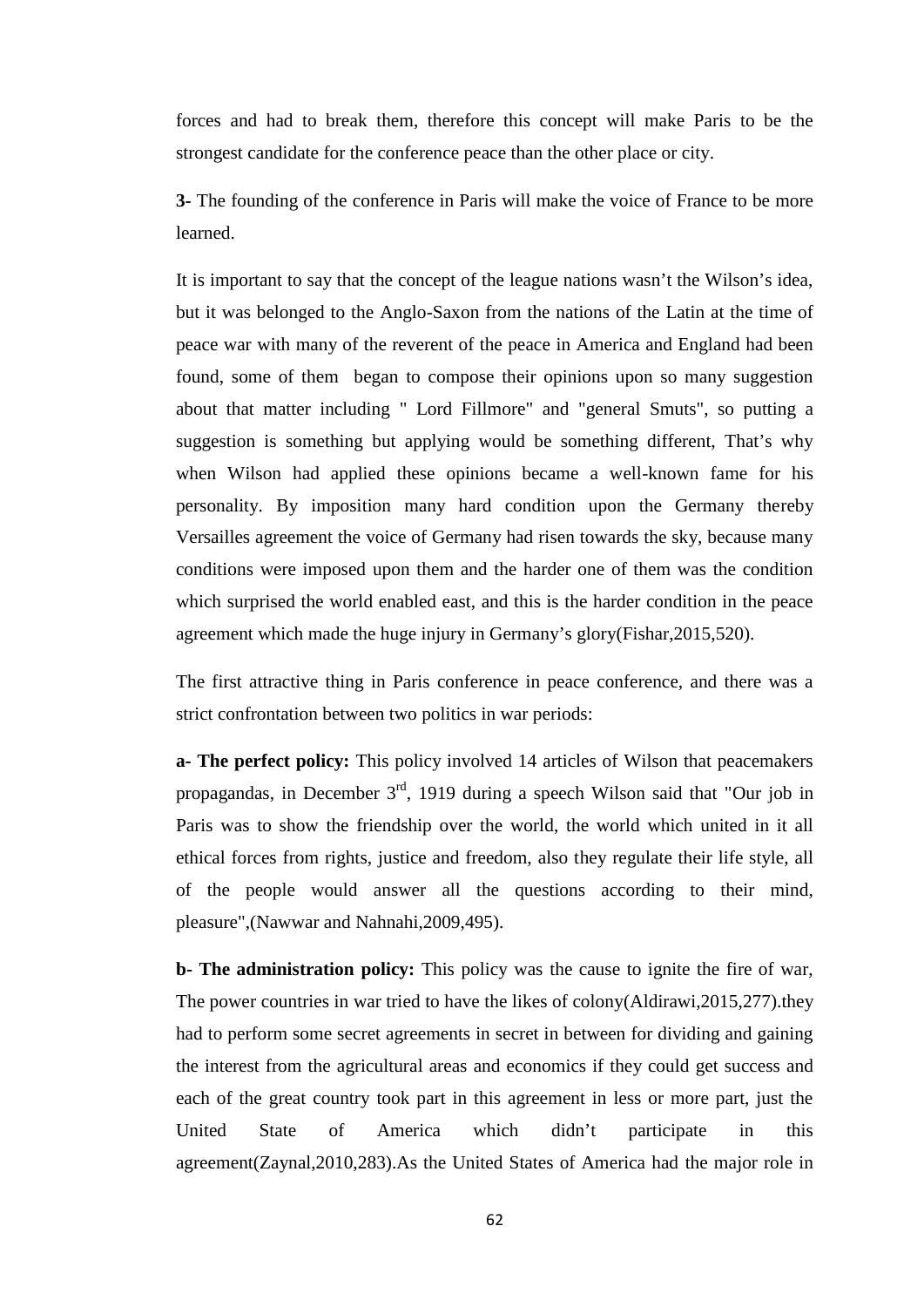ending World War I, but it also created many difficult situations, because of that each the country of France, Italy and Britain met frequently in between them in different times and places, some of the meetings were between two, three or more counties, according to these documents the ottoman state had divided among each of Britain, France, Italy and Russia, while the east regions of the Germany had divided to Japan and Britain state, also they decided for getting back the two districts "Alsace and Lorraine" and the west of the Rain region to the France, while the promise had given to Italy for getting back the regions of the Trento, Trieste and part of the petrol from Austria, Hungary, some regions of the Adriatic such as Astoria and north Dalmatia(Makmilan,2012,641).

On one hand, the alliance were reliable in fulfillment the agreements, on the other hand, the United States of America was against these agreements, although these problems were counter to those principles which the peace conference had built upon them, and it was that according to this conference the map geography of the world must be rearranged especially the map of Europe, also in result of the war principle, to make an easy path for applying the human rights by rubbing out the offensive from the strong nations toward the weak once ,etc.

And many other types of world nations. Here the president of United States of America Wilson tried to stop the balance of the forces and treated the injuries of World War I, and to prevent the world not to face the tragedy as in 1914. Therefore, he expressed his suggestion by presenting 14 famous points as a base for world peace had been built upon them, also in point 14; he suggested an opinion to construct the world organization to gain the world peace which called "League of Nations" .He believes that the regulation of the world security must be the active gate for world policy, he knew that those agreements that had been written on the paper were not enough, but it needs an organization to manage and apply these agreements for that reason Wilson believe strongly about the league of nations, its rights were the ethic forces is important, but also it needs the military forces to support the situation. So that in April 1919 the constitution of the League of Nations has constructed and shared.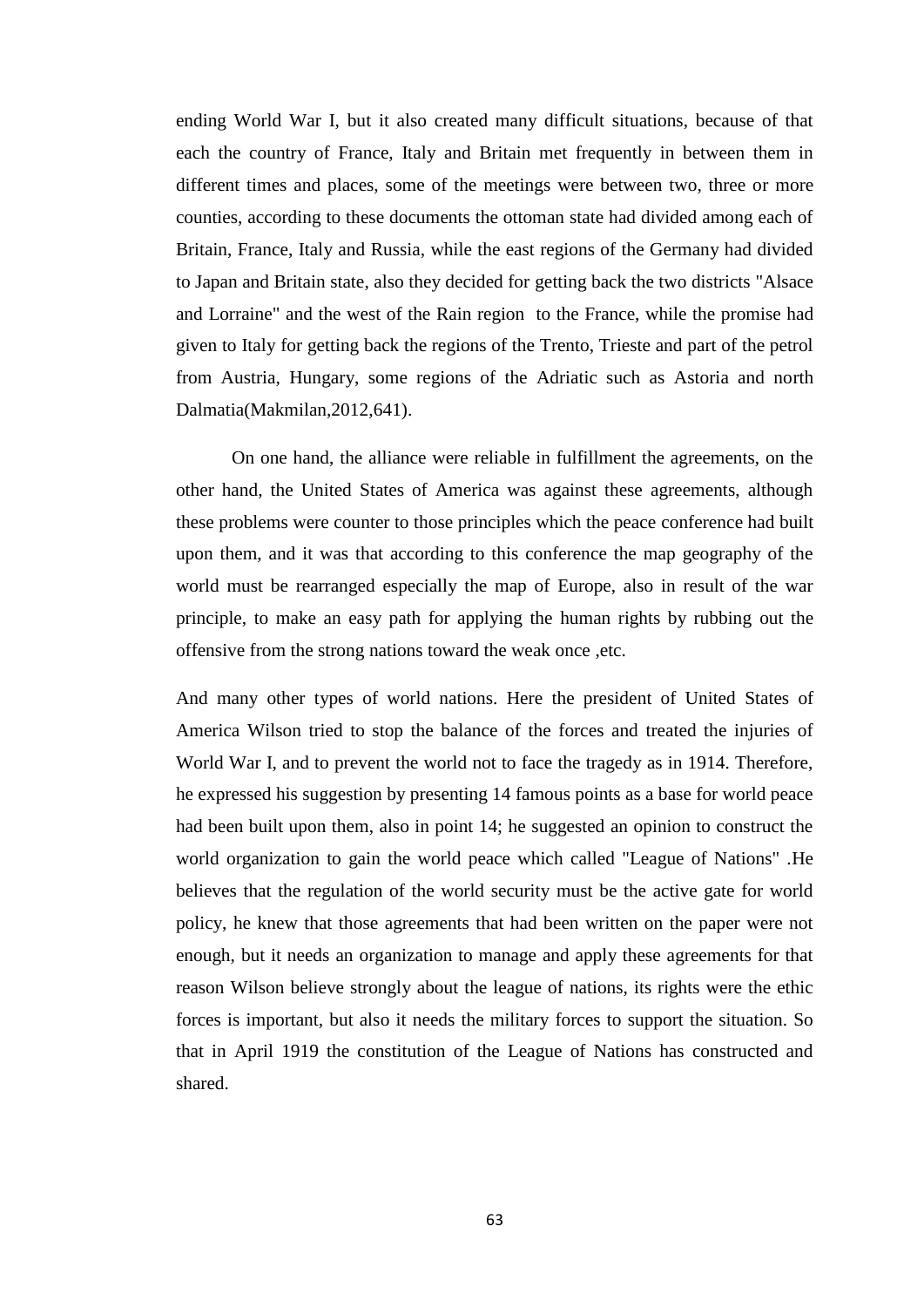According to the constitution of League of Nations the league was divided into these parts:

**a- Assembly:** consisted of representatives of all members of the league, with each state allowed up to three representative and one vote. And each of them was allowed to present opinions but should not construct the laws.

**b- Council:** at the beginning it composed of nine members, five of them were permanent members from the alliance included "Great Britain, France, Italy, Japan and United States of America", with four non-permanent members were should be elected by the members of the council.

**c- Permanent Secretariat:** it composed of a group of civil servants, their duties were collecting the right information, recording the agreements number, in another words, they carried out the duties were the secretariat carried out upon it. Wilson realized that the important thing for him in the world peace was League of Nations, while if the requests of the alliances being executed, his hope won't be done. Therefore he supported all of his principles one by one during the peace conference, and the points that being executed was refusing of Italy requests in the region of Fiyom , the requests of the Clemenceau of the separation of region of Rain in the Germany, preventing France for receiving the valley of Saar and settlement of the project which included bring the war onto Germany(Makmilan,2012,645).Besides all of those disagreements by the Wilson's oppositions, Wilson could win in the case of League of Nations converted into a part of that agreement and put in covenants; the League of Nations gave the hope about the peace to the humanity. Wilson prospected about country dividing were each of "lewd George, Clemenceau and Orland" prospected preferred to prosecute would replace to mandatory system "deputation system" which become the condition to surcease the imperialism at limited period, Because of that Wilson afraid continually about Germany to hold the hard request were resulting from the war bring out toward the Germany(Nahnahi,2012,186).During the negotiations of the final conditions of peace, Clemenceau suggested that the Rain region from Germany should be deduced and went under Europe welfare continuingly. Also the peace agreement should be signed with each of emirate in Germany separately and independently in order to be able to destroy Germany unity, both Wilson and Lewd George disapproved that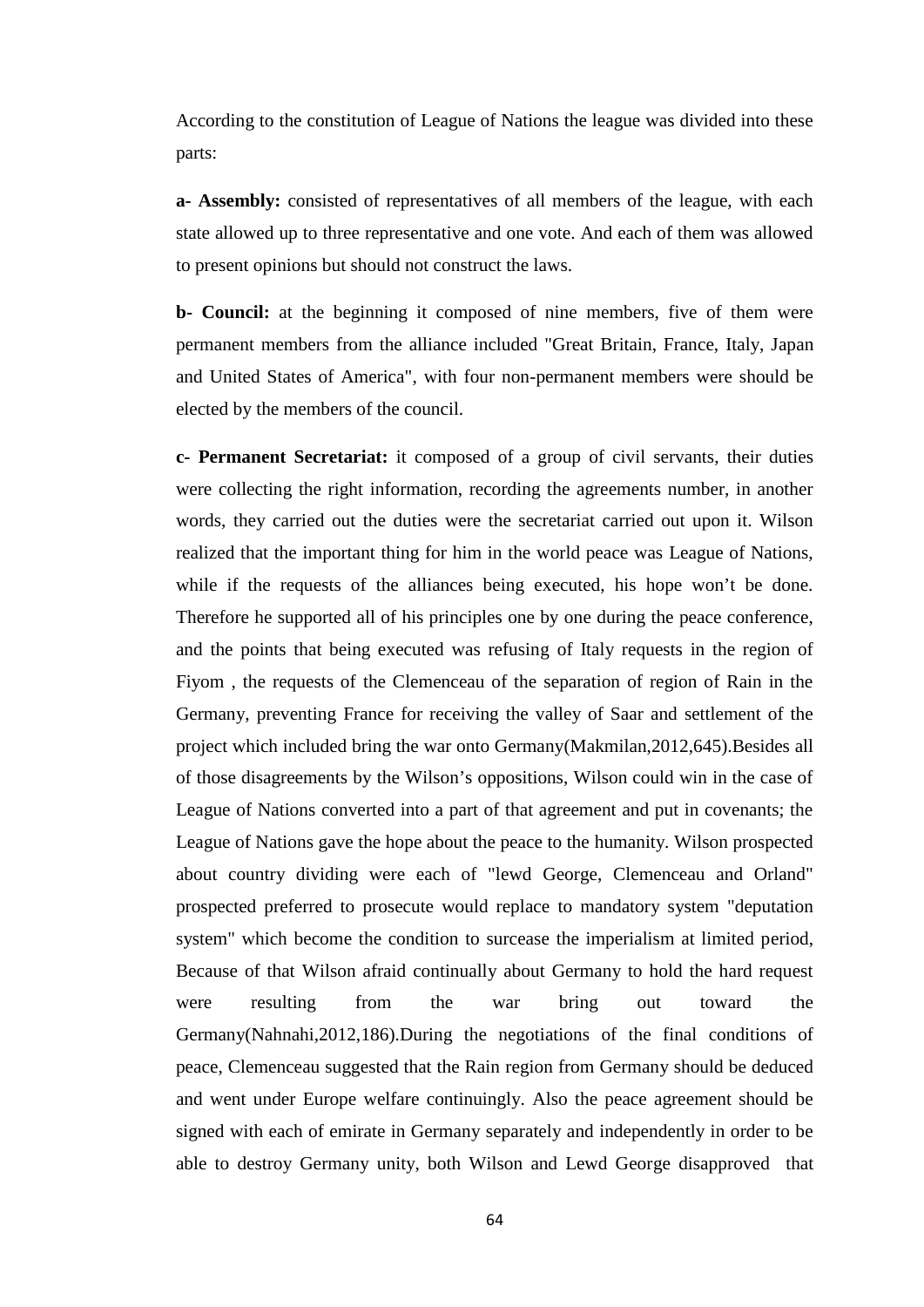opinion, they took out another opinion for defending Italy against the fear of Germany toward them, which was the limited number of Germany troops and tying an agreement among France, United States of America and Great Britain , according to the content of it, United States of America and Britain obligated to support France in any time if Germany violates France. In June  $28<sup>th</sup>$ , 1919 the Versailles agreement put the war crime on Germany and also Germany should sign on it unwillingly, without having any privilege on the articles of the agreement, so that according to this agreement Germany lost more lands, thereby "Alsace and Lorraine" got back to the France, "opinion maldomorizinet" were got back to Belgium and the three empires of (Germany, ottoman and Austria) were tore up(Husen and Nimat,2012,194).Besides of the entire tiredness of president Wilson, in February, 1919 when Wilson got right back to the Washington to show the project of "Versailles and league of nations" onto the American congress and at the same time he faced more and hard censures, resistance by his hostiles, especially about point numbered 10 of constitution of the council, and according to that point; during happening any problems in Europe, the forces of United States of America should be used. So that the league of nations had disapproved by the American congress, eventually the United States of America had pulled back its membership of the league of nations(Zaynal,2010,287).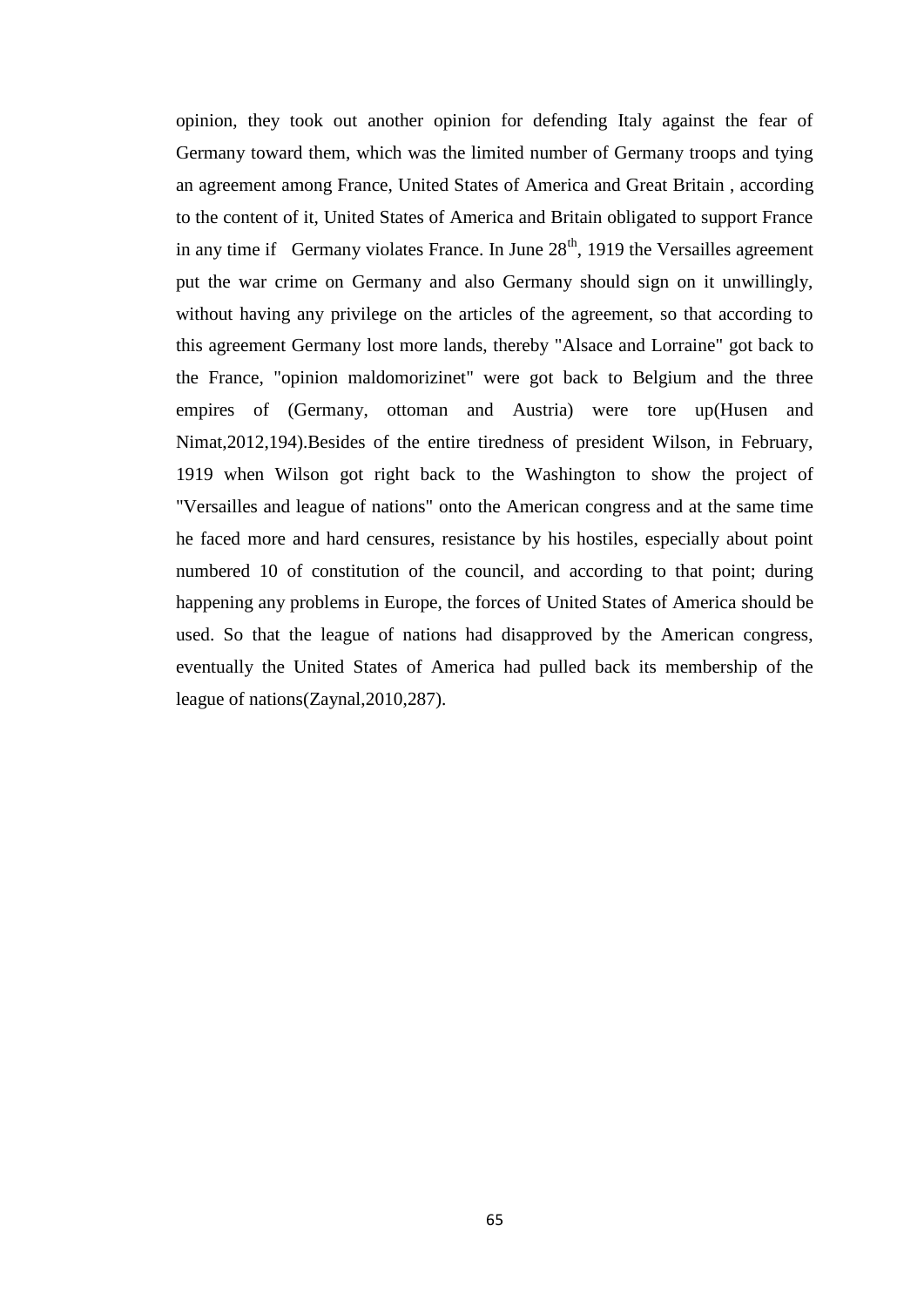# **CHAPTER 5 .THE RETURNING REASONS OF UNITED STATES OF AMERICA TO THE ISOLATION POLIVY AFTER WAR**

Besides of the huge roles that United States of America had during the events world war I, but at the time war had stopped the general sense has covered upon the American people soul was getting back their country to the previous normal situation, in another words, back to the situation before 1914, but here some questions are arise; Is the United States of America after its participation in world war I, would it be possible for America to be neutral once again, because there are still so many problems allover the world especially the nations which is under the imperialism heft were called for getting their independence, and Wilson "the president of United States of America" said that "each nation has its own right to be independent".

Is the United States of America will ignore all of those nations?, in fact the isolation policy could be a difficult obstacle for the United States of America especially after world war I, so the United States of America wouldn't be able to be neutral, because they would take part in world war II (1939-1945) therefore; it would be very hard and tough for United States of America to be(Zaynal,2010,204).The participation of United States of America in European war was a result from unusual situations. United States of American people after Worldwar I thought directly and couldn't express their agreement about the peace conference, Versailles agreement and League of nations. By that attitude, the democratic party had excluded from the election in 1920 and the power of the State was given to one of the leader of the republicans patriotic "Harding".It's important to saythat; some internal problems and obstacles were come forward after the world war I in united states of American as it has been involvedto the problems of many hundreds thousands of those young that come back from the war in Europe to intermix with the nations in the united states of American again, many of them had lost their job and replaced them by some other people.No doubt, those youth have been very frustrated and they thought that the America has the big duty towards them because those young served America in world war I in front lines of battle, they have got a dissatisfied emotion by achieving two millions of young people, it was as the result of their lives which is intermixed with European life especially France and Belgium for the first time and they tasted the freedom on the contrary of their country by having racism and color, therefore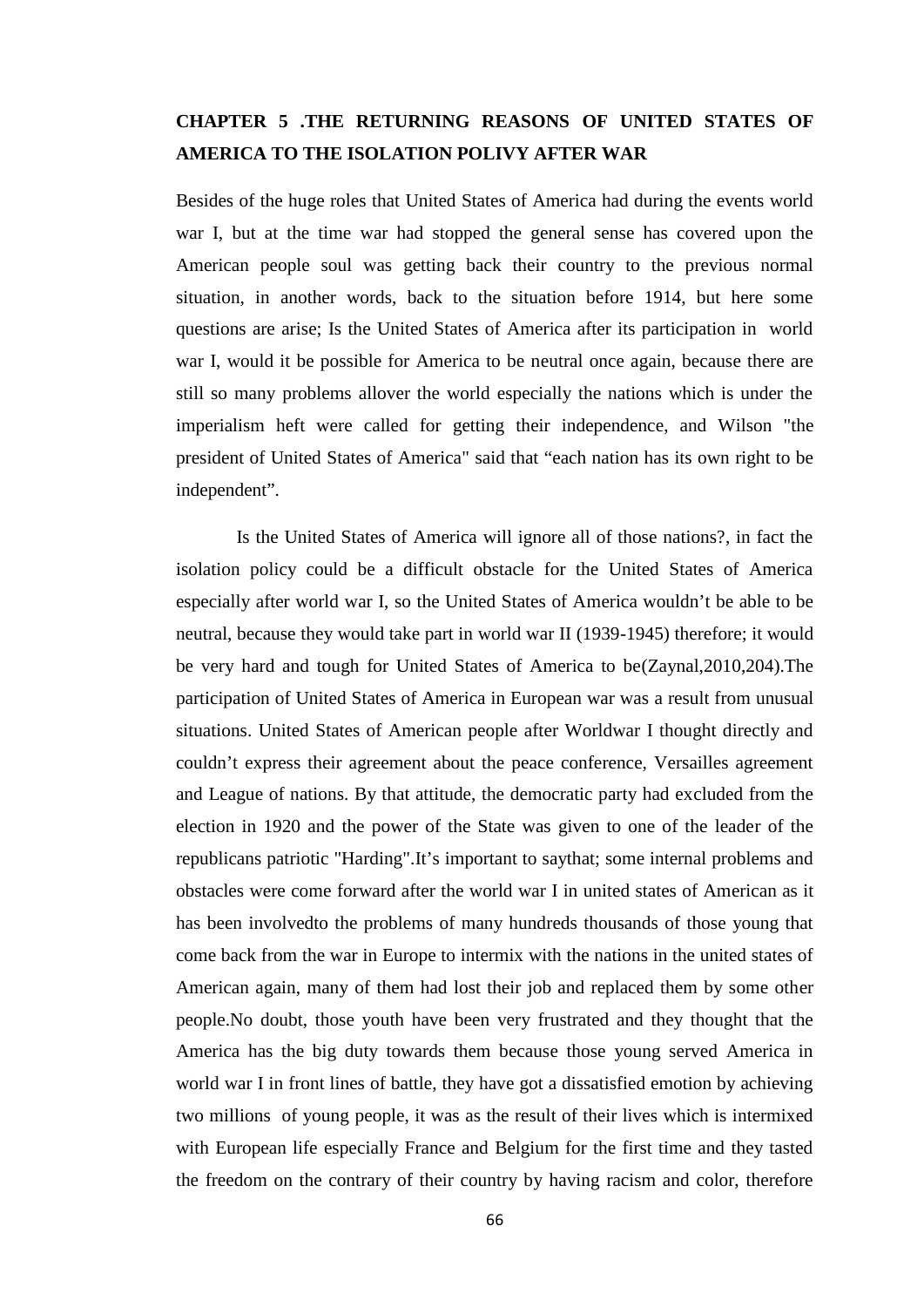when they come back to united states of America they expressed their new emotions by protests and movements and many times they had been answered deeply by the American government, for finding the suitable solution by the government for these young they were splinted decreased the immigration of the European toward the united states of American people especially under the pressure of workers syndicate. Because of huge number of desolated young migrated from Europe to the United States of America, it reached 90,000 immigrants in 1920 and in the 1921 the United States of America produced passed a law to fix this number by one year about 350000 immigrants and divided them onto the American people by average 3% based the statistics in 1910. But the pressure at that time by the labors syndicate in 1924 decreased the immigrant's number until 165000. It is important to mention that besides those causes there were some nations for decreasing the number of immigrants for that reason, while the immigration brought many immigrants toward the United States of America, and the government wished to protect the guardianship of the old immigrants, because they were Saxony, Germany and Scandinavian propertied. Also between the years 1920-1932 the republicans administered the united states of American that they imposed the principles and ideology of the conservatism upon the state. In fact it covers the public opinions view American nations most and they were aligned and supported to have free economic

and without any obstacles and conditions, From that moment when Harding caught the power of administration he puts all their notions and ideasto be implemented in economic scope and in the first stage they tried to strengthen the freedom of each, economy and industry and they elevated the taxes of customs as well(Qurayshi,2011,236).Also its very important to say that the nature of American nation wouldn't want to interfere with the war which appeared in Europe, meanwhile in afraid of the huge threating on the American's economy and those huge loans were given to some European countries as a result if the Germany will win in the war, it will affect adversely on the American's economy so we can say that the united states of America wouldn't like the war by their wishes, but in contrast they participated the war for one year to protect their economy, because if Germany won in the war against alliances, it would put imposition of their colonial politics over the world and therefore; after the war any effectives in the society and economy could affect the united states of America. The public opinion in the united states of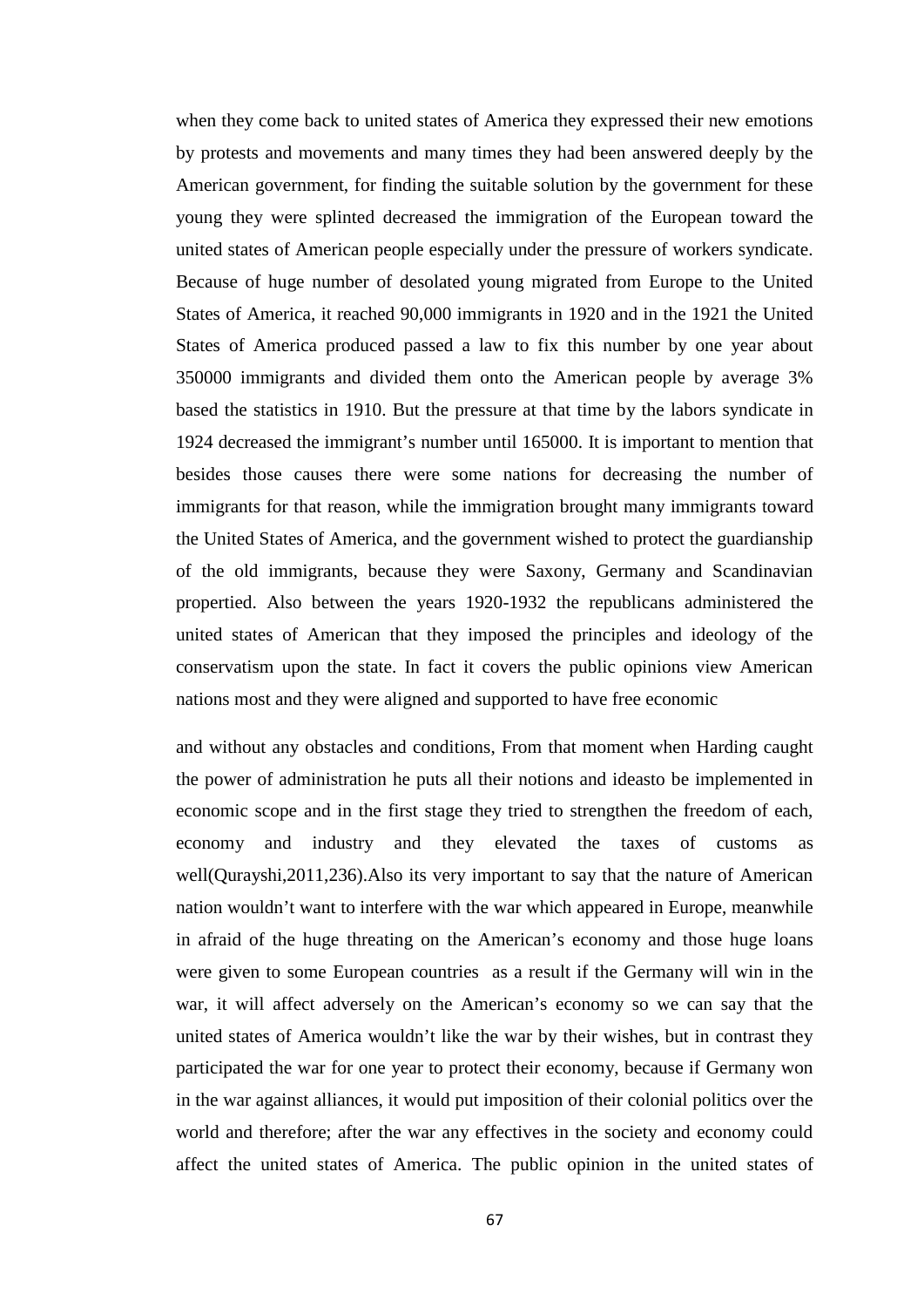America in the current situation have had the readinessto be the opponent to dispute with European countries, by failing the foreign policy of Wilson during war world I, and insisting of the racism policy and independency of the special welfare of the Europe, but United States of America couldn't bring back neutral years(Alsabhawi,2013,194).The military and economic forces of United States of America for bringing to an end World War I, it moved toward the world policy willingly or unwillingly. Diverse loans and materialistic assistance, it led United States of America toward Europe, they obliged to release marginalized policy hand in hand with alliance countries so they could move toward the Europe, the conference of Washington in 1921 had achieved for decreasing naval forces of the Europe and Japan countries, they agreed with Japan and the countries of western to guarantee of china's independency and peace agreement. The international peace guarantee agreement and preventing to utilize the forces, which is well known by "Glog-bryant" agreement between the foreign ministers of united states of America and France which cooperated the foreign politics of united states of America with the world's activities, in contrast the racism politics in the united states of America still had a huge support until that time, in 1935-1937 three publication had decided which was related to the world's case. The goal of those publications and decisions were to strengthening the congress for stopping some of powers of the president. Many members of congress were loyal with protection of independency policy, that policy which was well-known as a guarantee of freedom commercial, at the same time the step in Europe of United States of America was discussed as a meaningful step for world commercial freedom participated as permanent tradition(Nuray,2013,233).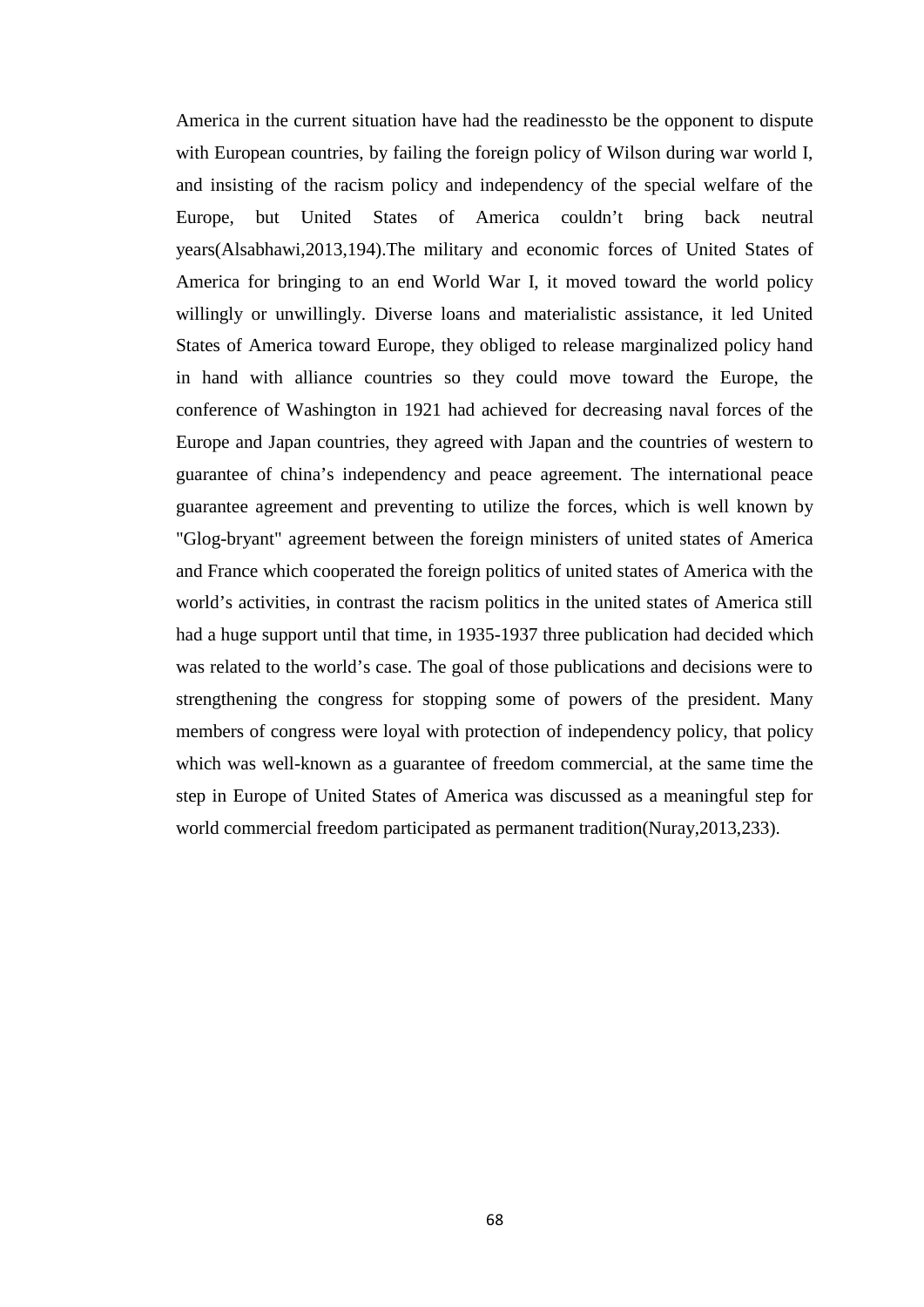#### **6. CONCLUSION**

In the current research, it has been concluded that the Wilson had a direct effect on American nation, even from the start of four years of world warin 1914-1917 still his nation has to choose neutrality and unapproachable for four years, As for trade, America hadn't preferred the unapproachable politics and it has done their trade continuously with alliances, Germany and Germany alliances as well. But the trade with alliance was more than with Germany and the Germany alliance, also the remnant's speeches of Wilson were remained on the general attitude of the America and the congress as well, in one of those speeches at the beginningof World War Iand said that "American nation should be independent through the actions and dealings in front of this war, until the first four years they preserved by the principles of Monroe but, because of the power policy and unique of the Germany in the pattern of using the undersea forces and submerging trade ships and breaking the world agreements were given to Germany as a condition dealing that Germany couldn't submerge those ships were whom independent and from trades.

From the start, Germany State supported this agreement while after that to pressurize Britain for using it under their control, but Germany broke this agreement, and Germany decided that to submerge any ships were moved through the see expect those belongs to the Germany alliance, by this way the ships of united states of America were exposed from Germany attacks, and one of the American ships was submerged by the Germany attack called Lusitania as a result it leads to death of 129 American people , and in fact that was not a direct reason for participating united states of world war I, but because of united states of America had given the alliances much more duties so if the Germany and it's alliance had won the war against the alliances, it should have led to breakdown of the united states economy, neither Wilson nor the general opinion of united states were not with the participating the war which was achieved outside of the united states boarders, while they were afraid of their economy collapsing and this was the direct reason of the participating in world war I. So participating in war by the United States should be supported by Wilson too, and how he could move the general opinion of United States and congress toward the war for protecting their economy. But the personality of Wilson wasn't in normal states and he was a fluent speaker besides of his two certificates in law and rights also he had the certificate of philosophy which enabled him to present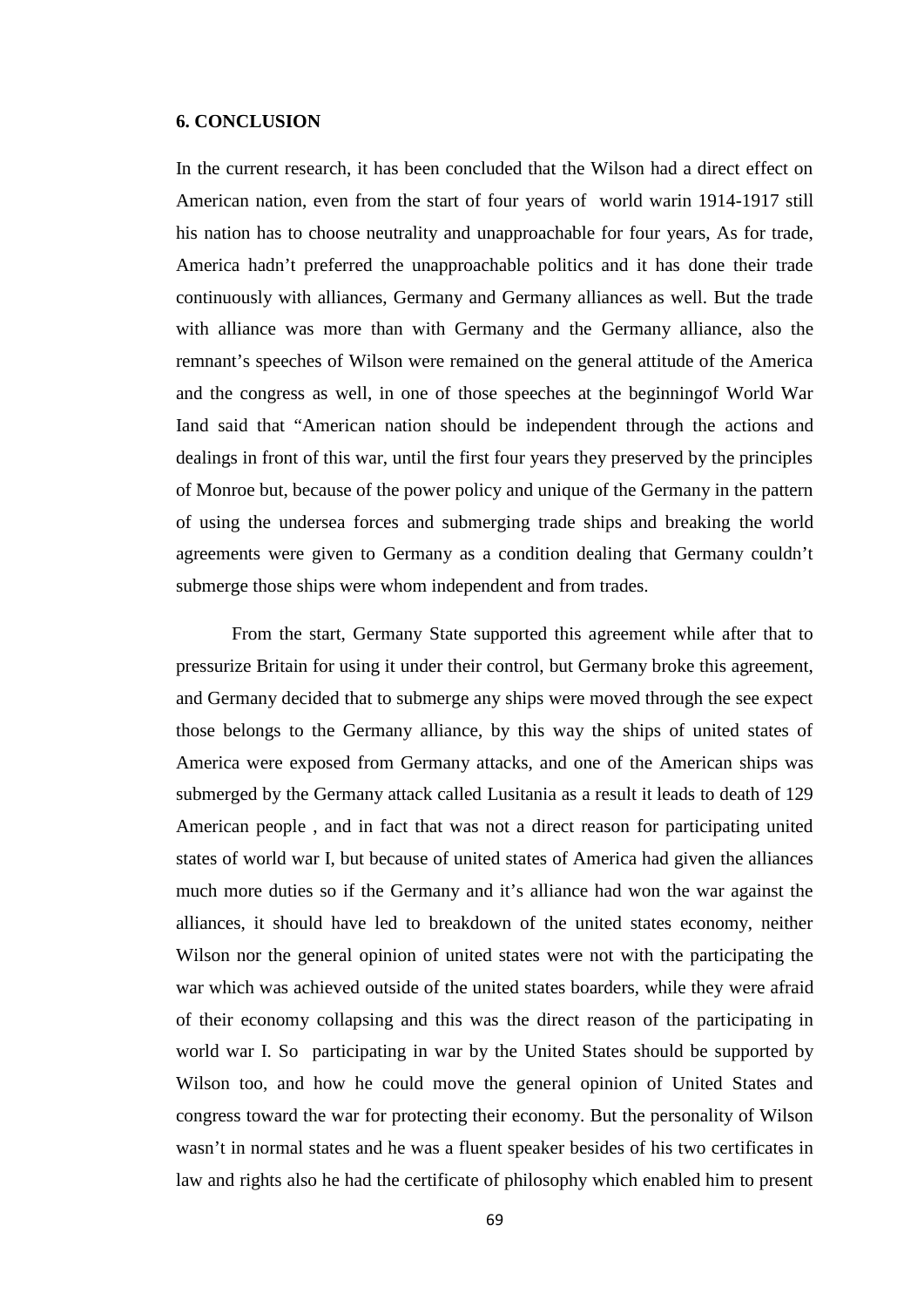the best and effective speech to the audiences, and because he had a certificate in rights he was able to present speeches about the rights of American nations and also world nations.

Also the certification in law made him to present a best speech about political opinion and notes, while the certification of philosophy supported him to use some statements for American people interest during his speeches. The effective one among his speech was done when he made his speech toward the congress for pursuing them in participating the war, he said in the first of his speech "gentleman of the congress" meaning that intelligent men, capable and creditable in the congress" by beginning with this word and along with his speech could gain the acceptance of the congress with all of the voters, they mentioned the illegal action by the Germany against the American trade ships, also it has been mentioned that the causes of economics collapse of the America if the last one couldn't participate the war, then the using of the another statement which said that "we must transplant the peace and render it to the out boarders" , also the talk about the future of the world which return to under their authority, this type of speech had affected the general opinion of the American nation and the congress and pushed to take part in war. However the spectacular thing is that, the general opinion of the America was preferred the neutrality for four years this situation through the war, another consequence for being isolatedit may lead to have internal war in united states ,because their nation composed of many different groups were immigrated to the united states from around the Europe, as a result they were scaryof born based on the idea of any American individual to go back and support the original population and pushed them to internal war, but Wilson prevented during his speech and said that "America couldn't interfere with the war as colonial force but could interfere as savior force" in this way the treatment of this problem has been sort it out, in fact taking part of war brought them the minimal harm and maximal swage, in the time when Germany thought that the united states never had any experience in war and will not be able to be an effective force.

Indeed the United States had the problem of decreasing the experience, but because of Wilson's performance and he has been given the free power to use the economy of America in war, so the battleship of America had strengthened quickly and many of the American young intermixed as a volunteer. Wilson pushed the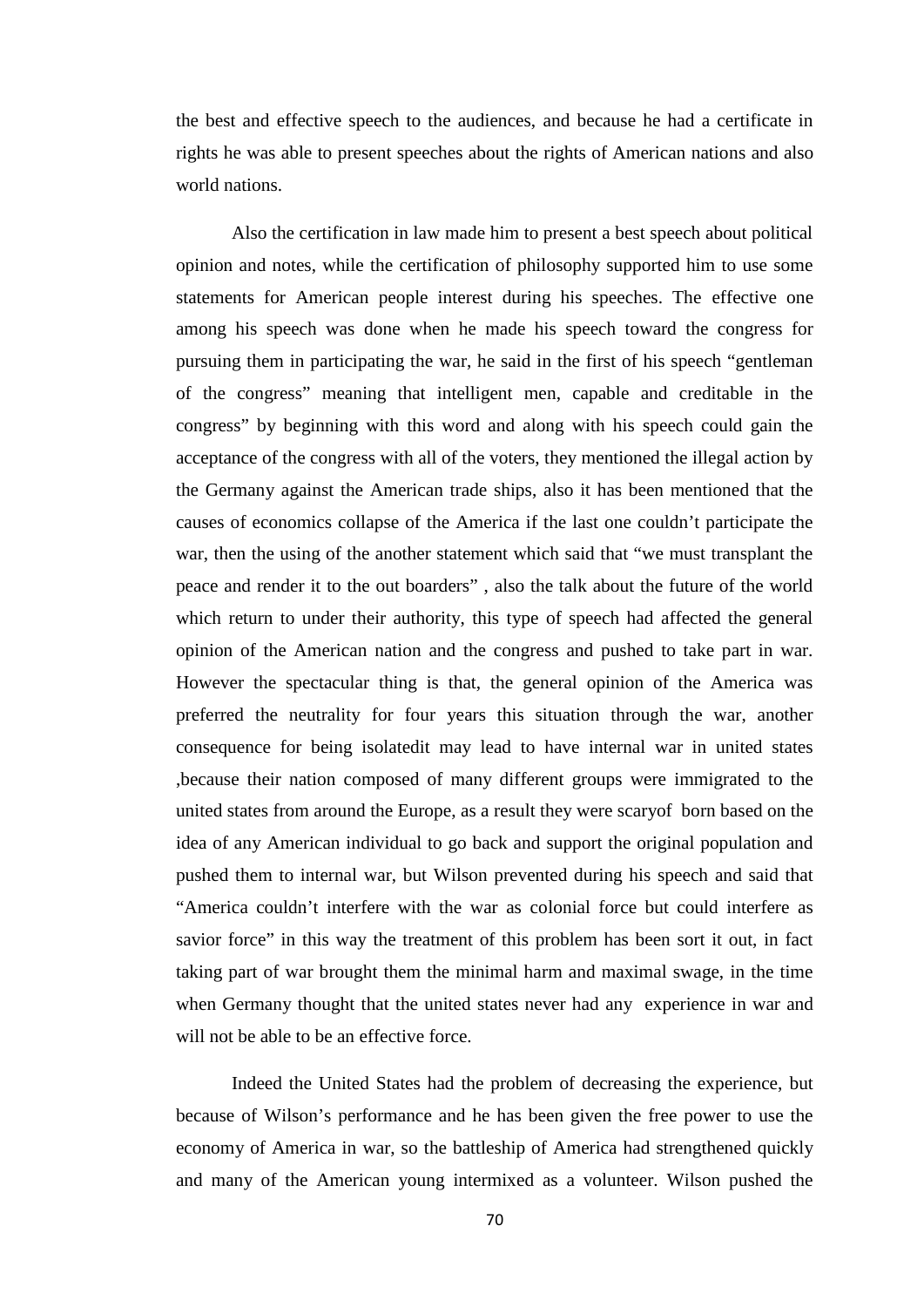congress then they passed a law about recording the young names and quickly the number was increased lead to the great happiness by British and French, about Wilson when he managed a big and effective role in participating of world war I by the same way, he had the same role in war stopping by presenting the 14 points which were famous around the world, one of them was that" each nation could determine their rights" by this statement till now America couldn't eat up from the under colonial nations especially "Kurdish" , the Kurdish has been divided during the war by the Sykes–Picot agreement in the 1916 for four parts, this division happened in the period after two years of Wilson points when he said that " each nation could determine their rights" until now and we are in the year of 2015 the Kurdish people couldn't gain their independency.

Another effective point of Wilson's points was establishment of " the league of nations" must be established, but the conference had started in Paris 1919 the decision of this congress has been produced, on one hand America leaded it when Wilson by himself leading the delegate and the travelled to Paris while the project of league nations exposed to the huge censure by the congress of united states of American, because of the points in this league said that the American forces should be used any time in the Europe during happening any problems.While this project had been rejected by the congress and this reason pushed America to retreat from the League of Nations. This was happen in the period the American opinion moved toward the reclusion and desertion over again from the Europe problem and crisis and turn back to the situation before war, but it is too late, because America should participate world war II, Paris has been chosen as center of the conference of the peace because it has given the maximum loss in war, besides that Wilson and lewd gorge hoped to choose the independent country as a center for peace conference, but Georges Clemenceau who was the oldest man and the prime minister of France couldn't agree except in Paris. Therefore; Paris has been chosen as a center of conference of peace, each of the heaviest conditions were against Germany produced and published, eventually Germany forces have been limited for preventing them to attack over again. The nations of Europe, Germany, their alliance and loser country in war and they did many demission for the alliances.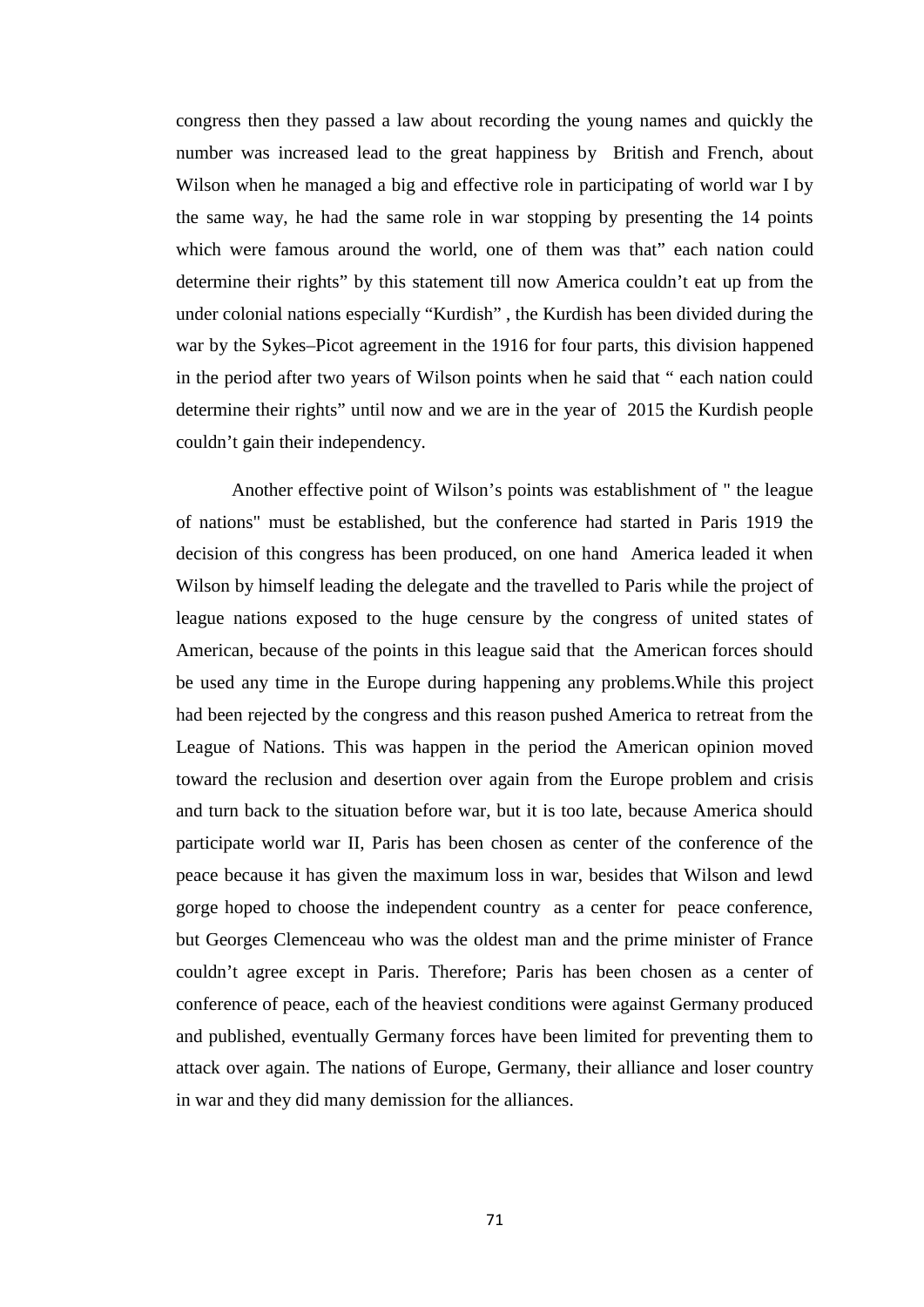## **7. THE LIST OF REFERENCES**

### **English Sources:**

- Steven J.Rubenzer, ph.D, Tom as R.Faschingbaueer, ph.D, 2004, personality, character, and leadership in the white house.
- Richard D.Heffner, 1982, Adocumentary history of the united states.
- Arthur S.link- etal, 1984, Aconcis history of the American people Chicago.
- MadwynA.Jones, 1983, the limits of liberty, New york.

### **Arabic Sources:**

- D.SalihZahradin, qamusshaxsyatamriciah(M.y) 111, matbaha: AlmarkazalthaqafiAlubnani, (Beirut:2004).
- Henri style Komachir, mawchztarixAkwilayatAlmutahidah, T: MuhammedBadradinXalil, AldarAldawlyah, (Qahira-Alkwayt-London: 1990).
- KludChulyan, Alhalmwaltarix aw maata ham min tarixAmrika, T: naxlahkilas, dartalal, (Dimashq: 1989).
- D.TalihaAlsabahwaD.RaxiAlhalmi, TarixWilayatAlmutahidaAlaamrikia, Dar Talas, (Dimashq: 1996).
- FarhanZyadatwa Ibrahim Farichat, TarixAlshahbAlaamriki, Dar Dawlyah, (Kweit: 1946).
- D.AbdulwahabAlkyalmi, mawsuhaalsyasya, muasasalarabyaaldirasa walnashr, $g^2$ .
- D.AbdulazizSulaymanNiwarwaD.MuhammedMuhammedChamalAldin ,tarixAlwilayatAlmutahidaAlamrikia min qrnalsadsashrahhataalqrnalhashrin, daralfkralarabi, (alqahira:1999).
- Abdul Fatah Hasan Abu Alya, tarixAlamrikinwaltakunAlsyasiAlwilayatAlmutahidahAlaamrikya, Dar almarixlilnashr, (AlmamlakatAlarabyaAlsuduya: 1987).
- AwadwZawtr, RusahAlwilayatAlmutahidahAlamrikyaminz 1789 hatayawm ,daralhikmah,( Londn:2006).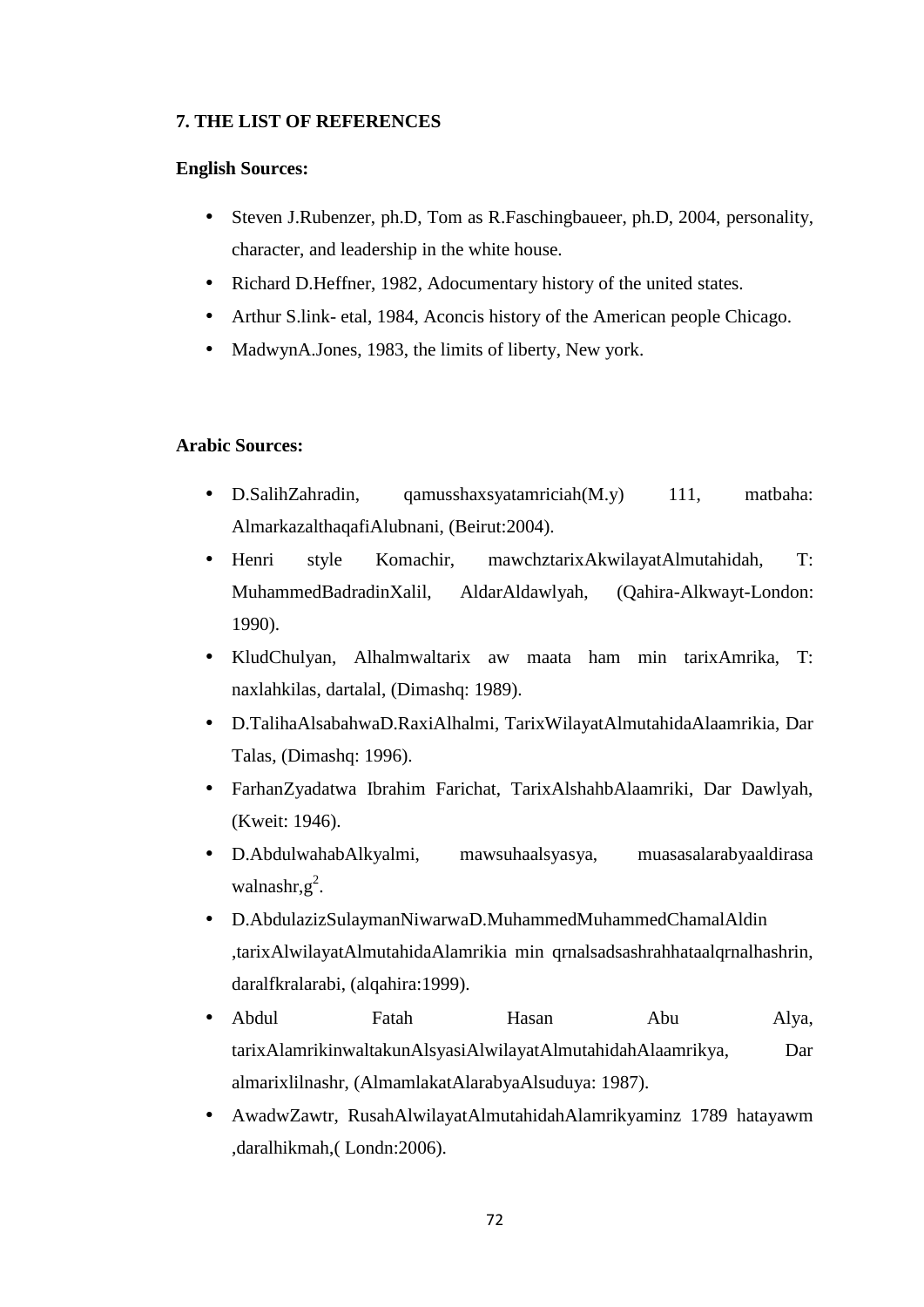### **Kurdish Sources:**

- D.FazillahQurayshi, mezhuyAmrikaSyasi-Aburi-Chugrafi, ,: Ali Haji Zlmi, chapxanayRojhalat,(Hawler:2011).
- D.AbdulrahmanAlsabaawi, mezhuynwewhawcharxiAmrika, w: Imad Jalal Habibullah ,ChapxanayChwarchra ,(B-G:2013).
- AmrAldiwari, ChangiChihaniyakamnmayshekiwenadar,w: SafinLawchak, ChapxanayChwarchra,(Slemani:2015).
- D.AbdulazizSlemanNawar u D.AbdulmajidNahnahi, mezhuyHawcharxAwrupa la shorshifaransiawa ta change dwamichihani, w: XalidHarki, ChapxanayWazaratiRawshanbiri, (Hawler:2009).
- VianMajid ,sistamihzbi la amrika w karigarilasarsystamihukmranidawlataka, chapxanaybinay,(B-G:2008).
- D.FazilHussen u D.KazmHashmNahma, MezhuynweyAwrupa 1815-1939, u MastafaSahid Ali, ChapxanayChwarchra,(B,G:2010).
- Margaret Makmilan, Paris aw shashmangaychihanigori 1919, u Mansur Salimi ,ChapxanayXani,(Duhok:2012).
- MuhtasamNachmadin, Amrikasarkawtnupashakshebarchastabunisystamekinweyfrachamsarichihani, chapxanaykaro, (Slemani: 2015).
- VOA, SarokakaniAmrika, u: DindarHamo, ChapxanayMnara, (Hawler: 2013).
- D.MuhammedMuhammedSalih,mezhuyAwrupalasardamiRensastawakuShor shiFaransi 1500-1789, u : Aram Muhammed, (B-G: 2011).
- D.MustafaRafhiQaziSharhiBeyrut, EmawAmrikaGashtnama, u: Muhammed Abdulla Kakasur, ChapxanayChwarchra, (B-G: 2006).
- M.D.AwniAbdulrahmanSabhawi, MezhuyAmrikay new u Sardam, u: D.Muhammed Abdulla Kakasur,ChapxanayRojhalat,(Hawler:2012), $\text{G}^3$ .
- AzaHasibQaradaxi, Halbjardn La Amrika, ChapxanayRojhalat, (Hawler: 2008).
- FrishtaNuray, MezhuyGorankariKomalayati u syasiAmrika, u: HawramanFariqKarim, ChapxanayTaran, (Iran-2013).